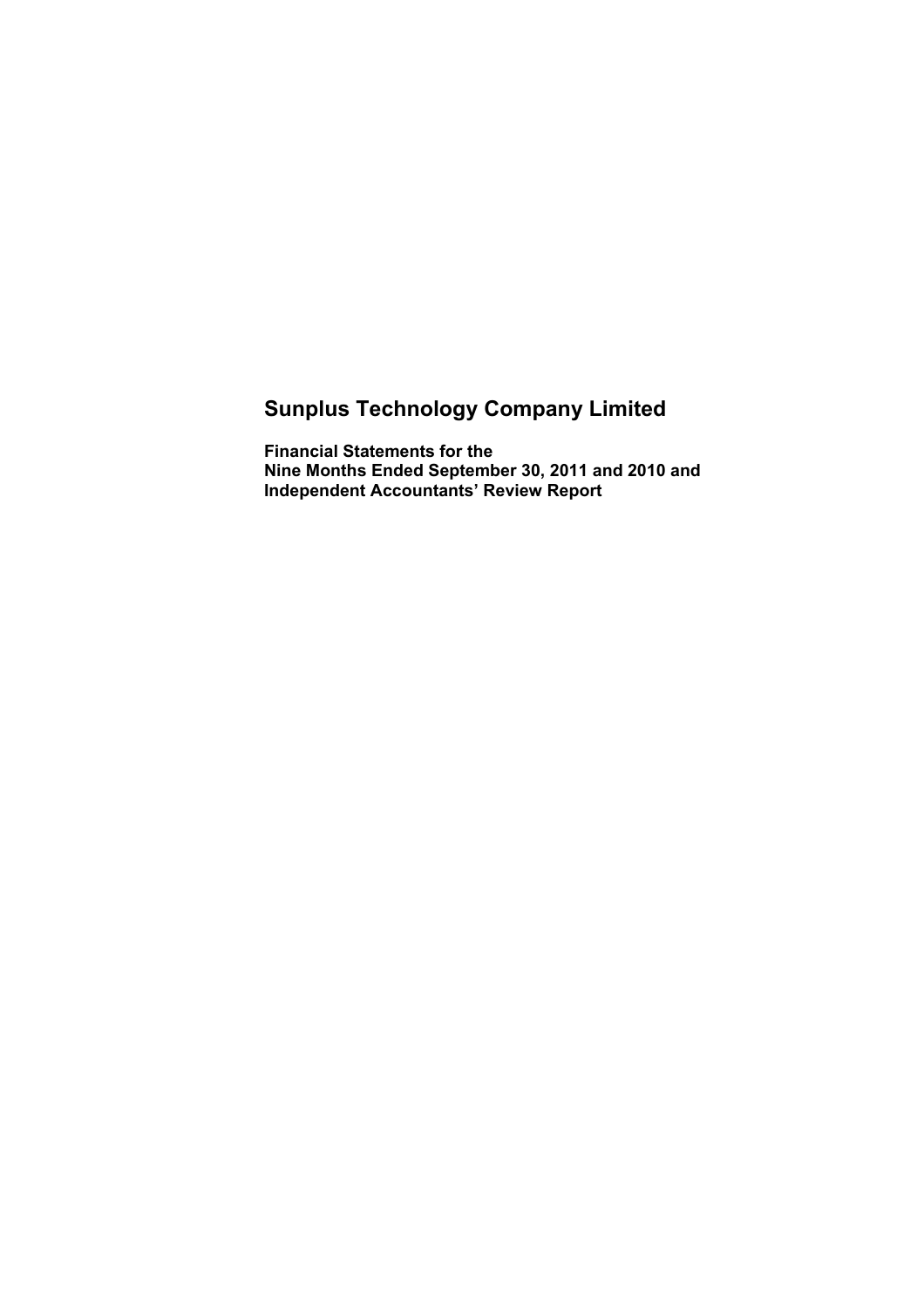#### **INDEPENDENT ACCOUNTANTS' REVIEW REPORT**

The Board of Directors and the Shareholders Sunplus Technology Company Limited

We have reviewed the accompanying balance sheets of Sunplus Technology Company Limited as of September 30, 2011 and 2010, and the related statements of income and cash flows for the nine months then ended. These financial statements are the responsibility of the Company's management. Our responsibility is to issue a report on these financial statements based on our reviews.

Except as stated in the following paragraph, we conducted our reviews in accordance with Statement of Auditing Standards No. 36 - "Engagements to review Financial Statements," issued by the Auditing Committee of the Accounting Research and Development Foundation of the Republic of China. A review consists principally of applying analytical procedures to financial data and making inquiries of persons responsible for financial and accounting matters. It is substantially less in scope than an audit conducted in accordance with auditing standards generally accepted in the Republic of China, the objective of which is the expression of an opinion regarding the financial statements taken as a whole. Accordingly, we do not express such an opinion.

As disclosed in Note 8 to the financial statements, the carrying values of equity-method investments as of September 30, 2011 and 2010 were NT\$6,062,918 thousand and NT\$6,633,555 thousand, respectively. As of September 30, 2011 and 2010, there were credit balances of NT\$858,409 thousand and NT\$729,596 thousand on the carrying value of these investments. For the nine months ended September 30, 2011 and 2010, the related investment loss and gain, respectively, were NT\$237,077 thousand and NT\$317,946 thousand, respectively. These investment amounts and other investee information disclosed in Note 26 to the financial statements were based on the investees' unreviewed financial statements for the same reporting periods as those of the Company.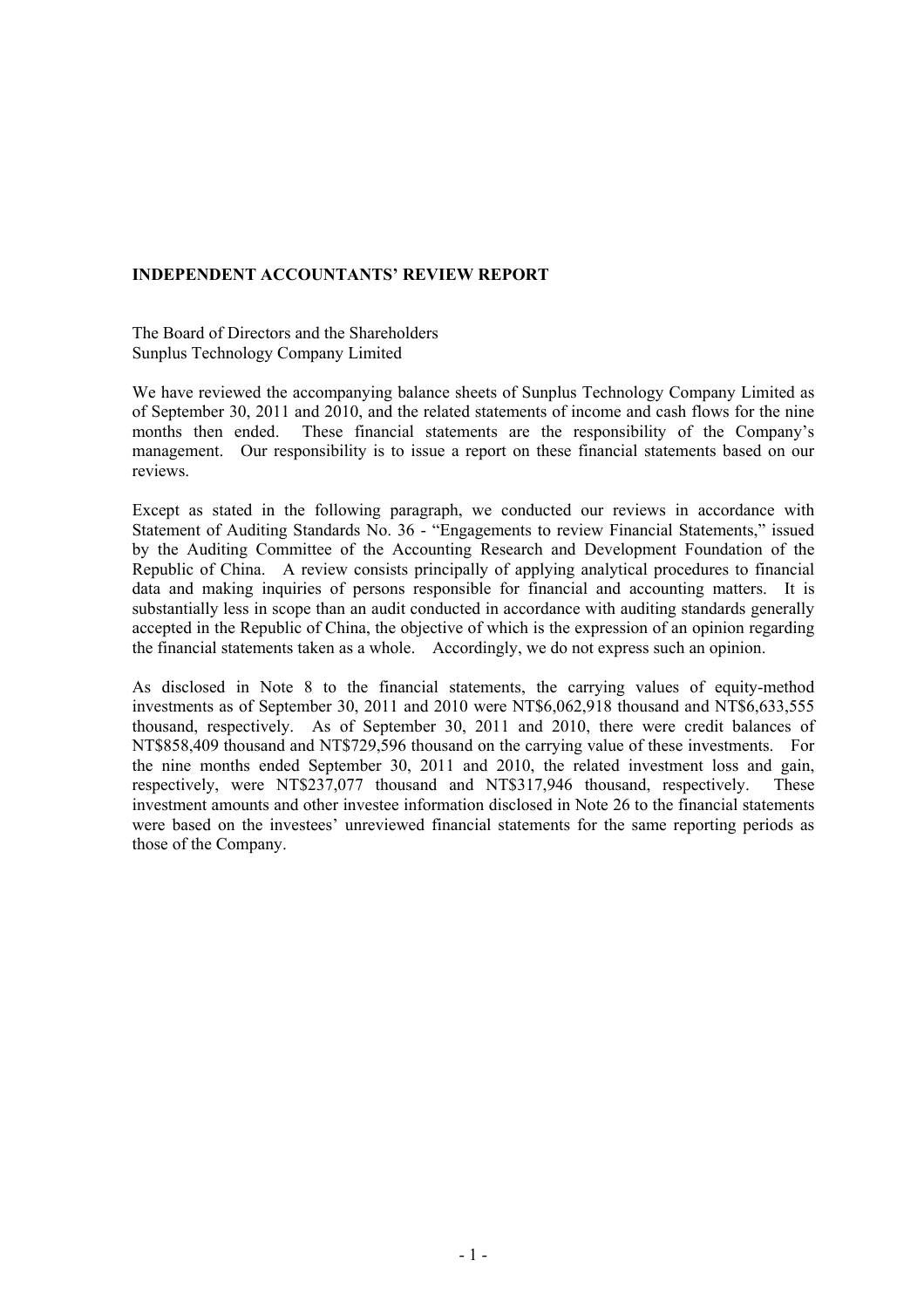Based on our reviews, except for the adjustments that might have been determined to be necessary had the equity-method investees' financial statements mentioned in the preceding paragraph been reviewed, we are not aware of any material modifications that should be made to the financial statements of Sunplus Technology Company Limited as of and for the nine months ended September 30, 2011 and 2010 referred to in the first paragraph for them to be in conformity with the Guidelines Governing the Preparation of Financial Reports by Securities Issuers, requirements of the Business Accounting Law and Guidelines Governing Business Accounting relevant to financial accounting standards, and accounting principles generally accepted in the Republic of China.

October 14, 2011

#### *Notice to Readers*

*The accompanying financial statements are intended only to present the financial position, results of operations and cash flows in accordance with accounting principles and practices generally accepted in the Republic of China and not those of any other jurisdictions. The standards, procedures and practices to review such financial statements are those generally accepted and applied in the Republic of China.* 

*For the convenience of readers, the accountants' review report and the accompanying financial statements have been translated into English from the original Chinese version prepared and used in the Republic of China.* If there is any conflict between the English version and the original *Chinese version or any difference in the interpretation of the two versions, the Chinese-language accountants' review report and financial statements shall prevail.*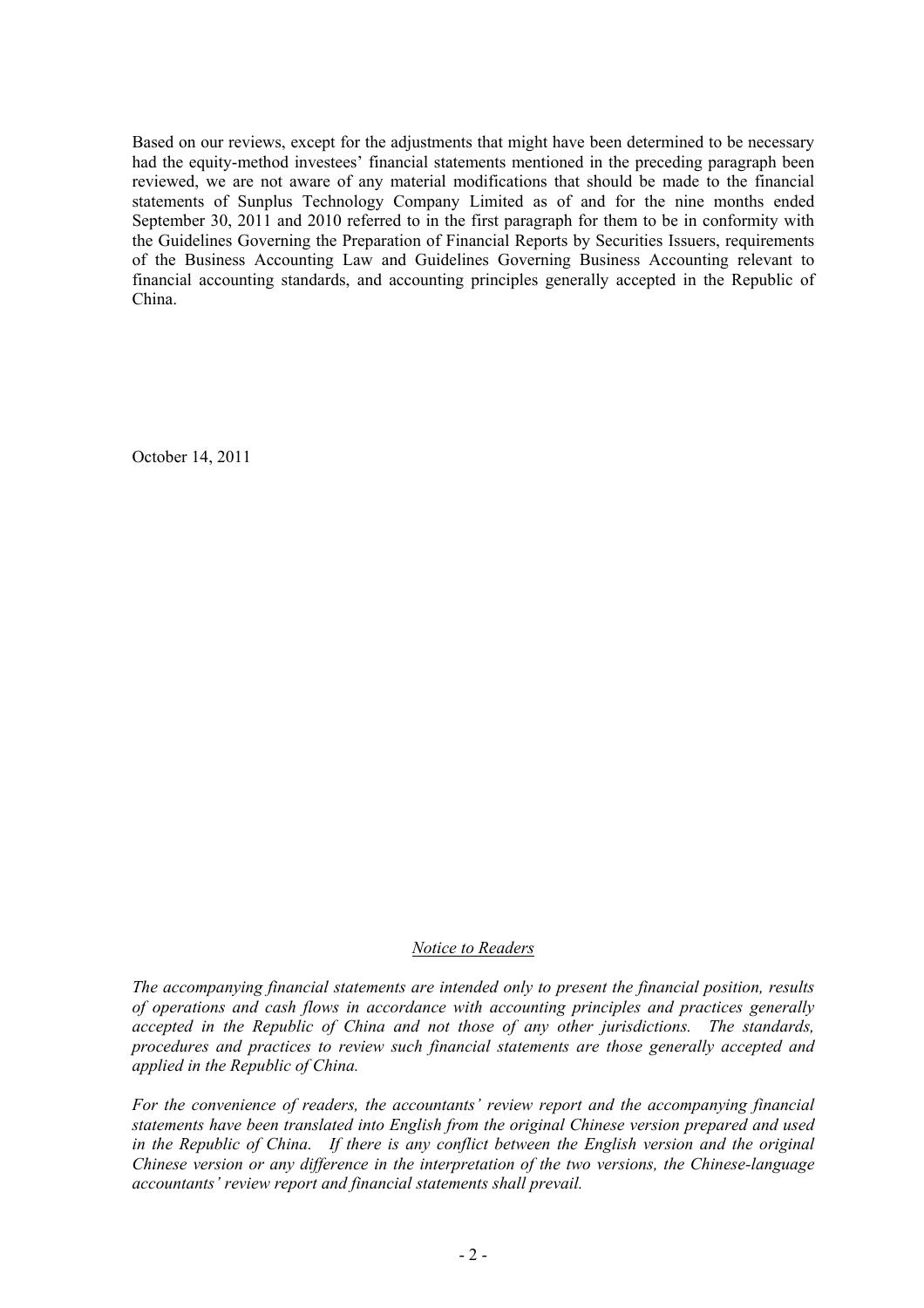# **BALANCE SHEETS SEPTEMBER 30, 2011 AND 2010 (In Thousands of New Taiwan Dollars, Except Par Value) (Reviewed, Not Audited)**

|                                                               | 2011         |                           | 2010         |                           |                                                                    | 2011          |                          | 2010                     |                          |
|---------------------------------------------------------------|--------------|---------------------------|--------------|---------------------------|--------------------------------------------------------------------|---------------|--------------------------|--------------------------|--------------------------|
| <b>ASSETS</b>                                                 | Amount       | $\frac{0}{0}$             | Amount       | $\frac{0}{0}$             | <b>LIABILITIES AND SHAREHOLDERS' EQUITY</b>                        | Amount        | $\frac{0}{0}$            | Amount                   | $\frac{0}{0}$            |
| <b>CURRENT ASSETS</b>                                         |              |                           |              |                           | <b>CURRENT LIABILITIES</b>                                         |               |                          |                          |                          |
| Cash (Note 4)                                                 | \$1,943,224  | 15                        | \$1,859,204  | 11                        | Short-term bank loans (Note 13)                                    | -S<br>152,400 |                          | <sup>\$</sup><br>146,922 |                          |
| Available-for-sale financial assets - current (Notes 2 and 5) | 584,557      | $\overline{4}$            | 1,218,711    | $7\phantom{.0}$           | Accounts payable                                                   | 269,997       | $\overline{2}$           | 892,086                  | 5                        |
| Accounts receivable, net (Notes 2, 3, 6 and 22)               | 621,905      | 5                         | 1.084.064    | $\tau$                    | Income tax payable (Notes 2 and 19)                                | 262.832       | $\overline{2}$           | 306,665                  | $\sqrt{2}$               |
| Other receivables                                             | 106,894      |                           | 176.885      |                           | Accrued expenses (Note 22)                                         | 233,090       | $\overline{2}$           | 374,549                  | $\overline{2}$           |
| Other receivables - related parties (Note 22)                 | 645,273      | 5                         | 387,046      | $\overline{2}$            | Cash dividends payable (Note 16)                                   | 477,528       | $\overline{4}$           |                          |                          |
| Inventories (Notes 2 and 7)                                   | 797,709      | 6                         | 1,277,006    | 8                         | Long-term bank loans - current portion (Notes 14 and 23)           | 310,500       | $\overline{2}$           | 625,000                  | $\overline{4}$           |
| Deferred income tax assets (Notes 2 and 19)                   | 3,887        |                           | 1,011        |                           | Deferred royalty income (Notes 2 and 22)                           | 1,991         | $\overline{\phantom{a}}$ | 11,772                   |                          |
| Other current assets                                          | 42,719       | $\sim$ $\sim$             | 38,631       | $\sim$                    | Other current liabilities (Notes 2 and 8)                          |               | $\equiv$                 | $\sim$                   |                          |
| Total current assets                                          | 4,746,168    | $-36$                     | 6,042,558    | $-36$                     | Total current liabilities                                          | 1,708,338     | 13                       | 2,356,994                | 14                       |
| <b>LONG-TERM INVESTMENTS</b>                                  |              |                           |              |                           | LONG-TERM BANK LOANS. NET OF CURRENT PORTION                       |               |                          |                          |                          |
| Equity-method investments (Notes 2 and 8)                     | 6,062,918    | 45                        | 6.633.555    | 40                        | (Notes 14 and 23)                                                  |               |                          | 95,500                   |                          |
| Available-for-sale financial assets (Notes 2 and 5)           | 1,056,388    | 8                         | 2,209,078    | 14                        |                                                                    |               |                          |                          |                          |
| Financial assets carried at cost (Notes 2 and 9)              | 18,889       | $\equiv$                  | 21,111       | $\sim$ 100 $\pm$          | <b>OTHER LIABILITIES</b>                                           |               |                          |                          |                          |
|                                                               |              |                           |              |                           | Deferred income (Notes 2 and 22)                                   | 212           |                          | 23,003                   |                          |
| Total long-term investments                                   | 7,138,195    | $-53$                     | 8,863,744    | $-54$                     | Accrued pension liability (Notes 2 and 15)                         | 52,587        | $\overline{\phantom{a}}$ | 55,118                   |                          |
|                                                               |              |                           |              |                           | Guarantee deposits                                                 | 139.542       | $\overline{\phantom{0}}$ | 147,525                  |                          |
| PROPERTIES (Notes 2, 10 and 23)                               |              |                           |              |                           |                                                                    |               |                          |                          |                          |
| Cost                                                          |              |                           |              |                           | Total other liabilities                                            | 192,341       | $\overline{\phantom{0}}$ | 225,646                  |                          |
| <b>Buildings</b>                                              | 812.037      | 6                         | 795.683      | 5                         |                                                                    |               |                          |                          |                          |
| Auxiliary equipment                                           | 194,322      |                           | 187.404      | $\mathbf{1}$              | <b>Total liabilities</b>                                           | 1,900,679     | 14                       | 2,678,140                | 16                       |
| Machinery and equipment                                       | 383,255      | 3                         | 430,018      | 3                         |                                                                    |               |                          |                          |                          |
| Testing equipment                                             | 350,655      | 3                         | 351,732      | $\overline{2}$            | SHAREHOLDERS' EQUITY (Notes 2, 16 and 17)                          |               |                          |                          |                          |
| Transportation equipment                                      | 1,209        | $\overline{\phantom{a}}$  | 1,209        |                           | Capital stock - \$10.00 par value                                  |               |                          |                          |                          |
| Furniture and fixtures                                        | 76,885       |                           | 94,515       |                           | Authorized - 1,200,000 thousand shares                             | 5,969,099     | 45                       | 5,969,099                | 36                       |
| Leasehold improvements                                        | 89           |                           | 89           |                           | Issued and outstanding - 596,910 thousand shares                   |               |                          |                          |                          |
| Total cost                                                    | 1,818,452    | $\overline{14}$           | 1,860,650    | $\overline{11}$           | Capital surplus                                                    |               |                          |                          |                          |
| Less: Accumulated depreciation                                | 1,053,037    | $^{\circ}$ 8              | 1,065,259    | $6\overline{6}$           | Additional paid-in capital - share issuance in excess of par       | 709,215       | 5                        | 709,215                  | $\overline{4}$           |
|                                                               |              |                           |              |                           | Treasury stock transactions                                        | 71,228        |                          | 68,357                   | -1                       |
| Net properties                                                | 765,415      | $6\overline{6}$           | 795.391      | $\overline{\phantom{0}5}$ | Merger and others                                                  | 968.123       | $\tau$                   | 1,103,370                | $\overline{7}$           |
|                                                               |              |                           |              |                           | Retained earnings                                                  |               |                          |                          |                          |
| INTANGIBLE ASSETS, NET (Notes 2 and 11)                       | 243,549      | $\overline{-2}$           | 220,231      | $\overline{\phantom{0}}$  | Legal reserve                                                      | 2,450,003     | 18                       | 2,372,631                | 15                       |
|                                                               |              |                           |              |                           | Special reserve                                                    | 191,229       | 2                        |                          |                          |
| <b>OTHER ASSETS</b>                                           |              |                           |              |                           | Unappropriated earnings                                            | 1,318,072     | 10                       | 2,692,887                | 16                       |
| Rental assets - net (Notes 2, 22 and 23)                      | 134,379      |                           | 151,365      |                           | Other                                                              |               |                          |                          |                          |
| Deferred charges and others (Notes 2 and 12)                  | 91,869       |                           | 133,474      |                           | Cumulative translation adjustments                                 | 89.955        | 1                        | 100,150                  | $\overline{\phantom{a}}$ |
| Deferred income tax assets (Notes 2 and 19)                   | 205,040      |                           | 346,137      | $\overline{2}$            | Unrealized gain (loss) on financial assets                         | (1,043,462)   | (8)                      | 182,685                  | $\mathbf{1}$             |
| Restricted assets (Notes 4, 23, and 24)                       | 6,000        | $\sim$ 100 $\pm$          | $\sim$       |                           | Treasury stock (at cost) - 8,475 thousand shares in 2011 and 3,560 |               |                          |                          |                          |
|                                                               |              |                           |              |                           | thousand shares in 2010                                            | (155, 236)    | (1)                      | (63, 401)                |                          |
| Total other assets                                            | 437,288      | $\overline{\phantom{a}3}$ | 630,976      | $\overline{4}$            |                                                                    |               |                          |                          |                          |
|                                                               |              |                           |              |                           | Total shareholders' equity                                         | 10,568,226    | $-80$                    | 13,134,993               | $-80$                    |
| <b>TOTAL</b>                                                  | \$13.330.615 | 100                       | \$16,552,900 | 100                       | <b>TOTAL</b>                                                       | \$12,468,905  | 94                       | \$15.813.133             | 96                       |
|                                                               |              |                           |              |                           |                                                                    |               |                          |                          |                          |

|                                                              | 2011         |                          | 2010                     |                          |                                                                    | 2011          |                | 2010         |                          |
|--------------------------------------------------------------|--------------|--------------------------|--------------------------|--------------------------|--------------------------------------------------------------------|---------------|----------------|--------------|--------------------------|
| ETS                                                          | Amount       | $\frac{6}{9}$            | Amount                   | $\%$                     | <b>LIABILITIES AND SHAREHOLDERS' EQUITY</b>                        | Amount        | $\%$           | Amount       | $\frac{0}{0}$            |
| <b>RENT ASSETS</b>                                           |              |                          |                          |                          | <b>CURRENT LIABILITIES</b>                                         |               |                |              |                          |
| sh (Note 4)                                                  | \$1,943,224  | 15                       | \$1.859.204              | 11                       | Short-term bank loans (Note 13)                                    | 152,400<br>S. |                | 146.922<br>S |                          |
| vailable-for-sale financial assets - current (Notes 2 and 5) | 584,557      | $\boldsymbol{\Lambda}$   | 1,218,711                | $\overline{7}$           | Accounts payable                                                   | 269,997       |                | 892,086      | 5                        |
| ecounts receivable, net (Notes 2, 3, 6 and 22)               | 621,905      | 5                        | 1,084,064                | $\overline{7}$           | Income tax payable (Notes 2 and 19)                                | 262,832       |                | 306,665      | $\overline{2}$           |
| her receivables                                              | 106,894      |                          | 176.885                  |                          | Accrued expenses (Note 22)                                         | 233,090       |                | 374,549      | $\overline{2}$           |
| her receivables - related parties (Note 22)                  | 645,273      | 5                        | 387,046                  | 2                        | Cash dividends payable (Note 16)                                   | 477,528       |                |              |                          |
| ventories (Notes 2 and 7)                                    | 797,709      | 6                        | 1,277,006                | $\mathbf{8}$             | Long-term bank loans - current portion (Notes 14 and 23)           | 310,500       |                | 625,000      | $\overline{4}$           |
| eferred income tax assets (Notes 2 and 19)                   | 3,887        |                          | 1,011                    |                          | Deferred royalty income (Notes 2 and 22)                           | 1,991         |                | 11,772       |                          |
| her current assets                                           | 42,719       | $\overline{\phantom{a}}$ | 38,631                   | $\sim$ 100 $\pm$         | Other current liabilities (Notes 2 and 8)                          |               |                |              |                          |
|                                                              |              |                          |                          |                          |                                                                    |               |                |              |                          |
| Total current assets                                         | 4,746,168    | 36                       | 6,042,558                | 36                       | Total current liabilities                                          | 1,708,338     | 13             | 2,356,994    | 14                       |
| <b>G-TERM INVESTMENTS</b>                                    |              |                          |                          |                          | LONG-TERM BANK LOANS, NET OF CURRENT PORTION                       |               |                |              |                          |
| uity-method investments (Notes 2 and 8)                      | 6,062,918    | 45                       | 6,633,555                | 40                       | (Notes 14 and 23)                                                  |               |                | 95,500       | $\overline{\phantom{0}}$ |
| vailable-for-sale financial assets (Notes 2 and 5)           | 1,056,388    | 8                        | 2,209,078                | 14                       |                                                                    |               |                |              |                          |
| nancial assets carried at cost (Notes 2 and 9)               | 18,889       | $\sim$ 100 $\pm$         | 21,111                   | $\overline{\phantom{a}}$ | <b>OTHER LIABILITIES</b>                                           |               |                |              |                          |
|                                                              |              |                          |                          |                          | Deferred income (Notes 2 and 22)                                   | 212           |                | 23,003       |                          |
| Total long-term investments                                  | 7.138.195    | $-53$                    | 8.863.744                | $-54$                    | Accrued pension liability (Notes 2 and 15)                         | 52,587        |                | 55,118       | $\sim$                   |
|                                                              |              |                          |                          |                          | Guarantee deposits                                                 | 139,542       | $\overline{1}$ | 147,525      | $\overline{\phantom{0}}$ |
| PERTIES (Notes 2, 10 and 23)                                 |              |                          |                          |                          |                                                                    |               |                |              |                          |
|                                                              |              |                          |                          |                          | Total other liabilities                                            | 192,341       |                | 225,646      | $\equiv$ 1               |
| <b>Buildings</b>                                             | 812,037      | 6                        | 795.683                  | 5                        |                                                                    |               |                |              |                          |
| Auxiliary equipment                                          | 194,322      |                          | 187,404                  |                          | <b>Total liabilities</b>                                           | 1,900,679     | 14             | 2,678,140    | $-16$                    |
| Machinery and equipment                                      | 383,255      | $\overline{\mathbf{3}}$  | 430,018                  | $\overline{3}$           |                                                                    |               |                |              |                          |
| Testing equipment                                            | 350,655      | $\overline{\mathbf{3}}$  | 351,732                  | 2                        | SHAREHOLDERS' EQUITY (Notes 2, 16 and 17)                          |               |                |              |                          |
| Transportation equipment                                     | 1,209        |                          | 1,209                    |                          | Capital stock - \$10.00 par value                                  |               |                |              |                          |
| Furniture and fixtures                                       | 76,885       |                          | 94,515                   |                          | Authorized - 1,200,000 thousand shares                             | 5,969,099     | 45             | 5,969,099    | 36                       |
| Leasehold improvements                                       | 89           |                          | 89                       |                          | Issued and outstanding - 596,910 thousand shares                   |               |                |              |                          |
| Total cost                                                   | 1,818,452    | $\frac{1}{14}$           | 1,860,650                | 11                       | Capital surplus                                                    |               |                |              |                          |
| ss: Accumulated depreciation                                 | 1,053,037    | 8 <sup>8</sup>           | 1,065,259                | $6\overline{6}$          | Additional paid-in capital - share issuance in excess of par       | 709,215       | 5              | 709,215      | $\overline{4}$           |
|                                                              |              |                          |                          |                          | Treasury stock transactions                                        | 71,228        | $\mathbf{1}$   | 68,357       | $\mathbf{1}$             |
| Net properties                                               | 765,415      | 6                        | 795,391                  | $\overline{\phantom{0}}$ | Merger and others                                                  | 968,123       | $\tau$         | 1,103,370    | $7\phantom{.0}$          |
|                                                              |              |                          |                          |                          | Retained earnings                                                  |               |                |              |                          |
| ANGIBLE ASSETS, NET (Notes 2 and 11)                         | 243,549      | $\overline{\phantom{a}}$ | 220,231                  | $\overline{\phantom{a}}$ | Legal reserve                                                      | 2,450,003     | 18             | 2,372,631    | 15                       |
|                                                              |              |                          |                          |                          | Special reserve                                                    | 191.229       | 2              |              |                          |
| <b>ER ASSETS</b>                                             |              |                          |                          |                          | Unappropriated earnings                                            | 1.318.072     | 10             | 2,692,887    | 16                       |
| ental assets - net (Notes 2, 22 and 23)                      | 134,379      |                          | 151,365                  |                          | Other                                                              |               |                |              |                          |
| eferred charges and others (Notes 2 and 12)                  | 91,869       |                          | 133,474                  |                          | Cumulative translation adjustments                                 | 89,955        | -1             | 100,150      | $\sim$                   |
| eferred income tax assets (Notes 2 and 19)                   | 205,040      |                          | 346,137                  | $\overline{2}$           | Unrealized gain (loss) on financial assets                         | (1,043,462)   | (8)            | 182,685      | $\mathbf{1}$             |
| stricted assets (Notes 4, 23, and 24)                        | 6,000        |                          |                          |                          | Treasury stock (at cost) - 8,475 thousand shares in 2011 and 3,560 |               |                |              |                          |
|                                                              |              |                          | $\overline{\phantom{a}}$ |                          | thousand shares in 2010                                            | (155, 236)    | (1)            | (63, 401)    | $\sim$                   |
| Total other assets                                           | 437,288      | $\overline{\phantom{a}}$ | 630,976                  | $\overline{4}$           |                                                                    |               |                |              |                          |
|                                                              |              |                          |                          |                          | Total shareholders' equity                                         | 10,568,226    | $-80$          | 13,134,993   | $-80$                    |
| AL                                                           | \$13.330.615 | $-100$                   | \$16.552.900             | 100                      | <b>TOTAL</b>                                                       | \$12,468,905  | $-94$          | \$15,813,133 | $-96$                    |
|                                                              |              |                          |                          |                          |                                                                    |               |                |              |                          |

The accompanying notes are an integral part of the financial statements.

(With Deloitte & Touche review report dated October 14, 2011)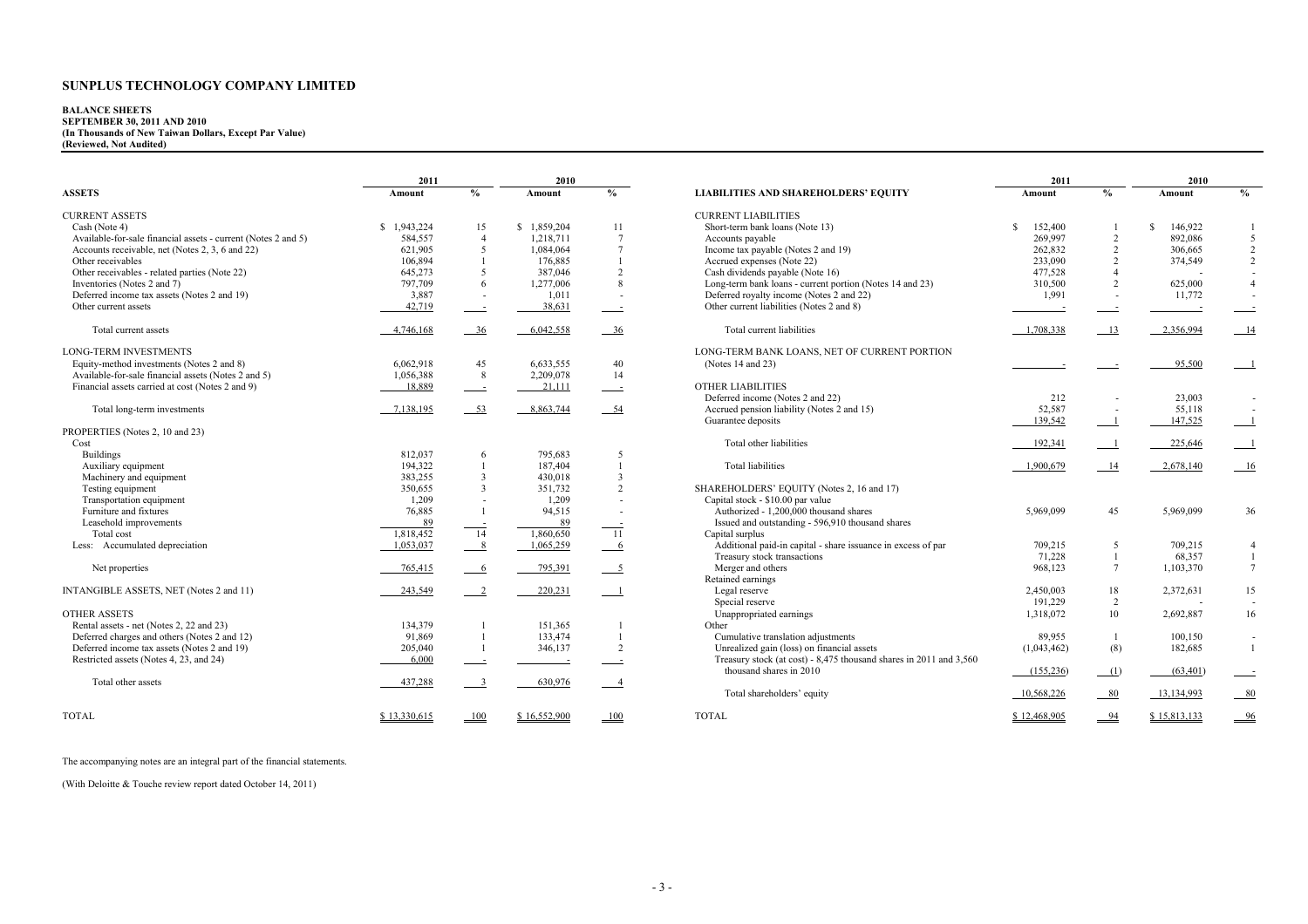## **STATEMENTS OF INCOME NINE MONTHS ENDED SEPTEMBER 30, 2011 AND 2010 (In Thousands of New Taiwan Dollars, Except Earnings Per Share) (Reviewed, Not Audited)**

|                                                                                                                              | 2011                         |                          | 2010                            |                           |  |
|------------------------------------------------------------------------------------------------------------------------------|------------------------------|--------------------------|---------------------------------|---------------------------|--|
|                                                                                                                              | <b>Amount</b>                | $\frac{0}{0}$            | <b>Amount</b>                   | $\frac{0}{0}$             |  |
| <b>GROSS SALES</b>                                                                                                           | \$2,840,206                  |                          | \$4,905,578                     |                           |  |
| <b>SALES RETURNS AND ALLOWANCES</b>                                                                                          | 68,369                       |                          | 89,381                          |                           |  |
| NET SALES (Notes 2 and 22)                                                                                                   | 2,771,837                    | 100                      | 4,816,197                       | 100                       |  |
| COST OF SALES (Notes 2, 7 and 18)                                                                                            | 2,013,930                    | 73                       | 3,003,211                       | 62                        |  |
| REALIZED INTERCOMPANY GAIN, NET (Note 2)                                                                                     | 28,000                       | $\overline{\phantom{0}}$ | 7,383                           |                           |  |
| <b>GROSS PROFIT</b>                                                                                                          | 785,907                      | 28                       | 1,820,369                       | 38                        |  |
| <b>OPERATING EXPENSES</b> (Notes 18 and 22)<br>Marketing<br>General and administrative<br>Research and development           | 97,082<br>158,048<br>899,073 | 3<br>6<br>32             | 169,908<br>208,136<br>1,107,510 | 4<br>$\overline{4}$<br>23 |  |
| Total operating expenses                                                                                                     | 1,154,203                    | 41                       | 1,485,554                       | $-31$                     |  |
| OPERATING INCOME                                                                                                             | (368, 296)                   | (13)                     | 334,815                         | $\tau$                    |  |
| NONOPERATING INCOME AND GAINS<br>Gain on disposal of investments, net (Note 2)<br>Administrative and support service revenue | 218,865                      | $8\,$                    | 368,651                         | $\,8\,$                   |  |
| (Note 22)                                                                                                                    | 26,356                       | $\mathbf{1}$             | 35,408                          | 1                         |  |
| Interest income (Note 22)                                                                                                    | 14,531                       | 1                        | 5,834                           |                           |  |
| Foreign exchange gain, net (Note 2)                                                                                          | 14,425                       |                          | 7,666                           |                           |  |
| Rental revenue (Note 22)                                                                                                     | 12,517                       |                          | 12,753                          |                           |  |
| Dividends (Note 2)                                                                                                           | 9,122                        |                          | 5,067                           |                           |  |
| Investment gain recognized by the equity-method,<br>net (Notes 2 and 8)                                                      |                              |                          | 317,946                         | 7                         |  |
| Gain on disposal of fixed assets (Note 2)                                                                                    |                              |                          | 2,603                           |                           |  |
| Others (Notes 2 and 22)                                                                                                      | 23,388                       | 1                        | 40,078                          | 1                         |  |
| Total nonoperating income and gains                                                                                          | 319,204                      | 11                       | 796,006                         | 17<br>(Continued)         |  |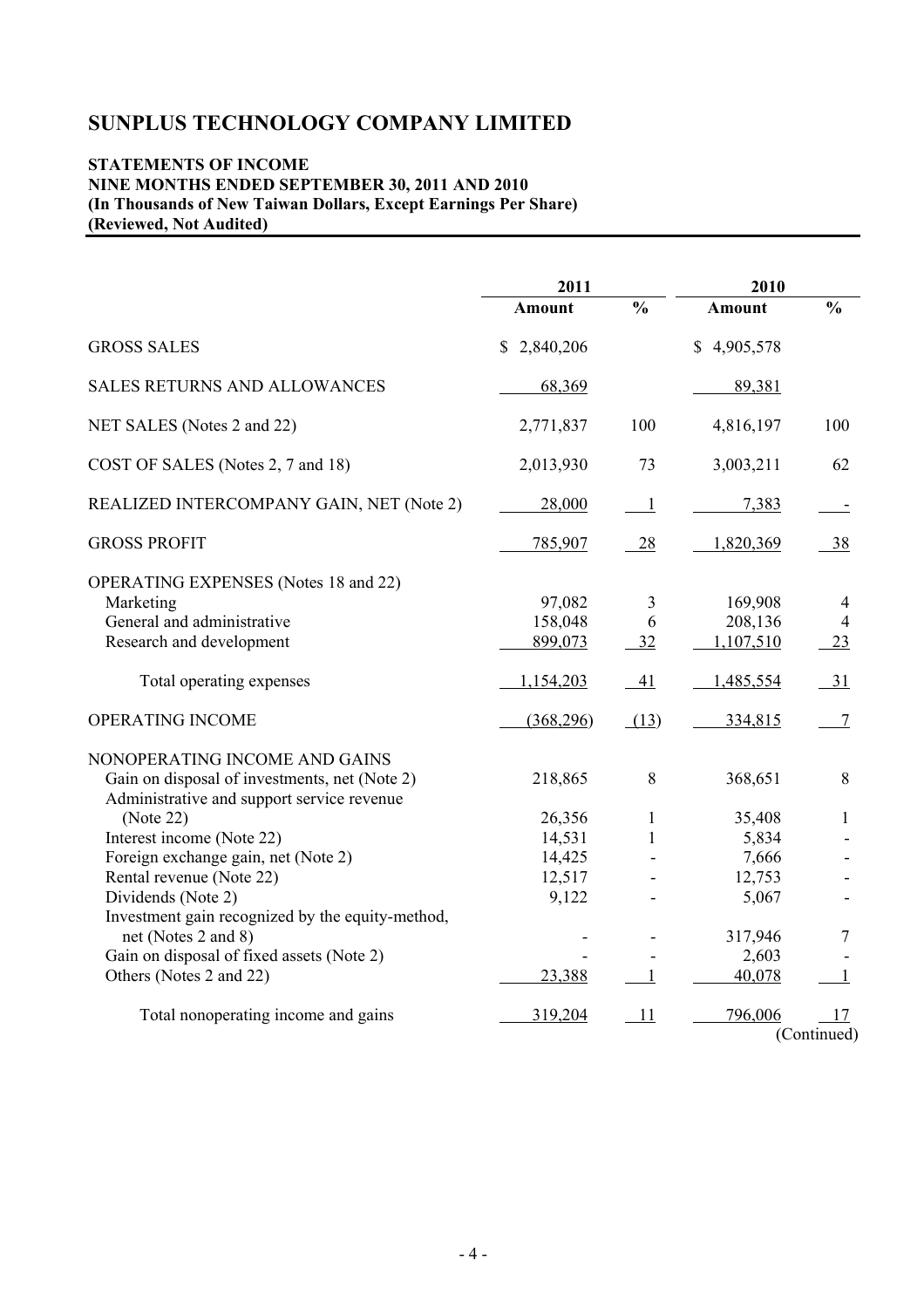## **STATEMENTS OF INCOME NINE MONTHS ENDED SEPTEMBER 30, 2011 AND 2010 (In Thousands of New Taiwan Dollars, Except Earnings Per Share) (Reviewed, Not Audited)**

|                                                                                      | 2011          |                | 2010                   |               |  |
|--------------------------------------------------------------------------------------|---------------|----------------|------------------------|---------------|--|
|                                                                                      | <b>Amount</b> | $\frac{0}{0}$  | <b>Amount</b>          | $\frac{0}{0}$ |  |
| NONOPERATING EXPENSES AND LOSSES                                                     |               |                |                        |               |  |
| Impairment loss (Notes 2, 5 and 9)<br>Investment loss recognized under equity method | \$<br>283,573 | 10             | $\mathbb{S}$<br>12,452 |               |  |
| (Notes 2 and 8)                                                                      | 237,077       | 9              |                        |               |  |
| Interest expense                                                                     | 8,110         |                | 14,758                 |               |  |
| Loss on disposal of fixed assets (Note 2)                                            | 237           |                |                        | 1,275         |  |
| Others (Notes 2)                                                                     | 2,590         |                |                        | 2,645         |  |
| Total nonoperating expenses and losses                                               | 531,587       | <u>19</u>      | 31,130                 |               |  |
| INCOME (LOSS) BEFORE INCOME TAX                                                      | (580, 679)    | (21)           | 1,099,691              | 23            |  |
| INCOME TAX EXPENSE (Notes 2 and 19)                                                  | 62,349        | $\overline{2}$ | 340,322                |               |  |
| NET INCOME (LOSS)                                                                    | (643, 028)    | (23)           | 759,369                | <u>16</u>     |  |
|                                                                                      | 2011          |                |                        | 2010          |  |
|                                                                                      | <b>Before</b> | <b>After</b>   | <b>Before</b>          | After         |  |
|                                                                                      | <b>Income</b> | <b>Income</b>  | <b>Income</b>          | <b>Income</b> |  |
|                                                                                      | <b>Tax</b>    | <b>Tax</b>     | <b>Tax</b>             | <b>Tax</b>    |  |
| EARNINGS (LOSS) PER SHARE NEW TAIWAN<br>DOLLARS (Note 20)                            |               |                |                        |               |  |
| <b>Basic</b>                                                                         | (0.98)        | (1.09)         | 1.85                   | <u>.28</u>    |  |
| Diluted                                                                              | (0.98)        | .09)           | .84                    | 27            |  |
|                                                                                      |               |                |                        | (Continued)   |  |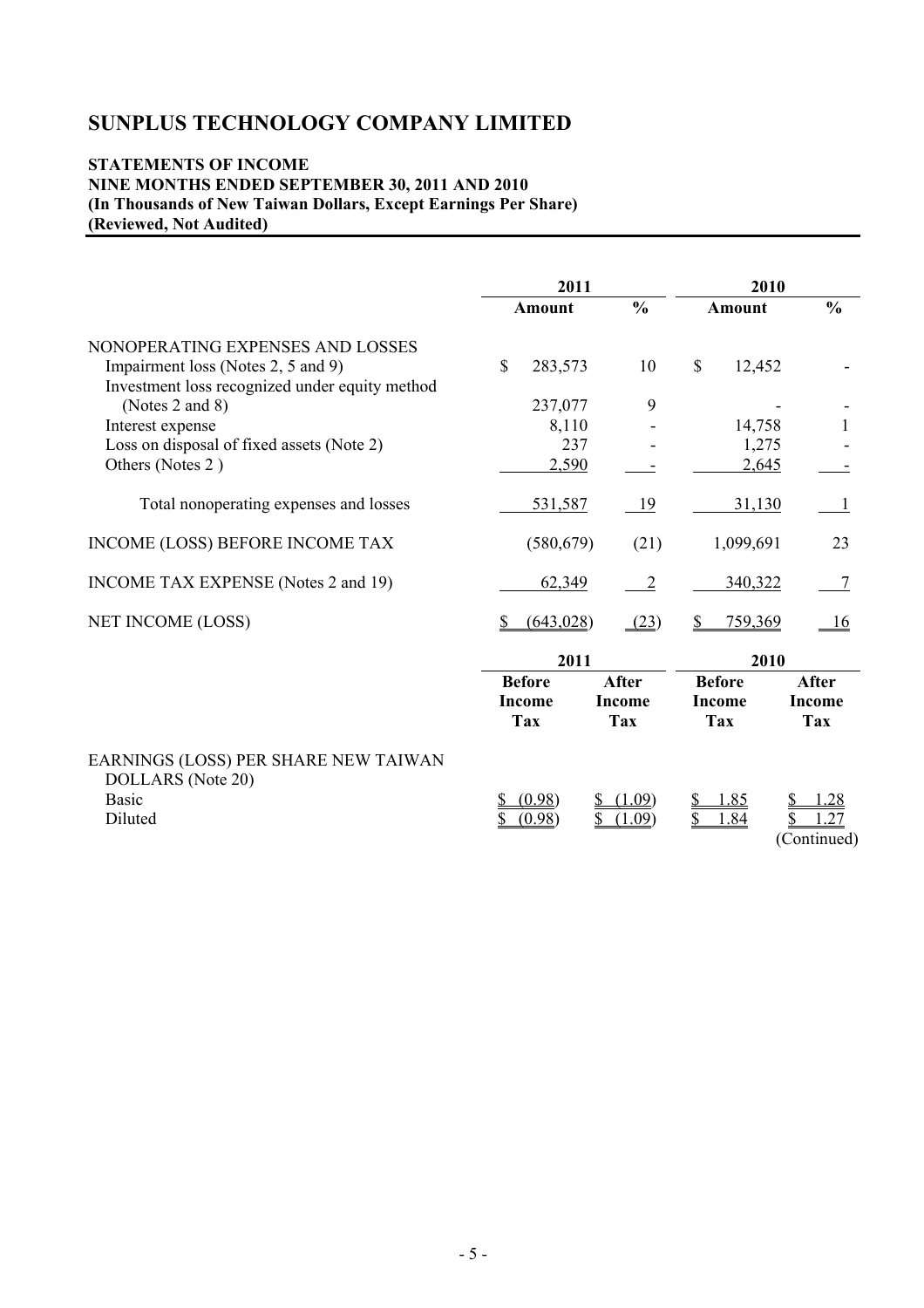## **STATEMENTS OF INCOME NINE MONTHS ENDED SEPTEMBER 30, 2011 AND 2010 (In Thousands of New Taiwan Dollars, Except Earnings Per Share) (Reviewed, Not Audited)**

The pro forma net income (loss) and earnings per share (EPS) on the assumption that the stock of a parent company held by its subsidiary is treated as an available-for-sale financial asset and not as treasury stock are as follows (Note 17):

|                                                                                                                                                                         | 2011                           |                        | 2010                           |                        |  |
|-------------------------------------------------------------------------------------------------------------------------------------------------------------------------|--------------------------------|------------------------|--------------------------------|------------------------|--|
|                                                                                                                                                                         | <b>Before</b><br>Income<br>Tax | After<br>Income<br>Tax | <b>Before</b><br>Income<br>Tax | After<br>Income<br>Tax |  |
| <b>NET INCOME (LOSS)</b>                                                                                                                                                | (577,808)                      | (640.157)              | 1,099,691<br>S                 | 759,369                |  |
| <b>BASIC EPS</b> (in New Taiwan dollars)<br>Based on weighted-average shares<br>Outstanding - 593,856 thousand<br>shares in 2011 and 596,910<br>thousand shares in 2010 | $(\$0.97)$                     | (\$1.08)               | \$1.84                         | \$1.27                 |  |
| <b>DILUTED EPS</b><br>Based on weighted-average shares<br>Outstanding - 593,856 thousand<br>shares in $2011$ and $601,048$                                              |                                |                        |                                |                        |  |
| thousand shares in 2010                                                                                                                                                 | SO 97                          | (\$1.08)               | \$1.83                         | 26                     |  |

The accompanying notes are an integral part of the financial statements.

(With Deloitte & Touche review report dated October 14, 2011) (Concluded)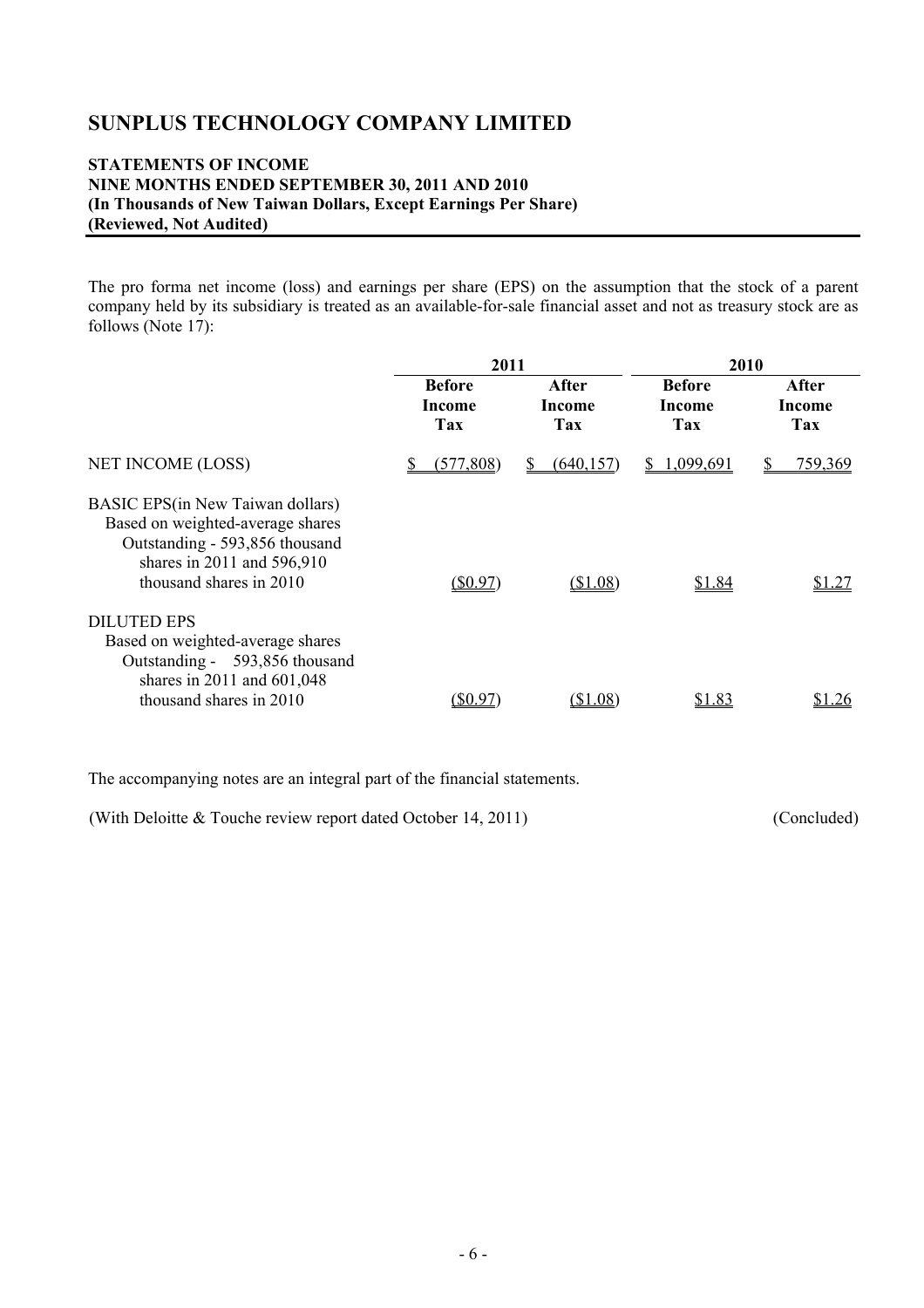#### **STATEMENTS OF CASH FLOWS NINE MONTHS ENDED SEPTEMBER 30, 2011 AND 2010 (In Thousands of New Taiwan Dollars) (Reviewed, Not Audited)**

|                                                                                             |              | 2011              | 2010          |
|---------------------------------------------------------------------------------------------|--------------|-------------------|---------------|
|                                                                                             |              |                   |               |
| CASH FLOWS FROM OPERATING ACTIVITIES                                                        | $\mathbb{S}$ |                   | \$<br>759,369 |
| Net income (loss)                                                                           |              | (643, 028)        |               |
| Adjustments to reconcile net income (loss) to net cash provided by<br>operating activities: |              |                   |               |
| Depreciation and amortization                                                               |              | 230,413           | 314,198       |
| Gain on disposal of investments, net                                                        |              | (218, 865)        | (368, 651)    |
| Impairment loss on available-for-sale financial assets                                      |              | 283,573           | 12,452        |
| Investment gain (loss) recognized by the equity-method, net                                 |              | 237,077           | (317,946)     |
| Realized intercompany gain, net                                                             |              | (28,000)          | (7,383)       |
| Realized royalty income                                                                     |              | (1,629)           | (1,630)       |
| Gain on disposal of properties and intangible assets                                        |              | 237               | (1, 147)      |
| Cash dividends received from equity-method investees                                        |              | 298,381           | 201,172       |
| Deferred income tax                                                                         |              | 62,225            | 259,943       |
| Accrued pension liability                                                                   |              | (1, 832)          | (2,083)       |
| Net changes in operating assets and liabilities                                             |              |                   |               |
| Accounts receivable                                                                         |              | 258,706           | 419,717       |
| Other receivables                                                                           |              | 20,409            | 20,633        |
|                                                                                             |              | (1,757)           | 9,036         |
| Other receivable - related parties<br>Inventories                                           |              | 557,650           |               |
| Other current assets                                                                        |              |                   | (500, 161)    |
|                                                                                             |              | (2,941)           | (1,085)       |
| Accounts payable                                                                            |              | (271, 349)<br>124 | 24,338        |
| Income tax payable                                                                          |              |                   | 62,168        |
| Accrued expenses                                                                            |              | (122,962)         | 106,492       |
| Other current liabilities                                                                   |              | (243)             | 3,183         |
| Net cash provided by operating activities                                                   |              | 656,189           | 992,615       |
| CASH FLOWS FROM INVESTING ACTIVITIES                                                        |              |                   |               |
| Proceeds from disposal of:                                                                  |              |                   |               |
| Available-for-sale financial assets                                                         |              | 633,298           | 905,452       |
| Equity-method investments                                                                   |              | 252,740           | 504,926       |
| Return of capital on investments accounted for by the equity method                         |              | 11,172            |               |
| Return of capital on financial assets carried at cost                                       |              | 2,222             | 1,993         |
| Properties and intangible assets                                                            |              | $\mathbf{I}$      | 7,617         |
| Acquisition of:                                                                             |              |                   |               |
| Available-for-sale financial assets                                                         |              | (459, 641)        | (105,000)     |
| Equity-method investments                                                                   |              | (228, 652)        | (637, 385)    |
| Properties                                                                                  |              | (32, 653)         | (33, 151)     |
| Increase in intangible assets                                                               |              | (115,883)         | (25,640)      |
| Increase in deferred charges and others                                                     |              | (72, 105)         | (90,075)      |
| Other receivable - related parties                                                          |              | (373,000)         | (316,000)     |
| Increase in restricted assets                                                               |              | (6,000)           |               |
| Net cash provided by (used in) investing activities                                         |              | (388, 501)        | 212,737       |
|                                                                                             |              |                   | (Continued)   |
|                                                                                             |              |                   |               |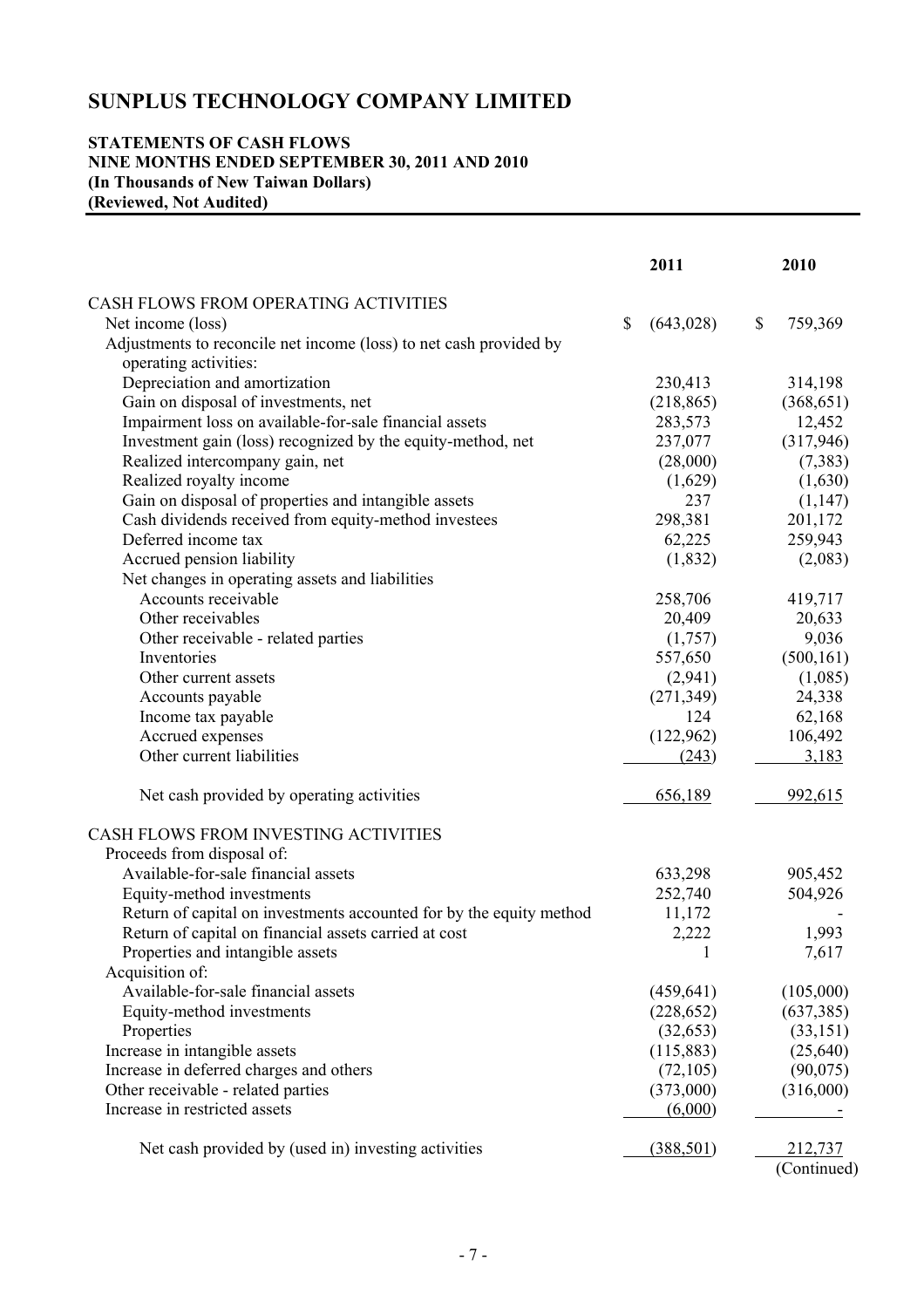#### **STATEMENTS OF CASH FLOWS NINE MONTHS ENDED SEPTEMBER 30, 2011 AND 2010 (In Thousands of New Taiwan Dollars) (Reviewed, Not Audited)**

|                                                                                                                                                                                                                                                                                                                                                        | 2011                                                                                                  | 2010                                                                                                                        |
|--------------------------------------------------------------------------------------------------------------------------------------------------------------------------------------------------------------------------------------------------------------------------------------------------------------------------------------------------------|-------------------------------------------------------------------------------------------------------|-----------------------------------------------------------------------------------------------------------------------------|
| CASH FLOWS FROM FINANCING ACTIVITIES<br>Increase (decrease) in short-term loans<br>Decrease in guarantee deposits<br>Repayments of long-term bank loans<br>Cash paid for acquisition of treasury stock                                                                                                                                                 | $\mathbf S$<br>(22, 380)<br>1,922<br>(310,000)<br>(91, 835)                                           | $\mathbb{S}$<br>146,922<br>(3,395)<br>(1,069,500)                                                                           |
| Net cash used in financing activities                                                                                                                                                                                                                                                                                                                  | (422, 293)                                                                                            | (925, 973)                                                                                                                  |
| NET INCREASE (DECREASE) IN CASH                                                                                                                                                                                                                                                                                                                        | (154, 605)                                                                                            | 279,379                                                                                                                     |
| CASH, BEGINNING OF PERIOD                                                                                                                                                                                                                                                                                                                              | 2,097,829                                                                                             | 1,579,825                                                                                                                   |
| CASH, END OF PERIOD                                                                                                                                                                                                                                                                                                                                    | 1,943,224                                                                                             | 1,859,204                                                                                                                   |
| SUPPLEMENTAL CASH FLOW INFORMATION:<br>Income tax paid<br>Interest paid                                                                                                                                                                                                                                                                                | <u>\$</u><br>\$<br>8,934                                                                              | 18,211<br>\$<br>17,306                                                                                                      |
| NONCASH INVESTING AND FINANCING ACTIVITIES:<br>Reclassification of rental assets into properties<br>Reclassifications of long-term investment into available-for-sale<br>financial asset<br>Reclassification of credit balance on carrying value of long-term<br>investments into other current liabilities<br>Current portion of long-term bank loans | 13,514<br>215,298<br>310,500                                                                          | ,797,346<br>74,348<br>625,000                                                                                               |
| PARTIAL CASH INVESTING AND FINANCING ACTIVITIES:<br>Acquisition of properties<br>Decrease in payables to contractors and equipment suppliers<br>Cash paid<br>Disposal of equity-method investments<br>Increase in receivables on the disposal of equity-method investments<br>Cash received                                                            | \$<br>(23, 042)<br>(9,611)<br>$\overline{\mathcal{L}}$<br>(32, 653)<br>\$<br>252,740<br>\$<br>252,740 | \$<br>(27,706)<br>(5,445)<br>$\mathbf{\underline{\mathcal{S}}}$<br>(33, 151)<br>\$<br>538,658<br>(33, 732)<br>\$<br>504,926 |

The accompanying notes are an integral part of the financial statements.

(With Deloitte & Touche review report dated October 14, 2011) (Concluded)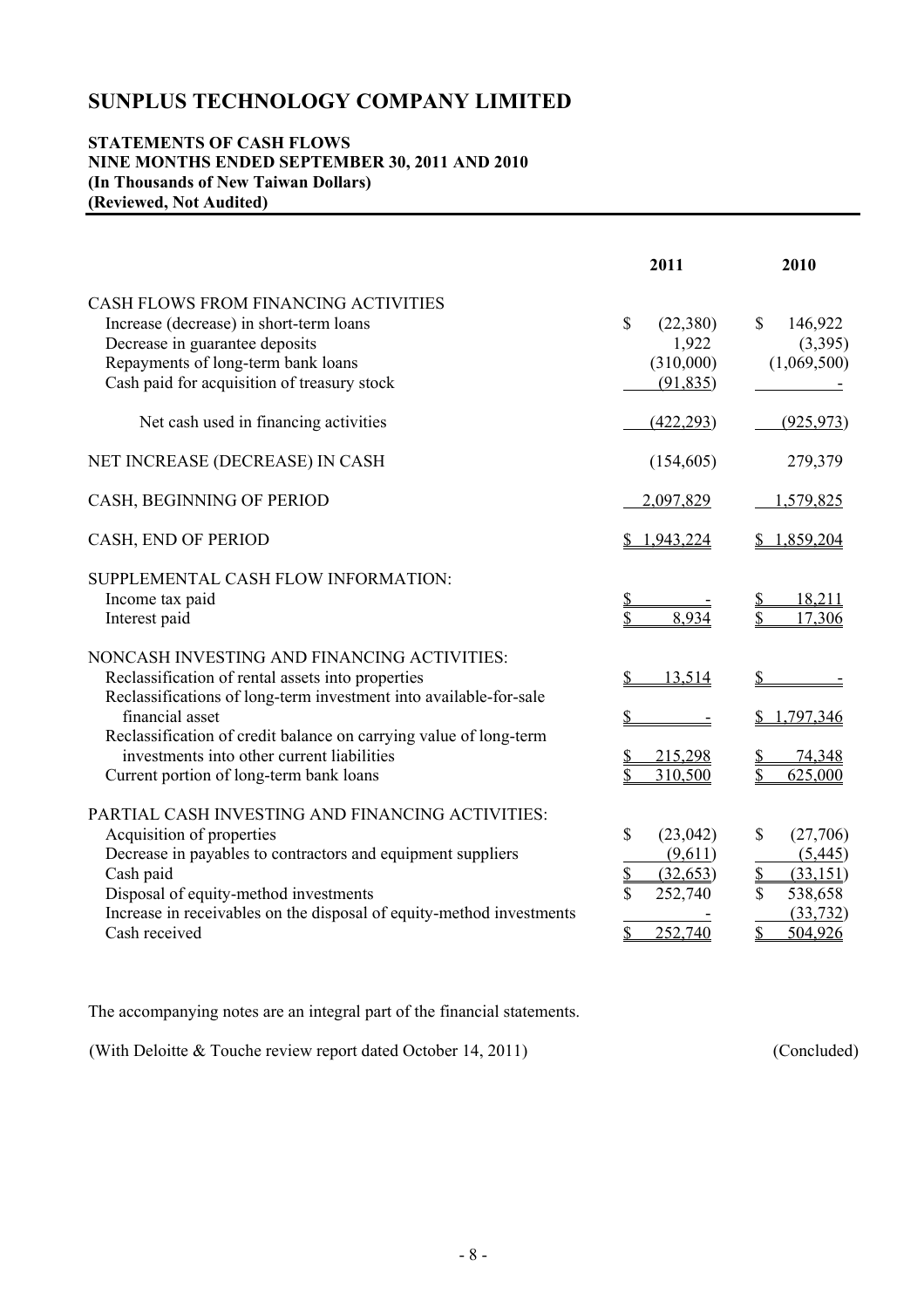#### **NOTES TO FINANCIAL STATEMENTS NINE MONTHS ENDED SEPTEMBER 30, 2011 AND 2010 (In Thousands of New Taiwan Dollars, Unless Stated Otherwise) (Reviewed, Not Audited)**

## **1. ORGANIZATION AND OPERATIONS**

Sunplus Technology Company Limited (the "Company") was established in August 1990 and moved into the Hsinchu Science-Based Industrial Park in October 1993. It researches, develops, designs, tests, and sells high-quality, high value-added consumer integrated circuits (ICs). Its products are based on core technology in such areas as multimedia audio/video, single-chip microcontroller and digital signal processor. These technologies are used to develop hundreds of products including various ICs: Liquid crystal display, microcontroller, multimedia and application-specific.

The Company's shares have been listed on the Taiwan Stock Exchange since January 2000. Some of the Company's shares have been issued in the form of Global Depository Receipts (GDRs), which have been listed on the London Stock Exchange since March 2001 (refer to Note 16).

As of September 30, 2011 and 2010, the Company had 625 and 615 employees, respectively.

#### **2. SIGNIFICANT ACCOUNTING POLICIES**

#### **Basis of Presentation**

The accompanying financial statements have been prepared in conformity with the Guidelines Governing the Preparation of Financial Reports by Securities Issuers, the Business Accounting Law, Guidelines Governing Business Accounting and accounting principles generally accepted in the Republic of China (ROC). Significant accounting policies are summarized as follows:

#### **Foreign-currency Transactions**

Nonderivative foreign-currency transactions are recorded in New Taiwan dollars at the rates of exchange in effect when the transactions occur. Exchange differences arising from settlement of foreign-currency assets and liabilities are recognized in profit or loss.

At the balance sheet date, foreign-currency monetary assets and liabilities are revalued using prevailing exchange rates and the exchange differences are recognized in profit or loss.

At the balance sheet date, foreign-currency nonmonetary assets (such as equity instruments) and liabilities that are measured at fair value are revalued using prevailing exchange rates, with the exchange differences treated as follows:

- a. Recognized in shareholders' equity if the changes in fair value are recognized in shareholders' equity;
- b. Recognized in profit and loss if the changes in fair value is recognized in profit or loss.

Foreign-currency nonmonetary assets and liabilities that are carried at cost continue to be stated at exchange rates at trade dates.

If the functional currency of an equity-method investee is a foreign currency, translation adjustments will result from the translation of the investee's financial statements into the reporting currency of the Company. Such adjustments are accumulated and reported as a separate component of shareholders' equity.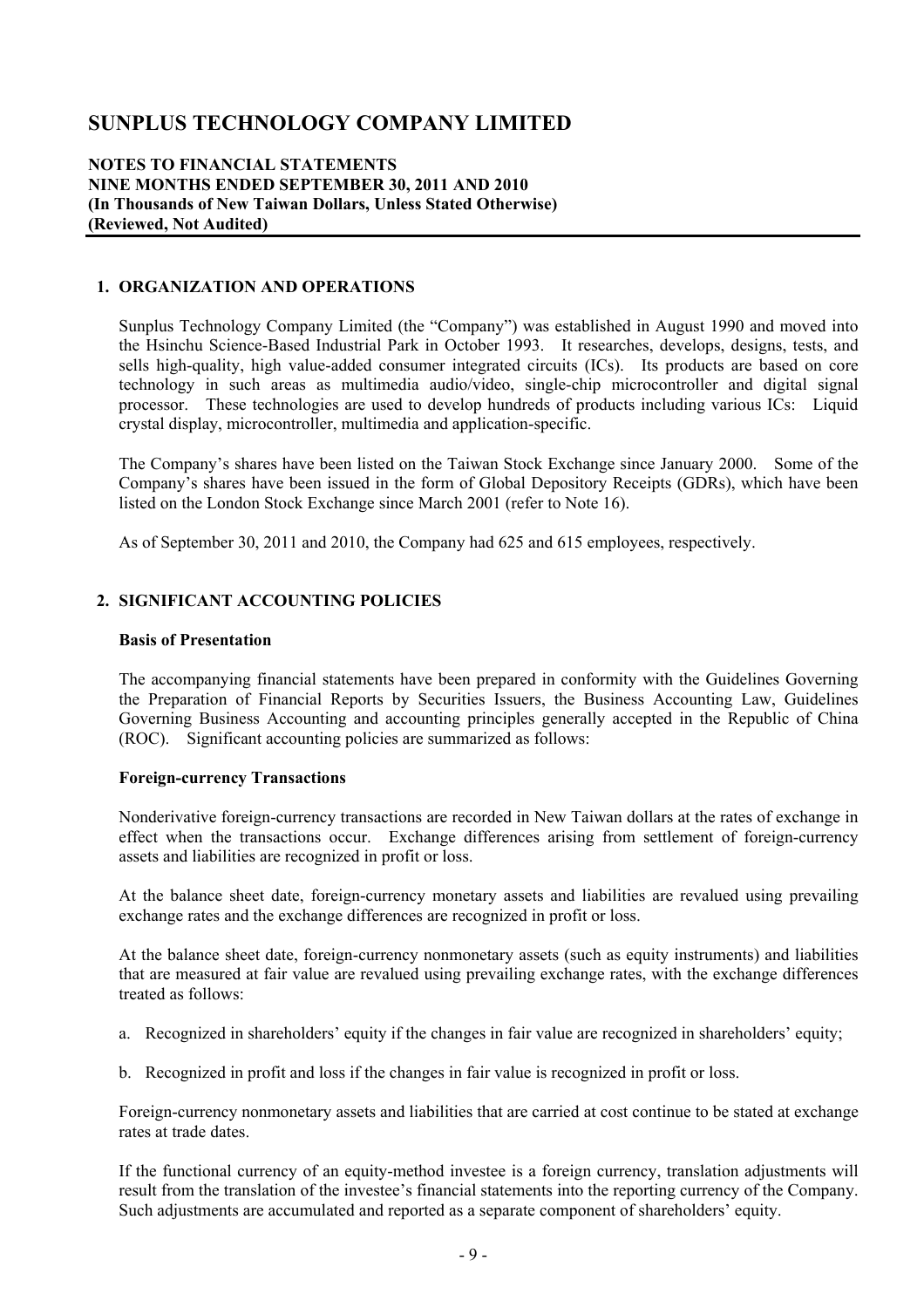#### **Accounting Estimates**

Under the above guidelines, law and principles, the Company is required to make certain estimates and assumptions that could affect the amounts of allowance for doubtful accounts, allowance for sales returns and discounts, allowance for inventory devaluation, property depreciation, amortization of intangible assets and deferred charges, impairment loss on assets, income tax, pension expenses and bonuses to employees, directors and supervisors. Actual results could differ from these estimates.

#### **Current/Noncurrent Assets and Liabilities**

Current assets are cash (unrestricted) and other assets primarily held for trading purposes or to be realized, consumed or sold within one year from the balance sheet date. All other assets such as properties and intangible assets are classified as noncurrent. Current liabilities are obligations incurred for trading purposes or to be settled within one year from the balance sheet date. All other liabilities are classified as noncurrent.

#### **Available-for-sale Financial Assets**

Investments designated as available-for-sale financial assets include open-end mutual funds and listed stocks. Investments classified as available-for-sale financial assets are initially measured at fair value plus transaction costs that are directly attributable to the acquisition.

At each balance sheet date subsequent to initial recognition, available-for-sale financial assets are remeasured at fair value, with changes in fair value recognized in equity until the financial assets are disposed of, at which time, the cumulative gain or loss previously recognized in equity is included in profit or loss for the year. All regular way purchases or sales of financial assets are recognized and derecognized on a trade date basis.

The recognition, derecognition and the fair value bases of available-for-sale financial assets are similar to those of financial assets at FVTPL.

Cash dividends are recognized on the ex-dividend date, except for dividends distributed from the pre-acquisition profit, which are treated as a reduction of investment cost. Stock dividends are not recognized as investment income but are recorded as an increase in the number of shares. The total number of shares subsequent to the increase is used for recalculation of cost per share. The difference between the initial cost of a debt instrument and its maturity amount is amortized using the effective interest method, with the amortized interest recognized as gain or loss.

The fair values of open-end mutual funds are based on their net asset value at the balance sheet date; listed stock is the closing price as of the balance sheet date.

An impairment loss is recognized when there is objective evidence that the financial asset is impaired. Any subsequent decrease in impairment loss for an equity instrument classified as available-for-sale is recognized directly in equity.

#### **Impairment of Accounts Receivable**

An allowance for doubtful accounts is provided on the basis of a review of the collectibility of accounts receivable. The Company assesses the probability of collections of accounts receivable by examining the aging analysis of the outstanding receivables and assessing the value of the collateral provided by customers.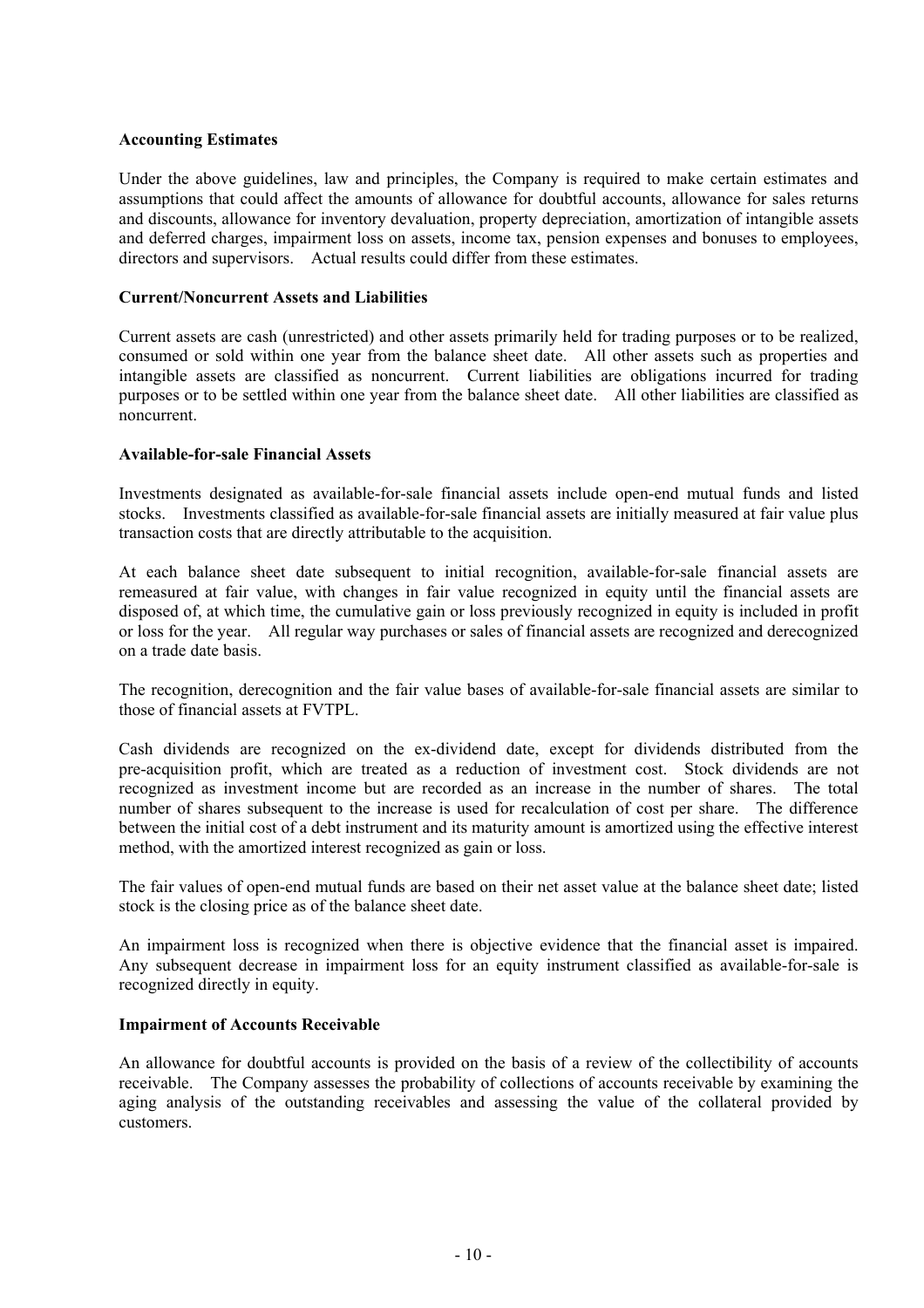As discussed in Note 3 to the financial statements, on January 1, 2011, the Company adopted the third-time revised Statement of Financial Accounting Standards (SFAS) No. 34 - "Financial Instruments: Recognition and Measurement." One of the main revisions is that the impairment of receivables originated by the Company should be covered by SFAS No. 34. Accounts receivable are assessed for impairment at the end of each reporting period and considered to be impaired when there is objective evidence that, as a result of one or more events that occurred after the initial recognition of the accounts receivable, the estimated future cash flows of the asset have been affected. Objective evidence of impairment could include:

- Significant financial difficulty of the debtor;
- Accounts receivable becoming overdue; or
- It becoming probable that the debtor will enter into bankruptcy or undergo financial reorganization.

Accounts receivable that are assessed not to be impaired individually are further assessed for impairment on a collective basis. Objective evidence of impairment for a portfolio of accounts receivable could include the Company's past experience of collecting payments, an increase in the number of delayed payments, as well as observable changes in national or local economic conditions that correlate with defaults on receivables.

The amount of the impairment loss recognized is the difference between the asset carrying amount and the present value of estimated future cash flows, after taking into account the related collateral and guarantees, discounted at the receivable's original effective interest rate.

The carrying amount of the accounts receivable is reduced through the use of an allowance account. When accounts receivable are considered uncollectible, they are written off against the allowance account. Recoveries of amounts previously written off are credited to the allowance account. Changes in the carrying amount of the allowance account are recognized as bad debt in profit or loss.

#### **Allowance for Sales Returns and Others**

An allowance is provided for any sales returns and discounts, which are estimated on the basis of historical experience and any known factors that would affect the allowance. Such provisions are deducted from sales in the year the products are sold, and related costs are deducted from cost of sales.

#### **Inventories**

Inventories consist of raw materials, work-in-process, finished goods and merchandise. Effective January 1, 2009, inventories are stated at the lower of cost or net realizable value. Inventory write-downs are made by item, except where it may be appropriate to group similar or related items. Net realizable value is the estimated selling price of inventories less all estimated costs of completion and costs necessary to make the sale. Inventories are recorded at standard costs and adjusted to approximate weighted-average cost on the balance sheet date.

#### **Financial Assets Carried at Cost**

Investments in equity instrument with no quoted prices in an active market and with fair values that cannot be reliably measured, such as domestic unlisted stocks, are measured at their original cost. The accounting treatment for dividends on financial assets carried at cost is the same as that for dividends on available-for-sale financial assets.

An impairment loss is recognized when there is objective evidence that an asset is impaired. A reversal of this impairment loss is disallowed.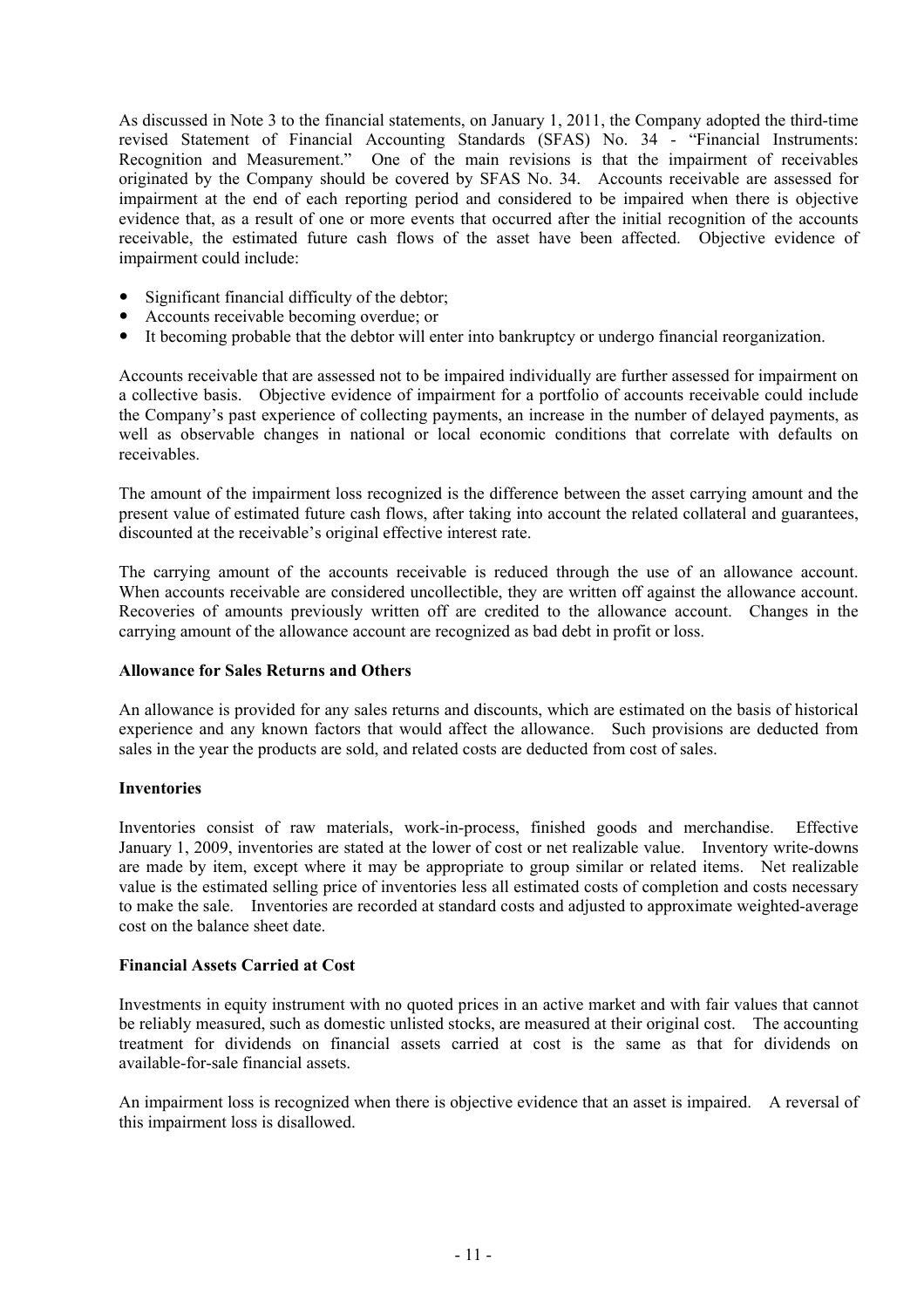#### **Equity-method Investments**

Investments in which the Company holds 20% or more of the investees voting shares or exercises significant influence over the operating and financial policy decisions are accounted for by the equity method. Based on the revised Statement of Financial Accounting Standards - "Long-Term Investments under the Equity Method," the cost of an investment should be analyzed and the cost of investment in excess of the fair value of identifiable net assets acquired, representing goodwill, should not be amortized and instead should be tested for impairment annually.

When the Company's share in losses of an investee over which the Company has control exceeds its investment in the investee, unless the other shareholders of the investee have assumed legal or constructive obligations and have demonstrated the ability to make payments on behalf of the investee, the Company has to bear all of the losses in excess of the capital contributed by shareholders of the investee. If the investee subsequently reports profits, such profits are first attributed to the Company to the extent of the excess losses previously borne by the Company. If the recoverable amount is estimated to be less than its carrying amount, an impairment loss is charged to earnings.

On the balance sheet date, the Company evaluates investments for any impairment. An impairment loss is recognized and charged to current income if the investment carrying amount as of the balance sheet date exceeds the expected recoverable amount. For those investees over which the Company has significant influence, the assessment of impairment is based on carrying value. For those investees over which the Company holds a controlling interest, the assessment of impairment is based on an estimation of the value in use of the cash-generating units of the consolidated investees.

Cash dividends are recognized on the ex-dividend date, which are treated as a reduction of investment cost. Stock dividends are not recognized as an increase in investment but are recorded as an increase in the number of shares.

If an investee issues additional shares and the Company subscribes for these shares at a percentage different from its current equity, the resulting increase is credited to capital surplus. If a decrease results, the decrease is debited to capital surplus. But if capital surplus is not enough for debiting purposes, the decrease is debited to unappropriated retained earnings.

Profits from downstream transactions with an equity-method investee are eliminated in proportion to the Company's percentage of ownership in the investee; however, if the Company has control over the investee, all the profits are eliminated. Profits from upstream transactions with an equity-method investee are eliminated in proportion to the Company's percentage of weighted-average ownership in the investee. For those investees over which the Company holds a controlling interest, gains or losses on sales between equity method investees are deferred in proportion to the Company's percentage of weighted-average ownership in the investee. For those investees over which the Company does not hold a controlling interest, gains or losses on sales between equity method investees are deferred in proportion of the Company's percentage of multiplication of weighted-average ownership in the investees. All of these deferred gains and losses are realized upon resale of products to third parties.

#### **Properties and Rental Assets**

Properties and rental assets are stated at cost less accumulated depreciation. Major additions and improvements are capitalized, while maintenance and repairs are expensed currently.

On the balance sheet date, the Company evaluates properties and rental assets for any impairment. If impairment is identified, the Company will determine the recoverable amount of the assets. The carrying amount in excess of the expected recoverable amount is recognized as impairment loss and charged to current income. If the recoverable amount increases, the subsequent reversal of impairment loss will be recognized as gain. However, the increased carrying amount of an asset due to a reversal of impairment loss should not exceed the carrying amount that would have been determined (net of depreciation) had no impairment loss been recognized for the assets in prior years.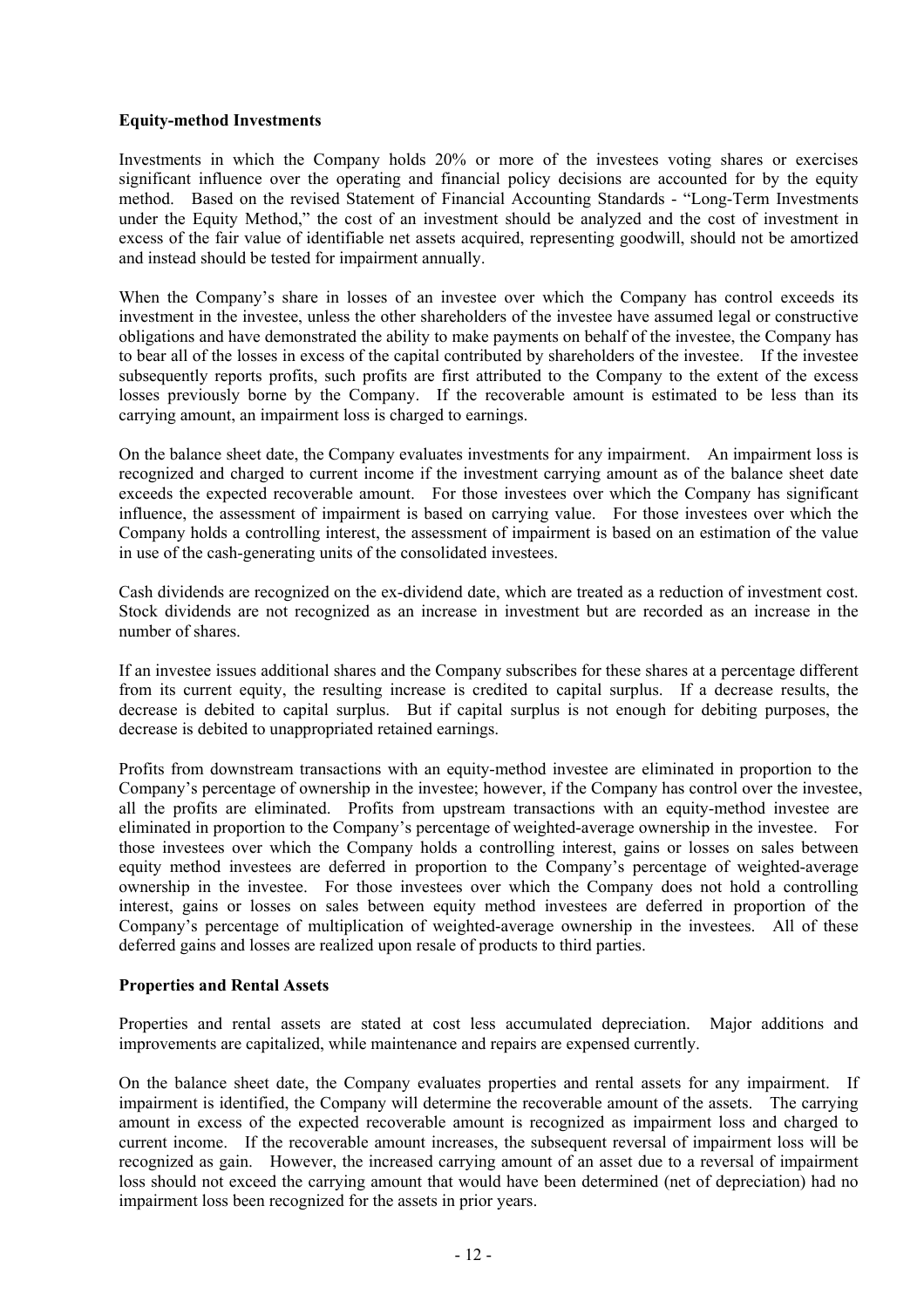Depreciation is provided on a straight-line basis over estimated useful lives as follows: buildings - 7 to 55 years; auxiliary equipment - 3 to 10 years; machinery and equipment - 4 to 5 years; testing equipment - 2 to 4 years; transportation equipment - 4 to 6 years; furniture and fixtures - 2 to 11 years; leasehold improvements - 3 years; and rental assets - 7 to 55 years. Properties and rental assets still in use beyond their initially estimated useful lives are further depreciated over their newly estimated useful lives.

The related cost and accumulated depreciation of properties and rental assets are derecognized from the balance sheet upon its disposal. Any gain or loss on disposal of the assets is included in nonoperating gains or losses in the period of disposal.

#### **Intangible Assets**

Intangible assets consist of technology license fees and patents, which are initially recorded at cost and are amortized on a straight-line basis over 1 to 15 years and 5 to 18 years, respectively.

Expenditures arising from research activities and those related to development activities that do not meet the criteria for capitalization are charged to expense when incurred.

If the recoverable amount of an intangible asset is estimated to be less than its carrying amount, the carrying amount of the asset is reduced to its recoverable amount. If an impairment loss subsequently reverses, the carrying amount of the asset is increased accordingly, but the increased carrying amount of an asset due to a reversal of impairment loss should not exceed the carrying amount that would have been determined (net of amortization) had no impairment loss been recognized for the asset in prior years.

#### **Deferred Charges**

Deferred charges are mainly costs of software and system design, which are booked at the installation or acquisition cost. The amounts are amortized over 1 to 5 years, using the straight-line method.

Please refer to the preceding accounting policy on intangible assets for the accounting for impairment of deferred charges.

#### **Pension Costs**

Pension cost under a defined benefit plan is determined by actuarial valuations. Contributions made under a defined contribution plan are recognized as pension cost during the year in which employees render services.

#### **Income Tax**

The Company applies the inter-period tax allocation method. Under this method, deferred income taxes are recognized for the tax effects of deductible temporary differences, loss carryforwards and unused tax credits. Valuation allowances are provided to the extent, if any, that it is more likely than not that deferred income tax assets will not be realized. A deferred income tax asset or liability is classified as current or noncurrent in accordance with the classification of related asset or liability for financial reporting. However, if a deferred income tax asset or liability does not relate to an asset or liability in the financial statements, then it is classified as either current or noncurrent based on the expected length of time before it is realized or settled.

If the Company can control the timing of the reversal of a temporary difference arising from the difference between the book value and the tax basis of a long-term equity investment in a foreign subsidiary or joint venture and if the temporary difference is not expected to reverse in the foreseeable future and will, in effect, exist indefinitely, then a deferred tax liability or asset is not recognized.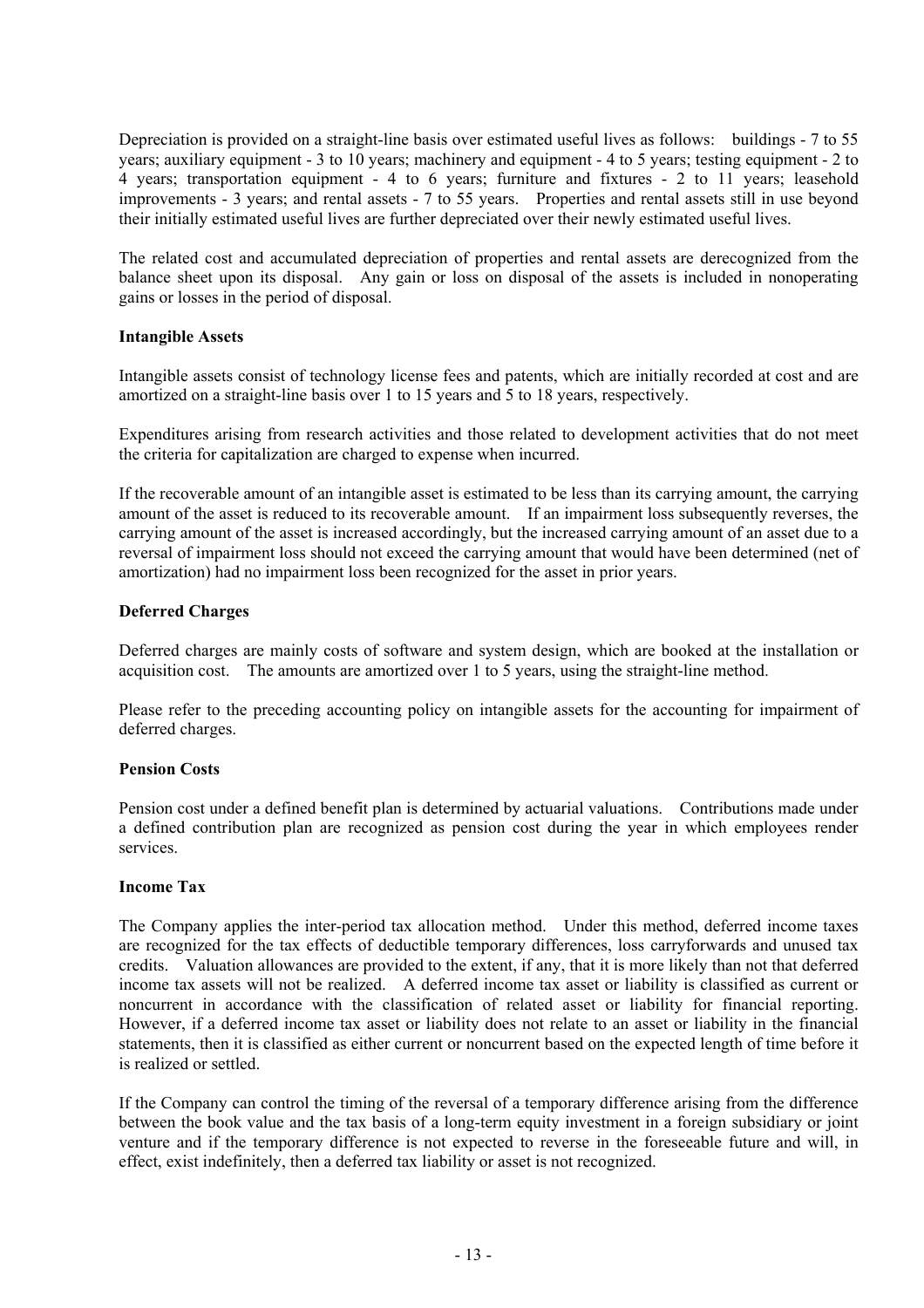Tax credits for purchases of machinery, equipment and technology, research and development expenditures and personnel training expenditures are recognized in the current period.

Adjustments of prior years' tax liabilities are added to or deducted from the current year's tax provision.

According to the Income Tax Law, an additional tax at 10% of unappropriated earnings is provided for as income tax in the year the share holders approve to retain the earnings.

The Company and Sunplus mMobile Inc. (SmmI) use consolidated income tax filing. The income taxes payable arising from the differences between the consolidated current and deferred taxes and the sum of SmmI's current and deferred taxes are adjusted in the Company's account receivable or account payable.

#### **Stock-based Compensation**

Employee stock options granted between January 1, 2004 and December 31, 2007 were accounted for under the interpretations issued by the Accounting Research and Development Foundation (ARDF). The Company adopted the intrinsic value method, under which compensation cost was recognized on a straight-line basis over the vesting period.

#### **Treasury Stock**

Treasury stock is stated at cost and shown as a deduction in shareholders' equity. The Company accounts for its stock held by its subsidiaries as treasury stock. The recorded cost of these treasury stocks is based on the carrying value of the investments as shown in the subsidiaries' book. The resulting gain on investment from cash dividends appropriated to subsidiaries is credited to capital surplus treasury - stock transactions.

When the treasury shares are retired, the capital stock and paid-in capital based on the existing equity are debited. If the treasury shares are retired at a price lower than its par value and the Company paid-in capital, the deficiency is credited to paid-in capital from treasury stock. If the treasury shares are retired at a price in excess of its par value and paid-in capital, the excess is debited to paid-in capital from treasury stock. If the balance in paid-in capital from treasury stock is insufficient to absorb the deficiency, the remainder is recorded as a reduction of retained earnings.

#### **Revenue Recognition**

Revenue from sales of goods is recognized when the Company has transferred to the buyer the significant risks and rewards of ownership of the goods, primarily upon shipment, because the earnings process has been completed and the economic benefits associated with the transaction have been realized or are realizable. The Company does not recognize sales revenue on materials delivered to subcontractors because this delivery does not involve a transfer of risks and rewards of materials ownership.

Revenue is measured at the fair value of the consideration received or receivable and represents amounts agreed between the Company and the customers for goods sold in the normal course of business, net of sales discounts and volume rebates. For trade receivables due within one year from the balance sheet date, as the nominal value of the consideration to be received approximates its fair value and transactions are frequent, fair value of the consideration is not determined by discounting all future receipts using an imputed rate of interest.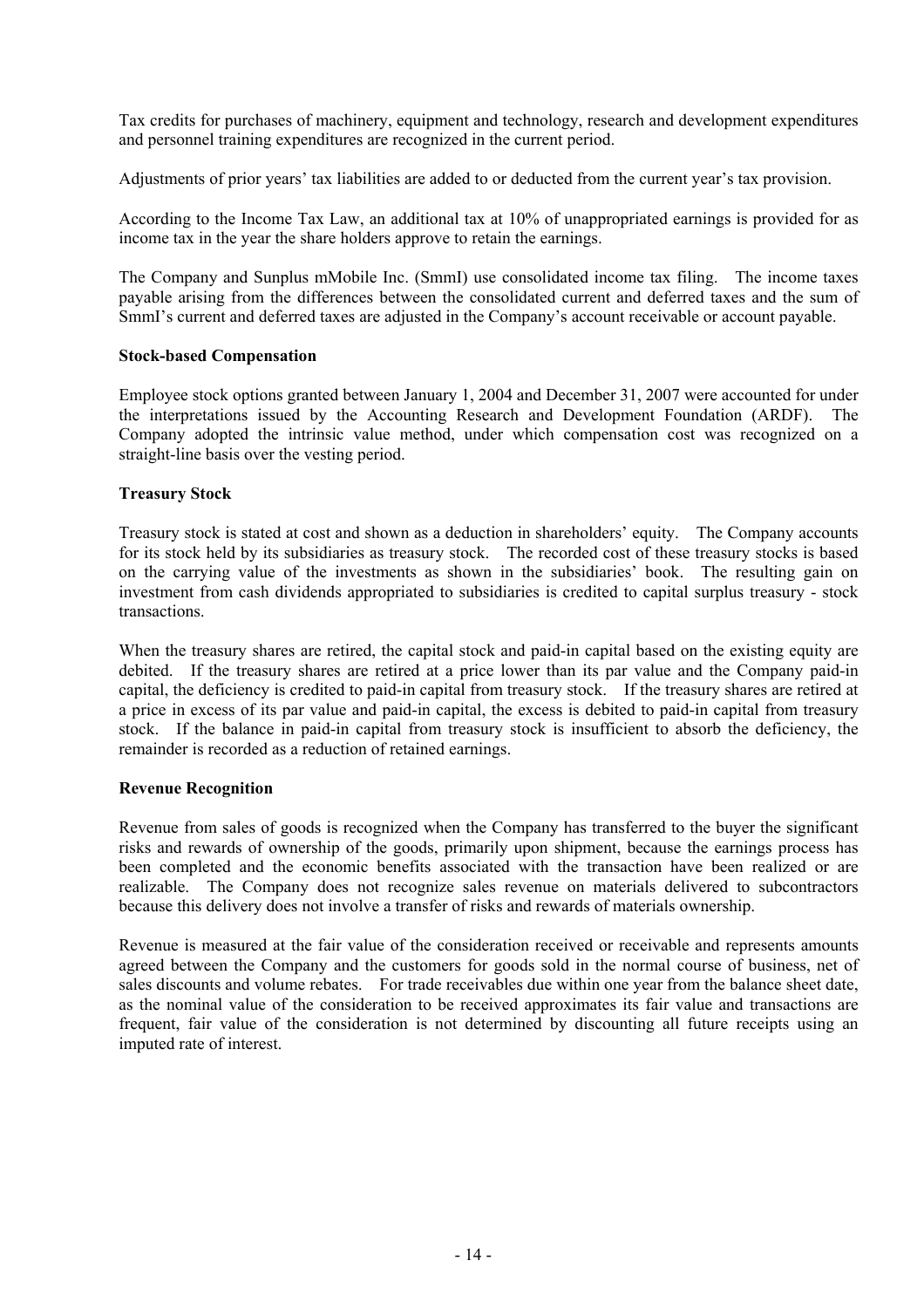#### **3. ACCOUNTING CHANGES**

#### **SFAS No. 34 - "Financial Instruments: Recognition and Measurement"**

On January 1, 2011, the Company adopted the newly revised Statement of Financial Accounting Standards (SFAS) No. 34 - "Financial Instruments: Recognition and Measurement." The main revisions include (1) finance lease receivables are now covered by SFAS No. 34; (2) the scope of the applicability of SFAS No. 34 to insurance contracts is amended; (3) loans and receivables originated by the Company are now covered by SFAS No. 34; (4) additional guidelines on impairment testing of financial assets carried at amortized cost a debtor has financial difficulties and the terms of obligations have been modified; and (5) accounting treatment by a debtor for modifications in the terms of obligations. This accounting change had no effect on the financial statement for nine months ended September 30, 2011.

#### **SFAS No. 41 - "Operating Segments"**

On January 1, 2011, the Company adopted the newly issued SFAS No. 41 - "Operating Segments." The requirements of the statement are based on the information on the components of the Company that management uses to make decisions about operating matters. SFAS No. 41 requires identification of operating segments on the basis of internal reports that are regularly reviewed by the Company's chief operating decision maker in order to allocate resources to the segments and assess their performance. This statement supersedes SFAS No. 20 - "Segment Reporting." This accounting change had no effect on the disclosures of the operating segments of the Company.

## **4. CASH**

|                                        | September 30  |              |  |
|----------------------------------------|---------------|--------------|--|
|                                        | 2011          | 2010         |  |
| Savings accounts                       | \$<br>324,364 | 152,418<br>S |  |
| Time deposits                          | 1,624,000     | 1,705,000    |  |
| Checking accounts                      | 260           | 889          |  |
| Cash on hand                           | 600           | 897          |  |
|                                        | 1,949,224     | 1,859,204    |  |
| Restricted assets (Note 24)<br>Deduct: | 6,000         |              |  |
|                                        | 1,943,224     | 1,859,204    |  |

#### **5. AVAILABLE-FOR-SALE FINANCIAL ASSETS**

|                         |               | September 30 |  |  |
|-------------------------|---------------|--------------|--|--|
|                         | 2011          | <b>2010</b>  |  |  |
| Open-end funds          | \$<br>584,557 | \$1,218,711  |  |  |
| Domestic quoted stocks  | 1,056,388     | 2,209,078    |  |  |
|                         | 1,640,945     | 3,427,789    |  |  |
| Deduct: Current portion | 584,557       | 1,218,711    |  |  |
|                         | 1,056,388     | 2,209,078    |  |  |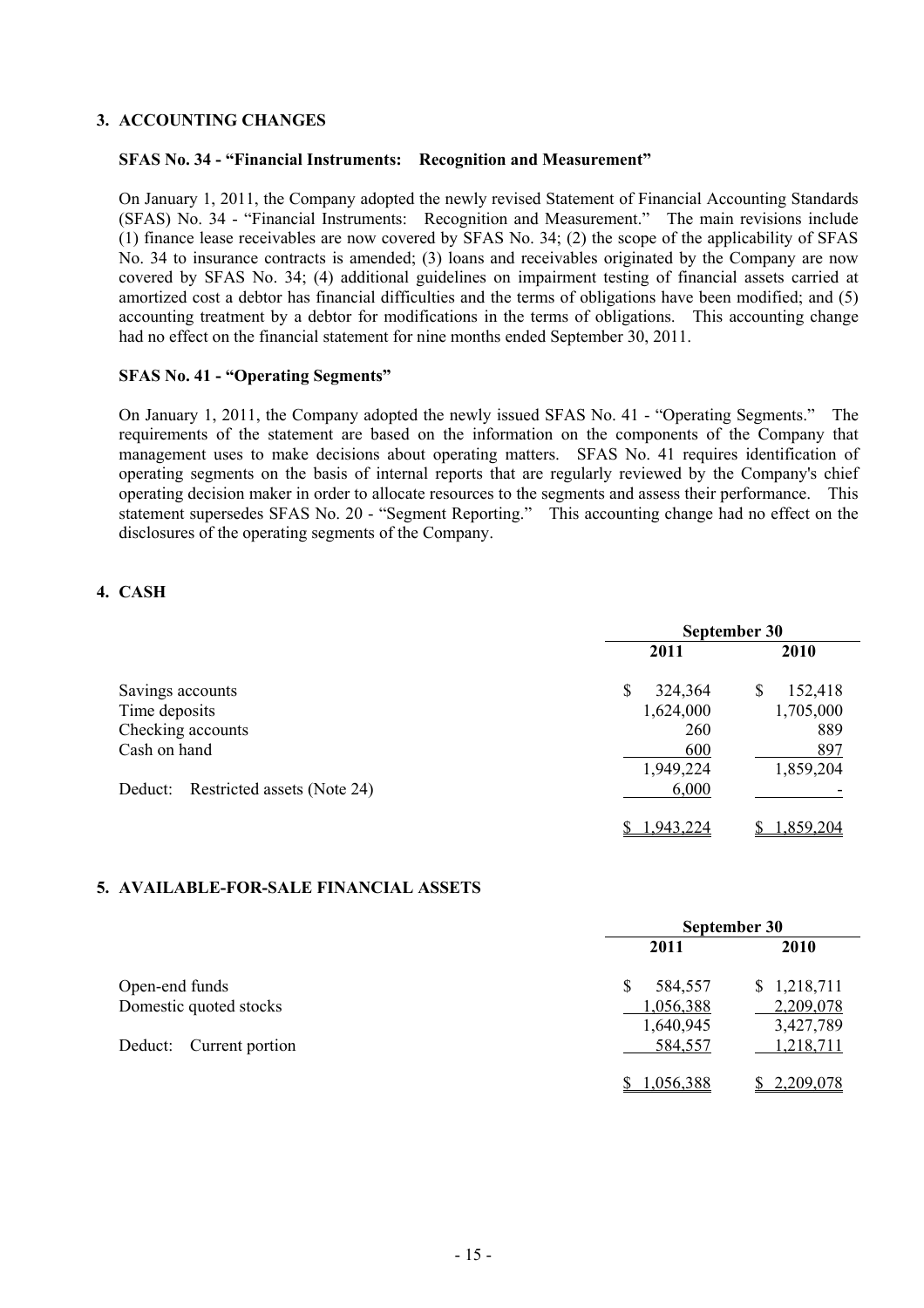Some of the overseas listed shares held by the Company are private-placement shares, on which there is a legally enforceable restriction that prevents their being traded for a specified period. The effects of restriction could be reliably measured and were consistent with those of other market participants, so those shares previously classified as financial assets carried at cost were transferred to available-for-sale financial assets, resulting in an unrealized loss of \$58,147 thousand for the nine months ended September 30, 2011.

As of September 30, 2011, the Company had recognized \$283,273 thousand as impairment loss on its available-for-sale financial assets.

#### **6. ACCOUNTS RECEIVABLE**

|                                                      |              | September 30 |
|------------------------------------------------------|--------------|--------------|
|                                                      | 2011         | 2010         |
| Accounts receivable - others                         | S<br>694,343 | \$1,147,509  |
| Accounts receivable - related parties                | 9,474        | 18,467       |
|                                                      | 703,817      | 1,165,976    |
| Allowance for doubtful accounts<br>Deduct:           | 56,912       | 56,912       |
| Allowance for sales returns and discounts<br>Deduct: | 25,000       | 25,000       |
|                                                      | 621,905      | 1,084,064    |

Movements of the allowance for doubtful receivables were as follows:

|                                      | September 30 |           |
|--------------------------------------|--------------|-----------|
|                                      | 2011         | 2010      |
| Balance, beginning and end of period | \$ 56.912    | \$ 56,912 |

Movements of the allowance for sales returns and discounts were as follows:

|                                      | September 30 |          |
|--------------------------------------|--------------|----------|
|                                      | 2011         | 2010     |
| Balance, beginning and end of period | \$25,000     | \$25,000 |

#### **7. INVENTORIES**

|                                | September 30 |         |    |             |
|--------------------------------|--------------|---------|----|-------------|
|                                |              | 2011    |    | <b>2010</b> |
| Finished goods and merchandise |              | 234,463 | \$ | 458,987     |
| Work-in-process                |              | 512,682 |    | 385,073     |
| Raw materials                  |              | 50,564  |    | 432,946     |
|                                |              | 797,709 |    | 1,277,006   |

As of September 30, 2011 and 2010, the allowances for losses were \$302,549 thousand and \$211,083 thousand, respectively.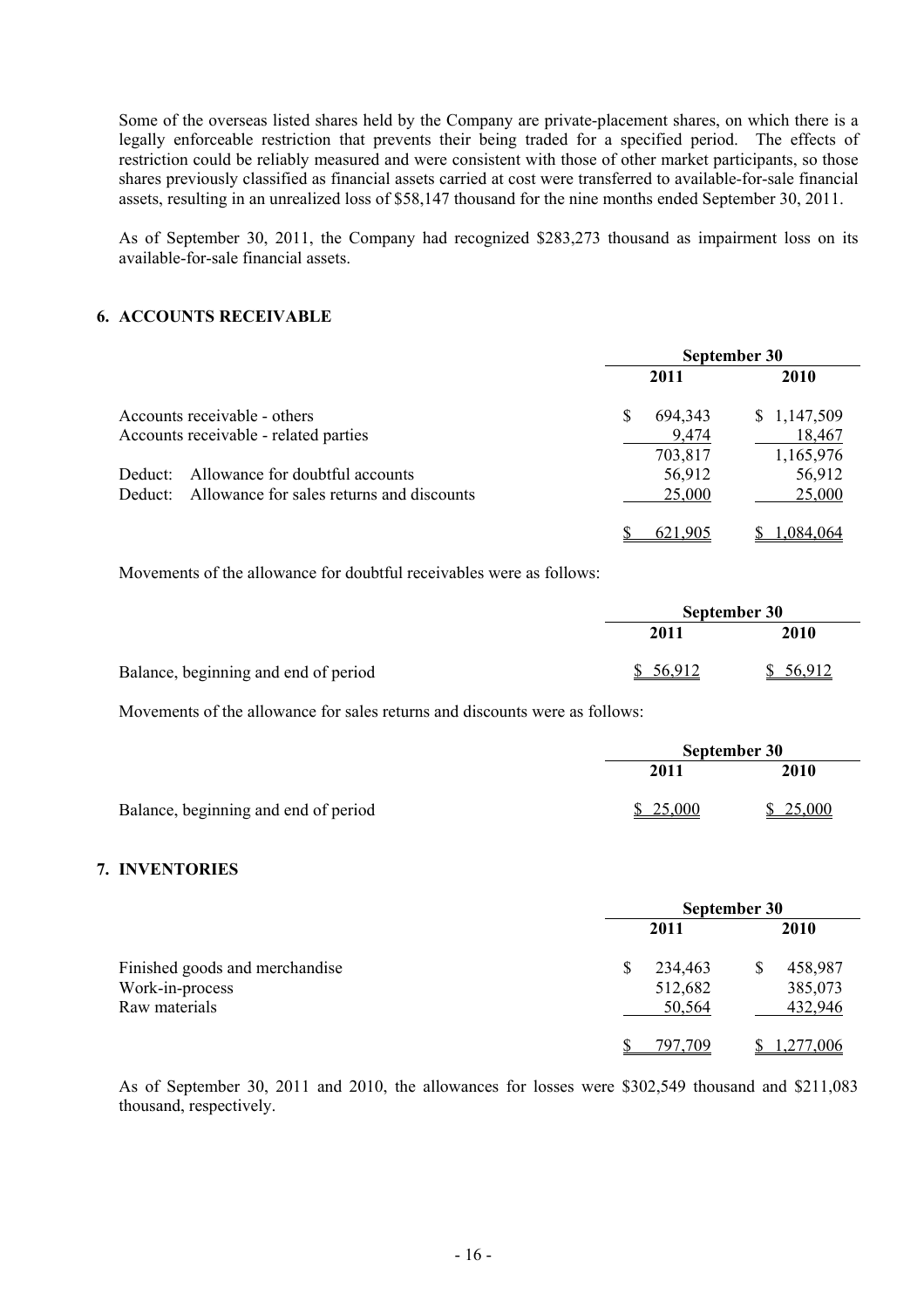As of September 30, 2011 and 2010, the costs of inventories recognized as cost of goods sold were \$2,013,930 thousand and \$3,003,211 thousand, respectively. For the nine months ended September 30, 2011 and 2010, the inventory costs were as follows:

|                                                  | September 30             |                          |  |  |
|--------------------------------------------------|--------------------------|--------------------------|--|--|
|                                                  | 2011                     | 2010                     |  |  |
| Inventory write-downs<br>Income from scrap sales | 140,000<br>S.<br>(8,109) | 75,033<br>S<br>(14, 661) |  |  |
|                                                  | 131,891                  | 60,372                   |  |  |

## **8. EQUITY-METHOD INVESTMENTS**

|                                                                                           | September 30            |                  |                 |                  |
|-------------------------------------------------------------------------------------------|-------------------------|------------------|-----------------|------------------|
|                                                                                           | 2011                    |                  | 2010            |                  |
|                                                                                           |                         | $%$ of<br>Owner- |                 | $%$ of<br>Owner- |
|                                                                                           | <b>Amount</b>           | ship             | <b>Amount</b>   | ship             |
| Ventureplus Group Inc.                                                                    | \$<br>1,036,200         | 100              | \$<br>1,066,757 | 100              |
| Orise Technology Co., Ltd.                                                                | 867,278                 | 34               | 1,093,151       | 41               |
| Sunplus Venture Capital Co., Ltd.                                                         | 803,098                 | 100              | 986,581         | 100              |
| Lin Shih Investment Co., Ltd.                                                             | 782,470                 | 100              | 904,227         | 100              |
| Generalplus Technology Corp.                                                              | 673,574                 | 40               | 710,869         | 40               |
| Sunplus Innovation Technology Inc.                                                        | 573,661                 | 64               | 579,308         | 74               |
| Sunext Technology Co., Ltd.                                                               | 481,951                 | 61               | 565,006         | 61               |
| <b>Russell Holdings Limited</b>                                                           | 407,954                 |                  | 418,042         | 100              |
| iCatch Technology Inc.                                                                    | 206,713                 | 38               | 237,112         | 38               |
| Magic Sky Limited                                                                         | 150,551                 | 100              |                 |                  |
| Sunplus mMedia Inc.                                                                       | 57,228                  | 83               | 627             | 83               |
| Global Techplus Capital Inc.                                                              | 6,984                   | 100              | 7,188           | 100              |
| Wei-Young Investment Inc.                                                                 | 6,510                   | 100              | 8,803           | 100              |
| Sunplus Technology (H.K.) Co., Ltd.                                                       | 4,580                   | 100              | 4,722           | 100              |
| Sunplus Management Consulting Inc.                                                        | 4,166                   | 100              | 4,105           | 100              |
| HT mMobile Inc.                                                                           |                         |                  | 28,488          | 29               |
| Waveplus Technology Co., Ltd.                                                             |                         | 100              | 18,569          | 41               |
|                                                                                           | 6,062,918<br>\$.        |                  | 6,633,555       |                  |
| Credit balance on carrying value of long-term<br>investments (other current liabilities): |                         |                  |                 |                  |
| Sunplus mMobile                                                                           | $\mathbb{S}$<br>676,934 | 99               | \$<br>696,086   | 91               |
| Sunplus Core                                                                              | 136,215                 | 70               | 33,510          | 70               |
| HT mMobile Inc.                                                                           | 45,260                  | 32               |                 |                  |
|                                                                                           | 858,409<br>$\mathbb{S}$ |                  | \$<br>729,596   |                  |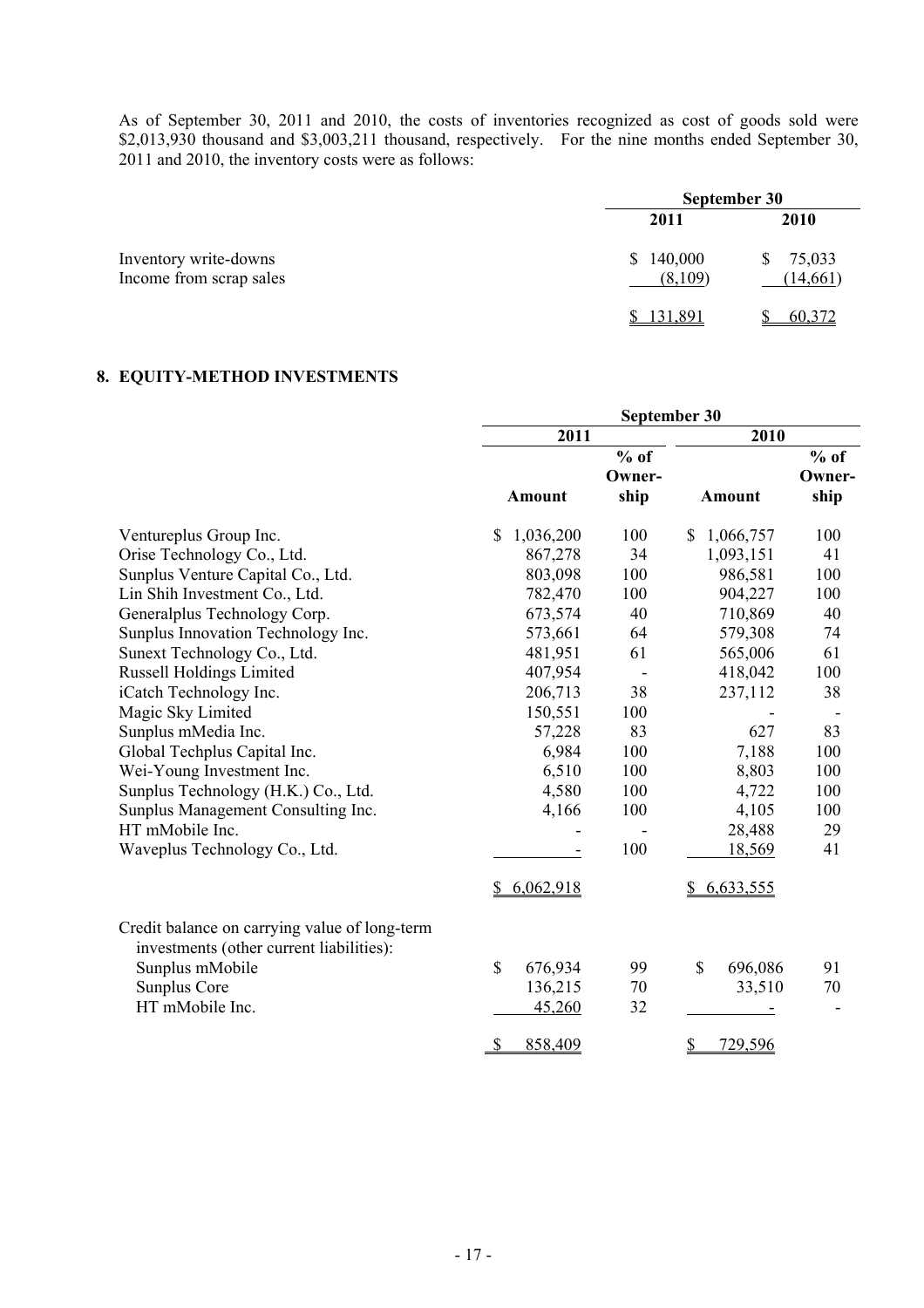Movement of the difference between the costs of investment and the Company's share in investees' net assets allocated to goodwill for the nine months ended September 30, 2011 and 2010 was as follows:

|          |                                                  | <b>September 30, 2011</b> |                                  |  |  |
|----------|--------------------------------------------------|---------------------------|----------------------------------|--|--|
|          | Balance,<br><b>Beginning of</b><br><b>Period</b> | <b>Decrease</b>           | Balance,<br><b>End of Period</b> |  |  |
| Goodwill | 161,257<br>S                                     |                           | <u>161,257</u>                   |  |  |
|          |                                                  | <b>September 30, 2010</b> |                                  |  |  |
|          | Balance,<br><b>Beginning of</b><br><b>Period</b> | <b>Decrease</b>           | Balance,<br><b>End of Period</b> |  |  |
| Goodwill | 168,162                                          | 6,905                     | 161,25                           |  |  |

In October 2010, the Company established Magic Sky Limited in Samoa.

On July 8, 2011, Wave plus Technology Co., Ltd completed liquidation process.

As of September 16, 2010, the Company had lost its significant influence on Giantplus. Thus, the Company reclassified this equity-method investment to available-for-sale financial asset.

The financial statements used as basis for calculating the carrying values of equity-method investments and related investment income or losses for the nine months ended September 30, 2011 and 2010 were all unreviewed. The investment incomes (losses) of investees were as follows:

|                                     | <b>Nine Months Ended September 30</b> |              |  |
|-------------------------------------|---------------------------------------|--------------|--|
|                                     | 2011                                  | 2010         |  |
| Ventureplus Group Inc.              | \$<br>(61, 354)                       | \$<br>25,214 |  |
| Orise Technology Co., Ltd.          | 45,692                                | 181,425      |  |
| Sunplus Venture Capital Co., Ltd.   | 4,523                                 | 100,074      |  |
| Lin Shih Investment Co., Ltd.       | 69,316                                | 23,274       |  |
| Generalplus Technology Inc.         | 77,121                                | 134,090      |  |
| Sunplus Innovation Technology Inc.  | 29,130                                | 99,930       |  |
| Sunext Technology Co., Ltd.         | (59, 672)                             | 35,664       |  |
| <b>Russell Holdings Limited</b>     | (486)                                 | 22,892       |  |
| iCatch Technology Ltd.              | (15,358)                              | 18,312       |  |
| Magic Sky Limited                   | (30, 870)                             |              |  |
| Global Techplus Capital Inc.        | (23)                                  | (27)         |  |
| Wei-Young Investment Inc.           | 164                                   | 606          |  |
| Sunplus Technology (H.K.) Co., Ltd. | 388                                   | 210          |  |
| Sunplus Management Consulting Inc.  | 54                                    | (40)         |  |
| HT mMobile Inc.                     | (165, 752)                            | (191, 639)   |  |
| Giantplus Technology Co., Ltd.      |                                       | 7,764        |  |
| Sunplus mMobile Inc.                | (85,095)                              | (114, 976)   |  |
| Sunplus mMedia Inc.                 | 40,089                                | 8,016        |  |
| Sunplus Core Technology Co., Ltd.   | (84, 944)                             | (33,106)     |  |
| Waveplus Technology Co., Ltd.       |                                       | 263          |  |
|                                     | \$ (237,077)                          | \$317,946    |  |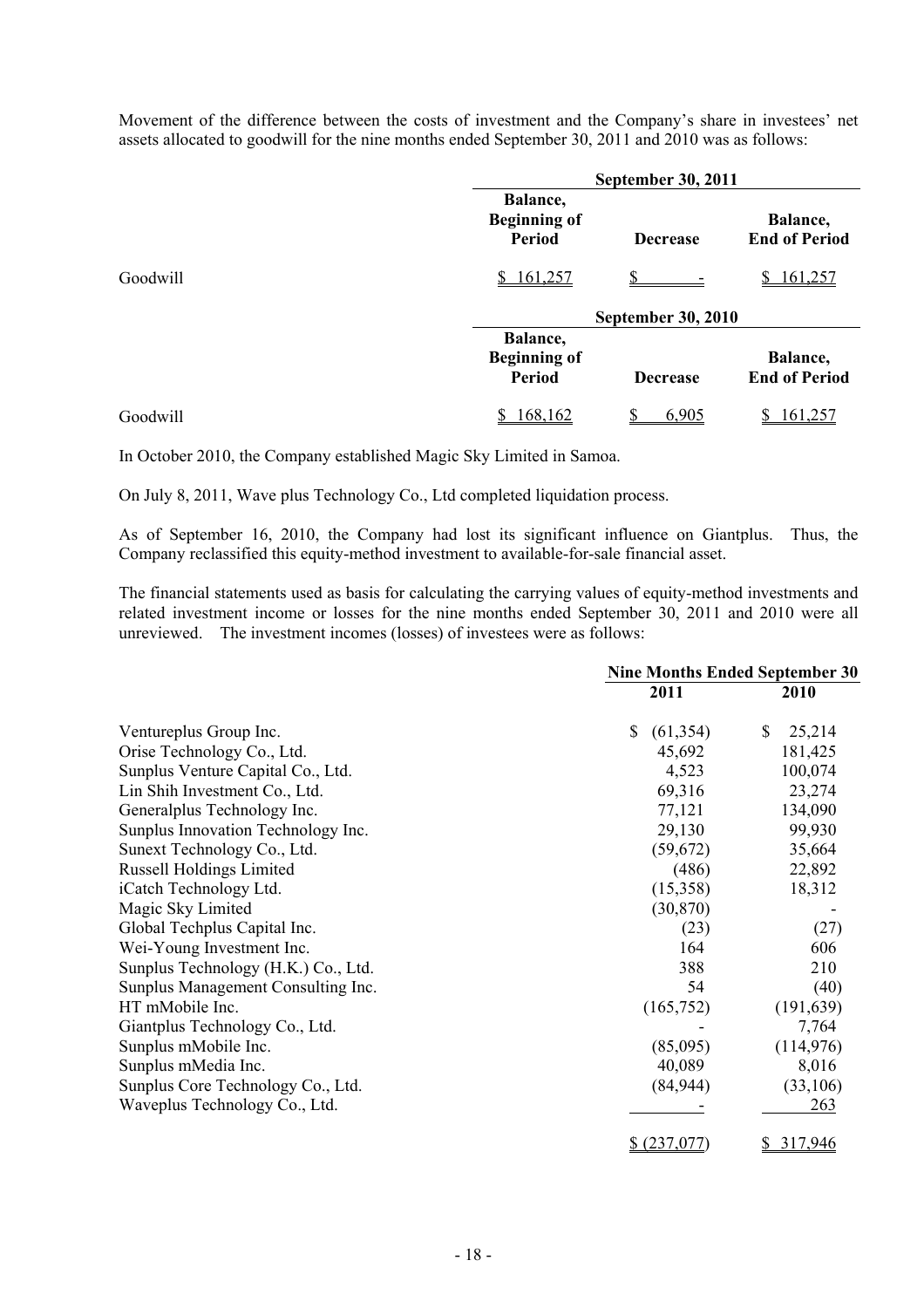Fair values of listed equity-method investments calculated at their closing prices as of September 30, 2011 and 2010 were as follows:

|                            | September 30 |             |
|----------------------------|--------------|-------------|
|                            | 2011         | 2010        |
| Orise Technology Co., Ltd. | \$1,778,103  | \$3,743,132 |

## **9. FINANCIAL ASSETS CARRIED AT COST**

|                         | September 30       |          |
|-------------------------|--------------------|----------|
|                         | 2011               | 2010     |
| Domestic unquoted stock | 18,889<br><b>S</b> | \$21,111 |

The Company recognized an impairment loss of \$12,452 thousand on its investment in Technology Partners Venture Capital Corp. and recorded this loss under nonoperating expenses and losses - impairment losses.

The above investment, which had no quoted price in an active market and had a fair value that could not be reliably measured, was carried at cost.

## **10. PROPERTIES**

|                                                                                                        |                                       | Nine Months Ended September 30, 2011 |                                       |                                             |                                    |                                            |                                  |                                                       |
|--------------------------------------------------------------------------------------------------------|---------------------------------------|--------------------------------------|---------------------------------------|---------------------------------------------|------------------------------------|--------------------------------------------|----------------------------------|-------------------------------------------------------|
|                                                                                                        | <b>Buildings</b>                      | Auxiliary<br>Equipment               | Machinery<br>and<br>Equipment         | <b>Testing</b><br>Equipment                 | <b>Transportation</b><br>Equipment | <b>Furniture</b><br>and<br><b>Fixtures</b> | Leasehold<br><b>Improvements</b> | Total                                                 |
| Cost                                                                                                   |                                       |                                      |                                       |                                             |                                    |                                            |                                  |                                                       |
| Balance, beginning of period<br>Increase<br>Decrease<br>Reclassification<br>Balance, end of period     | \$<br>795,683<br>16,354<br>812,037    | S.<br>190,696<br>3,627<br>194,323    | \$ 381,524<br>2,107<br>376<br>383,255 | S.<br>338,129<br>14,288<br>1,763<br>350,654 | S.<br>1,209<br>1,209               | S<br>80,811<br>3,020<br>6,946<br>76,885    | 89<br>S<br>89                    | \$1,788,141<br>23,042<br>9,085<br>16,354<br>1,818,452 |
| Accumulated depreciation                                                                               |                                       |                                      |                                       |                                             |                                    |                                            |                                  |                                                       |
| Balance, beginning of period<br>Depreciation<br>Decrease<br>Reclassification<br>Balance, end of period | 159,835<br>12,526<br>2,840<br>175,201 | 154,325<br>5,094<br>159,419          | 329,260<br>17,492<br>366<br>346,386   | 287,416<br>17,184<br>1,727<br>302,873       | 1,139<br>26<br>.165                | 71,256<br>3,403<br>6,754<br>67,905         | 88<br>88                         | 1,003,319<br>55,725<br>8,847<br>2,840<br>1,053,037    |
| Balance, end of period, net                                                                            | 636,836                               | 34.904                               | 36.869                                | 47.781                                      | 44                                 | 8.980                                      |                                  | 765,415<br>s                                          |

|                              | Nine Months Ended September 30, 2010 |                        |                  |                             |                             |                        |                                  |              |
|------------------------------|--------------------------------------|------------------------|------------------|-----------------------------|-----------------------------|------------------------|----------------------------------|--------------|
|                              |                                      |                        | Machinery        |                             |                             | <b>Furniture</b>       |                                  |              |
|                              | <b>Buildings</b>                     | Auxiliary<br>Equipment | and<br>Equipment | <b>Testing</b><br>Equipment | Transportation<br>Equipment | and<br><b>Fixtures</b> | Leasehold<br><b>Improvements</b> | <b>Total</b> |
| Cost                         |                                      |                        |                  |                             |                             |                        |                                  |              |
| Balance, beginning of period | 795,683<br>\$                        | 186,364<br>S.          | 430,326<br>S.    | S<br>368,458                | s.<br>2,463                 | s<br>99,928            | 89<br>s                          | \$1,883,311  |
| Increase                     |                                      | 4,304                  | 9,383            | 13,119                      |                             | 900                    |                                  | 27,706       |
| Decrease                     |                                      | 3,264                  | 9,691            | 29,845                      | 1,254                       | 6,313                  |                                  | 50,367       |
| Reclassification             |                                      |                        |                  |                             |                             |                        |                                  |              |
| Balance, end of period       | 795,683                              | 187,404                | 430,018          | 351,732                     | 1,209                       | 94,515                 | 89                               | 1,860,650    |
| Accumulated depreciation     |                                      |                        |                  |                             |                             |                        |                                  |              |
| Balance, beginning of period | 143,201                              | 149,037                | 350,203          | 307,553                     | 2,324                       | 87,278                 | 88                               | 1,039,684    |
| Depreciation                 | 12,475                               | 5,819                  | 26,664           | 20,516                      | 52                          | 4,473                  |                                  | 69,999       |
| Decrease                     |                                      | 2,159                  | 9,590            | 25,578                      | 1,254                       | 5,843                  |                                  | 44,424       |
| Reclassification             |                                      |                        |                  |                             |                             |                        |                                  |              |
| Balance, end of period       | 155,676                              | 152,697                | 367,277          | 302,491                     | 1,122                       | 85,908                 | 88                               | 1,065,259    |
| Balance, end of period, net  | 640.007                              | 34.707                 | 62.741           | 49.241                      | 87                          | 8.607                  |                                  | 795,391      |

Note: For the assets mortgaged or pledged, please refer to Note 23.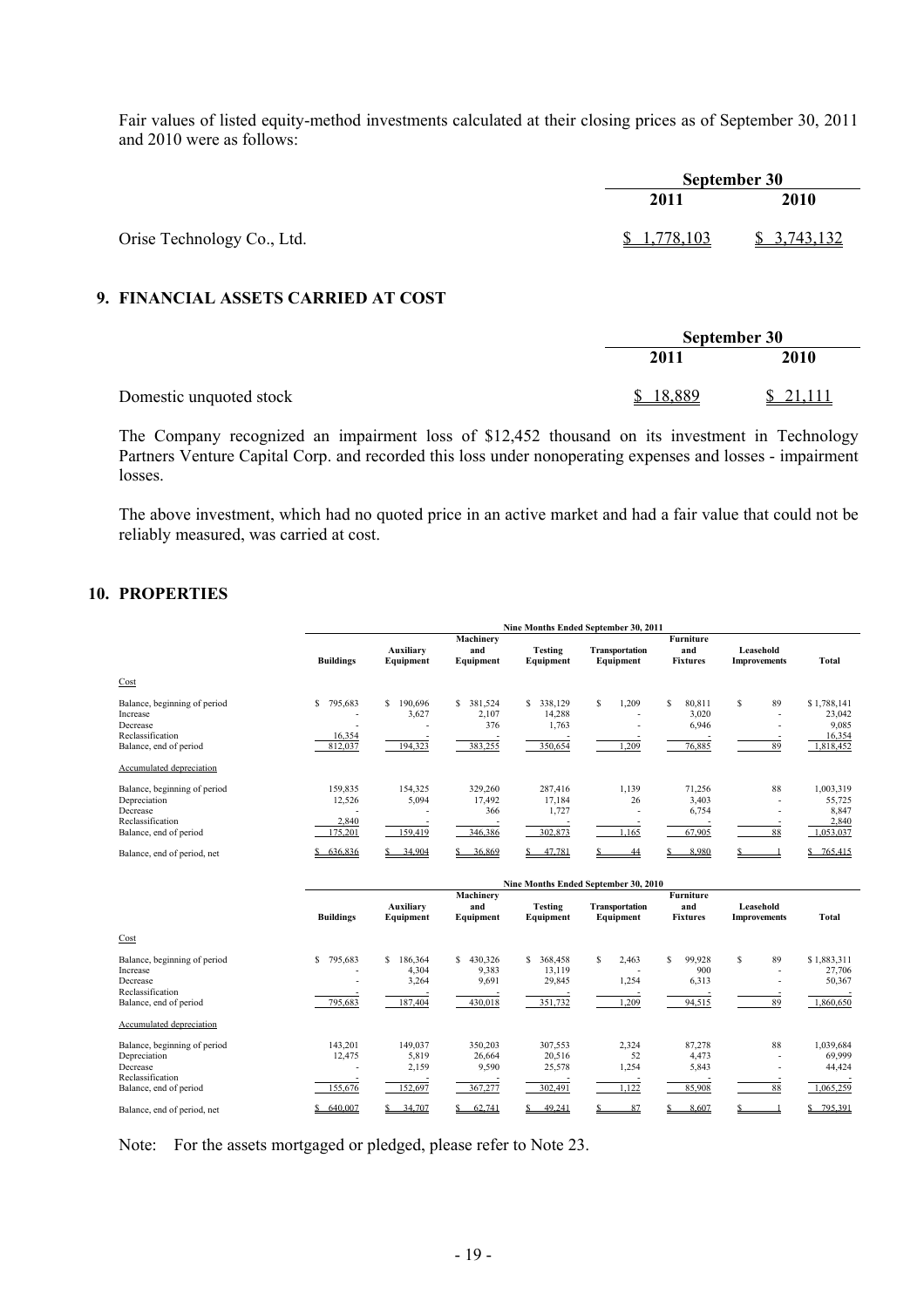## **11. INTANGIBLE ASSETS**

|                                                                                            | Nine Months Ended September 30, 2011           |                           |                                             |  |  |
|--------------------------------------------------------------------------------------------|------------------------------------------------|---------------------------|---------------------------------------------|--|--|
|                                                                                            | <b>Technology</b><br><b>License Fee</b>        | <b>Patents</b>            | <b>Total</b>                                |  |  |
| $\frac{\text{Cost}}{\text{Cost}}$                                                          |                                                |                           |                                             |  |  |
| Balance, beginning of period<br>Increase<br>Balance, end of period                         | 2,696,304<br>\$<br>115,883<br>2,812,187        | 97,849<br>\$<br>97,849    | 2,794,153<br>S.<br>115,883<br>2,910,036     |  |  |
| Accumulated amortization                                                                   |                                                |                           |                                             |  |  |
| Balance, beginning of period<br>Amortization expense<br>Balance, end of period             | 2,534,851<br>85,035<br>2,619,886               | 42,555<br>4,046<br>46,601 | 2,577,406<br>89,081<br>2,666,487            |  |  |
| Balance, end of period, net                                                                | $\mathbb{S}$<br>192,301                        | 51,248                    | 243,549                                     |  |  |
|                                                                                            | Nine Months Ended September 30, 2010           |                           |                                             |  |  |
|                                                                                            | <b>Technology</b><br><b>License Fee</b>        | <b>Patents</b>            | <b>Total</b>                                |  |  |
| Cost                                                                                       |                                                |                           |                                             |  |  |
| Balance, beginning of period<br>Increase<br>Decrease<br>Balance, end of period             | 2,648,034<br>S<br>25,640<br>2,375<br>2,671,299 | \$<br>97,849<br>97,849    | \$2,745,883<br>25,640<br>2,375<br>2,769,148 |  |  |
| Accumulated amortization                                                                   |                                                |                           |                                             |  |  |
| Balance, beginning of period<br>Amortization expense<br>Decrease<br>Balance, end of period | 2,389,966<br>119,592<br>1,848<br>2,507,710     | 37,161<br>4,046<br>41,207 | 2,427,127<br>123,638<br>1,848<br>2,548,917  |  |  |
| Balance, end of period, net                                                                | 163,589<br>\$                                  | \$<br>56,642              | 220,231<br>\$                               |  |  |

Intangible assets consisted of fees paid to Oak Technology ("Oak") for the Company to use Oak's technology on light storage solutions to develop SOC DVD/VCD (system on a chip digital compact disk/video compact disk) players and to buy the rights on video processing technology to develop DTV products.

## **12. DEFERRED CHARGES AND OTHERS**

|                                                                                               | September 30             |                           |  |
|-----------------------------------------------------------------------------------------------|--------------------------|---------------------------|--|
|                                                                                               | 2011                     | 2010                      |  |
| Software and system design, net<br>Certificate of golf club membership<br>Refundable deposits | 82,352<br>7,800<br>. 717 | \$125,117<br>7,800<br>557 |  |
|                                                                                               | 91,869                   | <u>133,474</u>            |  |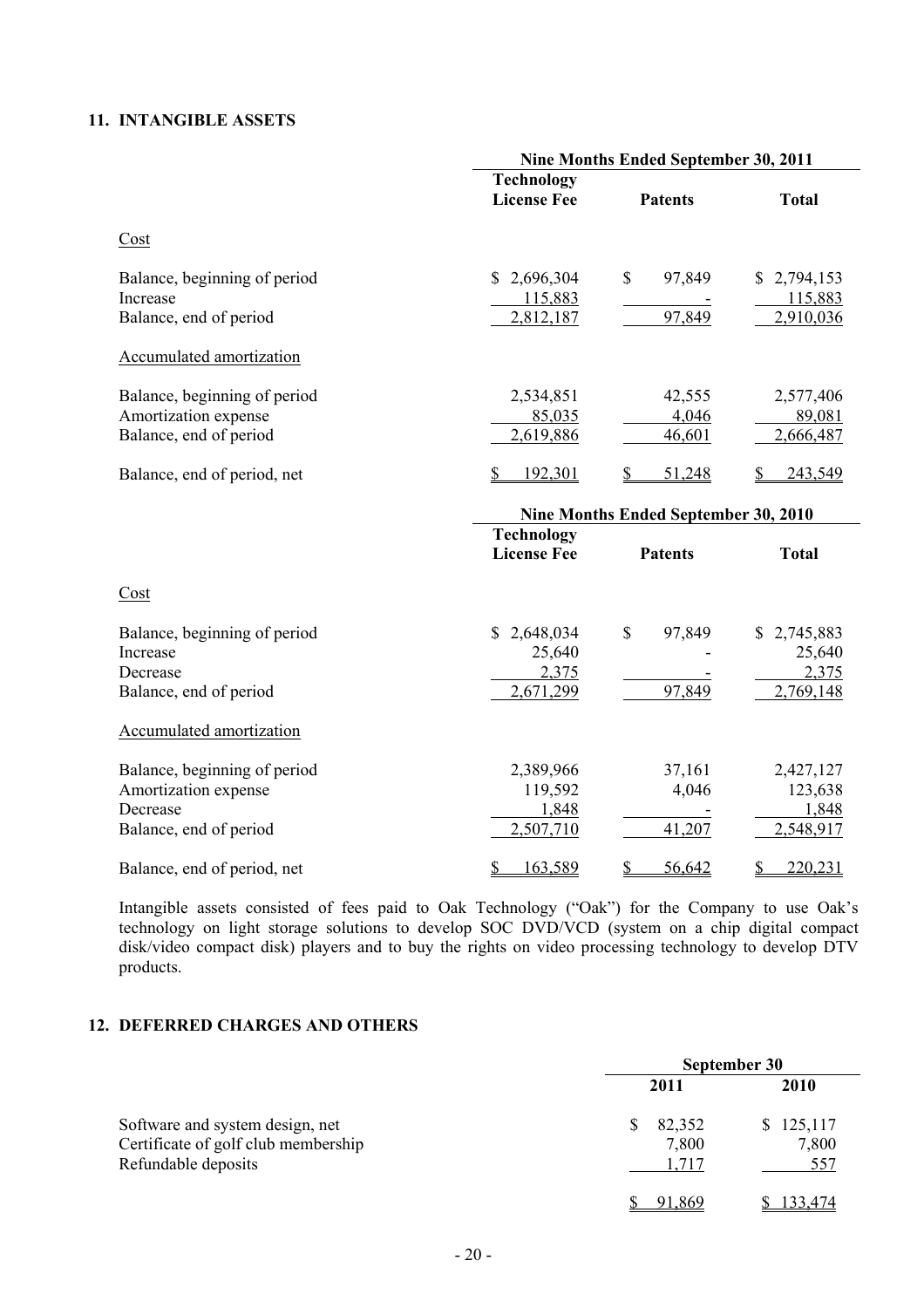#### **13. SHORT-TERM BANK LOANS**

|                                                                                                                                                                 | September 30 |      |  |
|-----------------------------------------------------------------------------------------------------------------------------------------------------------------|--------------|------|--|
|                                                                                                                                                                 | 2011         | 2010 |  |
| Working capital loans - US\$5,000 thousand, with 1.32% annual<br>interest rate in 2011 and US\$4,700 thousand, with 0.7%-0.813%<br>annual interest rate in 2010 | 152.400      |      |  |

#### **14. LONG-TERM DEBTS**

|                                                                 | September 30 |               |  |
|-----------------------------------------------------------------|--------------|---------------|--|
|                                                                 | 2011         | 2010          |  |
| Medium - to long-term credit bank loans:                        |              |               |  |
| Repayable quarterly from February 2010 to February 2012; annual |              |               |  |
| floating-rate interest - 1.7705% in 2011 and 1.4775% in 2010    | 205,000      | 430,000<br>S. |  |
| Repayable semiannually from March 2010 to March 2014; annual    |              |               |  |
| floating-rate interest - 2.12% in 2011 and 1.81% in 2010        | 75,500       | 230,500       |  |
| Medium - to long-term secured loans:                            |              |               |  |
| Repayable semiannually from February 2009 to February 2012;     |              |               |  |
| annual floating-rate interest - 2.17% in 2011 and 1.83% in 2010 | 30,000       | 60,000        |  |
|                                                                 | 310,500      | 720,500       |  |
| Current portion<br>Deduct:                                      | 310,500      | 625,000       |  |
|                                                                 |              |               |  |
|                                                                 |              | 95.500        |  |

Under the loan contracts, the Company provided buildings and shares of Giantplus Technology Co., Ltd. and Orise Technology Co., Ltd. as collaterals for the above loans (Note 23). The loan contracts contain financial covenants which require the Company to maintain certain financial ratios (debt ratio, current ratio, times interest-earned ratio and financing provided) on the basis of semiannual and annual consolidated financial statements. However, noncompliance with the ratio requirements is not deemed to be a violation of the contracts.

#### **15. PENSION PLAN**

The pension plan under the Labor Pension Act (LPA) is a defined contribution plan. Under the LPA, the Company makes monthly contributions to employees' individual pension accounts at 6% of monthly salaries and wages. Related costs were \$24,248 thousand and \$23,831 thousand for the nine months ended September 30, 2011 and 2010, respectively.

Before the promulgation of the Act, the Company has had a defined benefit pension plan under the Labor Standards Law. Under this plan, employees should receive either a series of pension payments with a defined annuity or a lump sum that is payable immediately on retirement and is equivalent to 2 base units for each of the first 15 years of service and 1 base unit for each year of service thereafter. The total retirement benefit is subject to a maximum of 45 units. The pension plan provides benefits based on the length of service and the average basic salary of the employee's final nine months of service. In addition, the Company makes monthly contributions, equal to 2% of salaries and wages, to a pension fund, which is administered by a fund monitoring committee. The fund is deposited in the committee's name in the Bank of Taiwan. The Company recognized pension costs of \$1,831 thousand and \$1,718 thousand for the nine months ended September 30, 2011 and 2010, respectively.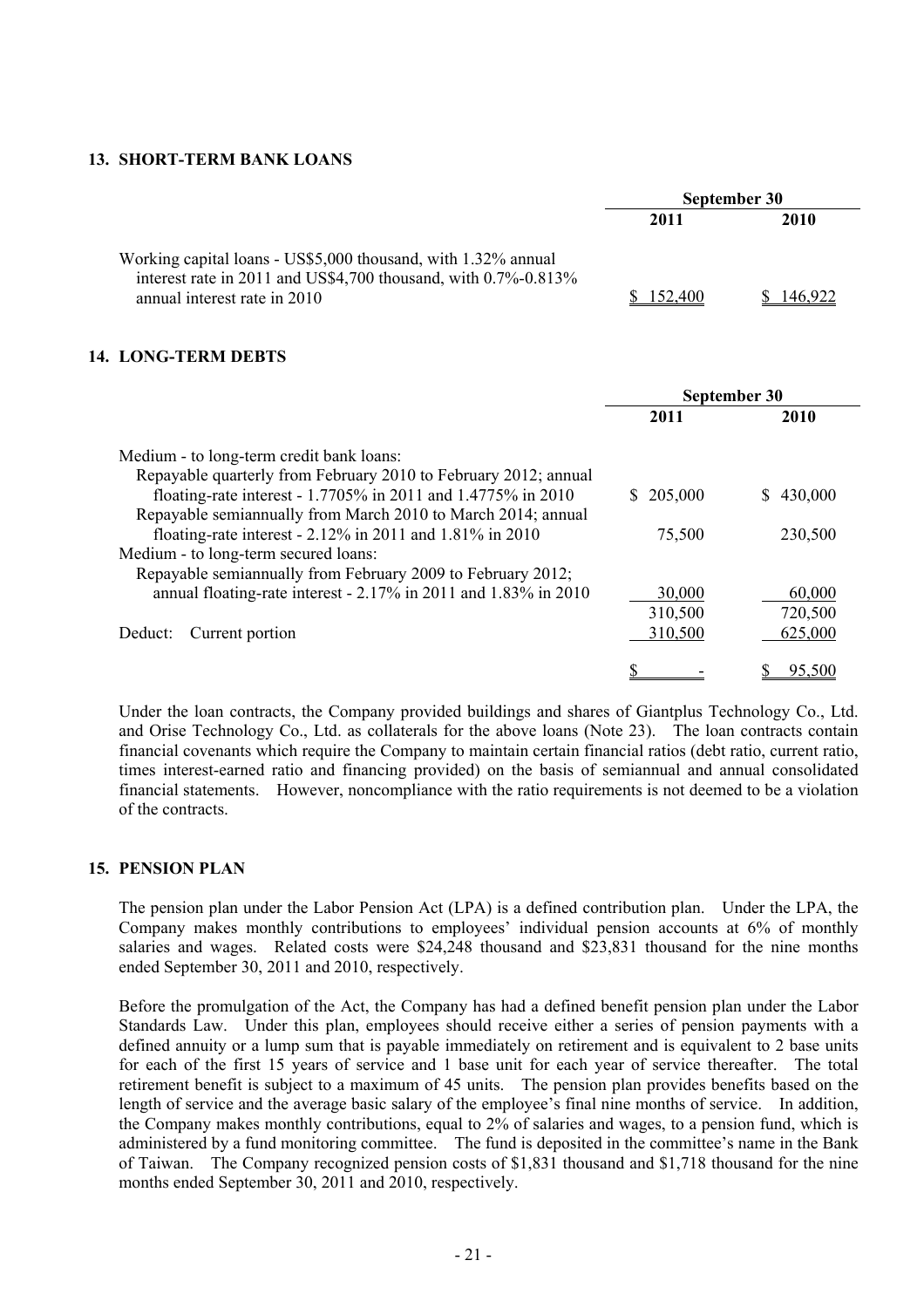Defined benefit pension fund balances were \$123,216 thousand and \$117,136 thousand as of September 30, 2011 and 2010, respectively.

## **16. SHAREHOLDERS' EQUITY**

#### a. Employee Stock Option Plan

On September 11, 2007, the Securities and Futures Bureau approved the Company's adoption of an employee stock option plan ("2007 plan"). The 2007 plan provides for the grant of 25,000 thousand options, with each unit representing one common share. The option rights are granted to qualified employees of the Company and subsidiaries. A total of 25,000 thousand common shares have been reserved for issuance. The options are valid for six years and exercisable at certain percentages after the second anniversary of the grant date. Stock option rights are granted at an exercise price equal to the closing price of the Company's common shares listed on the Taiwan Stock Exchange on the grant date. If the Company's paid-in-capital changes, the exercise price is adjusted accordingly. All options had been granted or canceled as of September 30, 2011.

Outstanding option rights were as follows:

|                                                   | 2007 Option Plan       |                                                |                                       |                                         |
|---------------------------------------------------|------------------------|------------------------------------------------|---------------------------------------|-----------------------------------------|
|                                                   |                        |                                                | <b>Nine Months Ended September 30</b> |                                         |
|                                                   | 2011                   |                                                | 2010                                  |                                         |
|                                                   | Unit (In<br>Thousands) | Weighted-<br>average<br><b>Price</b><br>(NT\$) | Unit (In<br>Thousands)                | Weighted-<br>average<br>Price<br>(NT\$) |
| Beginning outstanding balance<br>Options canceled | 21,433<br>(1,093)      | \$40.52                                        | 22,858<br>(1,092)                     | \$40.52<br>٠                            |
| Ending outstanding balance                        | 20,340                 |                                                | 21,766                                |                                         |

The number of shares and exercise prices of outstanding options have been adjusted to reflect the appropriations of dividends, cash dividends and issuance of capital stock specified under the 2007 plan.

In the nine months ended September 30, 2011, the outstanding and exercisable options were as follows:

|                             |                                               | 2007 Option Plan                                                 |                                                                  |                                               |                                                           |  |
|-----------------------------|-----------------------------------------------|------------------------------------------------------------------|------------------------------------------------------------------|-----------------------------------------------|-----------------------------------------------------------|--|
|                             |                                               | <b>Options Outstanding</b>                                       |                                                                  |                                               | <b>Options Exercisable</b>                                |  |
| <b>Exercise Price (NTS)</b> | Number of<br><b>Options</b> (In<br>Thousands) | Weighted-<br>average<br>Remaining<br>Contractual<br>Life (Years) | Weighted-<br>average<br><b>Exercise</b><br><b>Price</b><br>(NTS) | Number of<br><b>Options</b> (In<br>Thousands) | Weighted-<br>average<br><b>Exercise</b><br>Price<br>(NTS) |  |
| \$37.9                      | 14,040                                        | 2.12                                                             | \$37.9                                                           | 14,040                                        | \$37.9                                                    |  |
| 38.3                        | 6,300                                         | 2.24                                                             | 38.3                                                             | 6,300                                         | 38.3                                                      |  |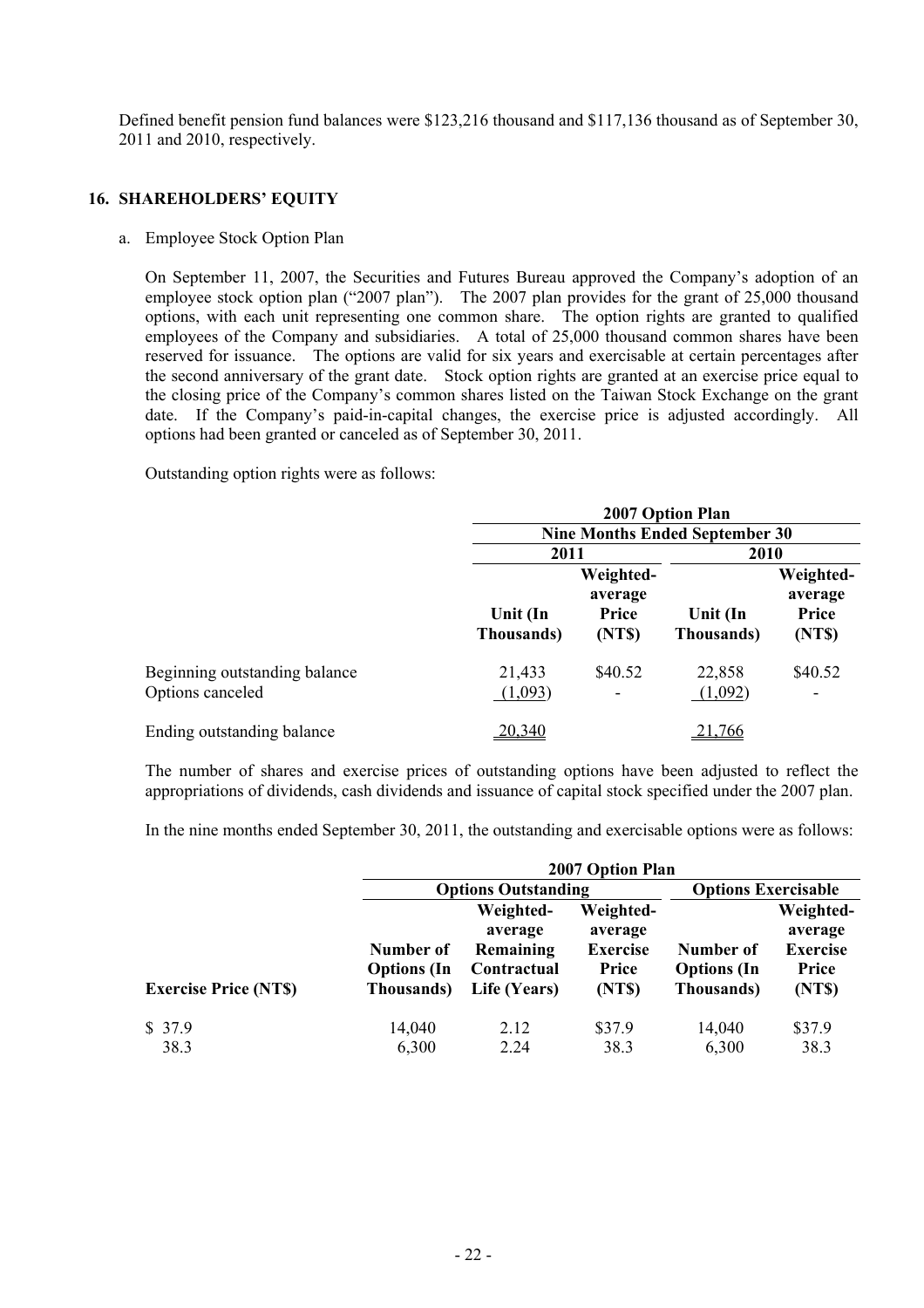The pro forma information for the nine months ended September 30, 2011 and 2010 assuming employee stock options granted before December 31, 2007 were accounted for under Statement of Financial Accounting Standards No. 39 - "Share-Based Payment" is as follows:

|                                                          | September 30 |                |  |
|----------------------------------------------------------|--------------|----------------|--|
|                                                          | 2011         | 2010           |  |
| Net income (loss)                                        |              |                |  |
| Net income (loss) as reported                            | \$ (643,028) | <u>759,369</u> |  |
| Pro forma net loss                                       | \$ (643,028) | 759,369        |  |
| Earnings (loss) per share (E/LPS; in New Taiwan dollars) |              |                |  |
| Basic E/LPS as reported                                  | \$(1.09)     | <u>\$1.28</u>  |  |
| Pro forma basic E/LPS                                    |              | <u>\$1.28</u>  |  |
| Diluted E/LPS as reported                                | -09          | \$1.27         |  |
| Pro forma diluted E/LPS                                  |              |                |  |

b. Global Depositary Receipts (GDRs)

In March 2001, the Company issued 20,000 thousand units of Global Depositary Receipts (GDRs), representing 40,000 thousand common shares consisting of newly issued and originally outstanding shares. The GDRs are listed on the London Stock Exchange (code: SUPD) with an issuance price of US\$9.57 per unit. As of September 30, 2011, the outstanding 275 thousand units of GDRs represented 550 thousand common shares.

c. Capital Surplus

Under ROC regulations, capital surplus can only be used to offset deficit. However, the capital surplus from shares issued in excess of par (including the stock issued for new capital and mergers and surplus arising from treasury stocks transactions) may be appropriated as stock dividends, which are limited to a certain percentage of the Company's paid-in-capital. Also, the capital surplus from long-term investments may not be used for any purpose.

d. Appropriation of Earnings and Dividends

The Company's Articles of Incorporation provide that the following should be appropriated from annual net income less any accumulated deficit: (a) 10% as legal reserve; and (b) special reserve equivalent to the debit balance of any accounts shown in the shareholders' equity section of the balance sheet, other than deficit. The distribution of any remaining earnings will be as follows: (i) up to 6% of paid-in capital as dividends; and (ii) 1.5% as remuneration to directors and supervisors and at least 1% as bonus to employees. The employees may include, with the approval of the Company's board of directors, those of the Company's subsidiaries.

The current year's net income less all the foregoing appropriations and distributions plus the unappropriated prior years' earnings may be distributed as additional dividends due to the shareholder's resolution. It is the Company's policy that cash dividends should be at least 10% of total dividends distributed. However, cash dividends will not be distributed if these dividends are less than NT\$0.5 per share.

Under regulations promulgated by the Securities and Futures Bureau, a special reserve equivalent to the debit balance of any account shown in the shareholders' equity section of the balance sheet (for example, unrealized loss on financial assets and cumulative translation adjustments) except for treasury stock should be made from unappropriated retained earnings.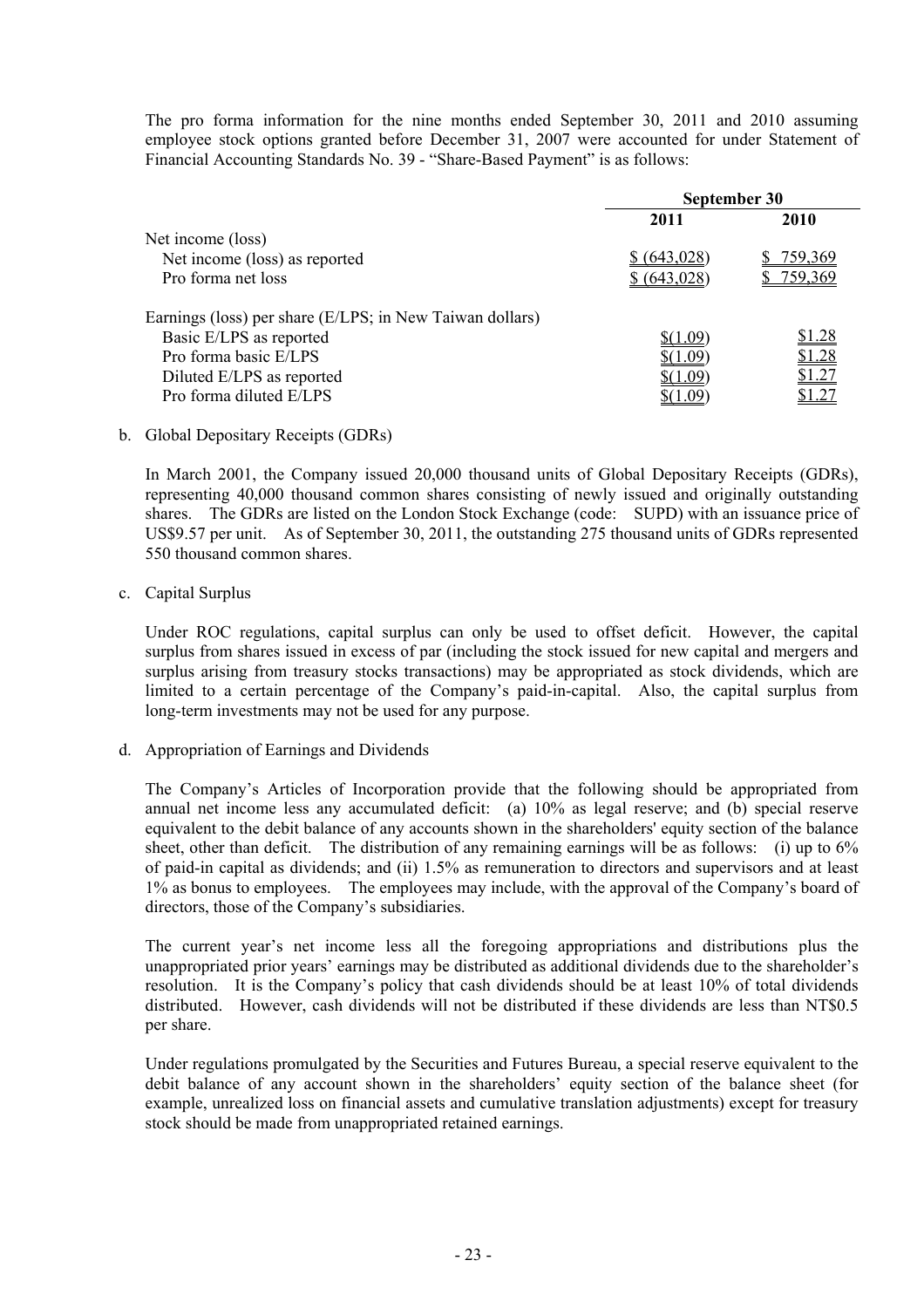For the nine months ended September 30, 2010, the Company's accrued bonus to employees as a charge to earnings of a certain percentage of net income \$99,732 thousand, and remuneration to directors and supervisors, \$5,399 thousand, which was 1.5% of net income less the legal reserve and dividends. However, the Company had a net loss for the nine months ended September 30, 2011. Thus, the Company did not accrue any bonus and remuneration expenses. Material differences between earlier estimates of bonuses and remuneration and the amounts subsequently proposed by the Board of Directors are adjusted for in the current year. If the actual amounts approved by the shareholders differ from the board of directors' proposed amounts, the differences are recorded in the year of shareholders' resolution as a change in accounting estimate.

If bonus shares are resolved to be distributed to employees, the number of shares is determined by dividing the amount of bonus by the closing price (after considering the effect of cash and stock dividends) of the shares of the day preceding the shareholders' meeting.

Under the ROC Company Law, legal reserve should be appropriated until the reserve equals the Company's paid-in capital. This reserve may be used to offset a deficit. In addition, when the reserve exceeds 50% of the Company's paid-in capital, the excess portion that is over 25% of the excess may be distributed as stock dividend and bonus if the Company has no deficit.

Under the Integrated Income Tax System, which took effect on January 1, 1998, ROC resident shareholders are allowed to have tax credits for the income tax paid by the Company on earnings generated since January 1, 1998. An imputation credit account (ICA) is maintained by the Company for such income tax and the tax credit allocated to each resident shareholder. The maximum credit available for allocation to each resident shareholder cannot exceed the ICA balance on the dividend distribution date.

The appropriations of the 2010 and 2009 earnings were approved at the shareholders' meetings on June 10, 2011 and June 14, 2010, respectively. The appropriations, including dividends, were as follows:

|                 |                              | For Fiscal Year 2010                       |                              | For Fiscal Year 2009                       |
|-----------------|------------------------------|--------------------------------------------|------------------------------|--------------------------------------------|
|                 | Appropriation<br>of Earnings | <b>Dividends Per</b><br><b>Share (NTS)</b> | Appropriation<br>of Earnings | <b>Dividends Per</b><br><b>Share (NTS)</b> |
| Legal reserve   | 77,372                       | $S -$                                      | 38,151<br><sup>2</sup>       | $S -$                                      |
| Special reserve | 191,229                      | ۰                                          | (428, 914)                   | $\overline{\phantom{0}}$                   |
| Cash dividend   | 477,528                      | 0.8                                        |                              | ٠                                          |
|                 | 746,129                      |                                            | (390, 763)                   |                                            |

In their meeting on April 27, 2011, the Board of Directors proposed the bonus to employees of \$96,579 thousand and the remuneration to directors and supervisors of \$2,204 thousand.

The information on the appropriation of bonuses to employees, directors and supervisors is available on the Market Observation Post System website of Taiwan Stock Exchange.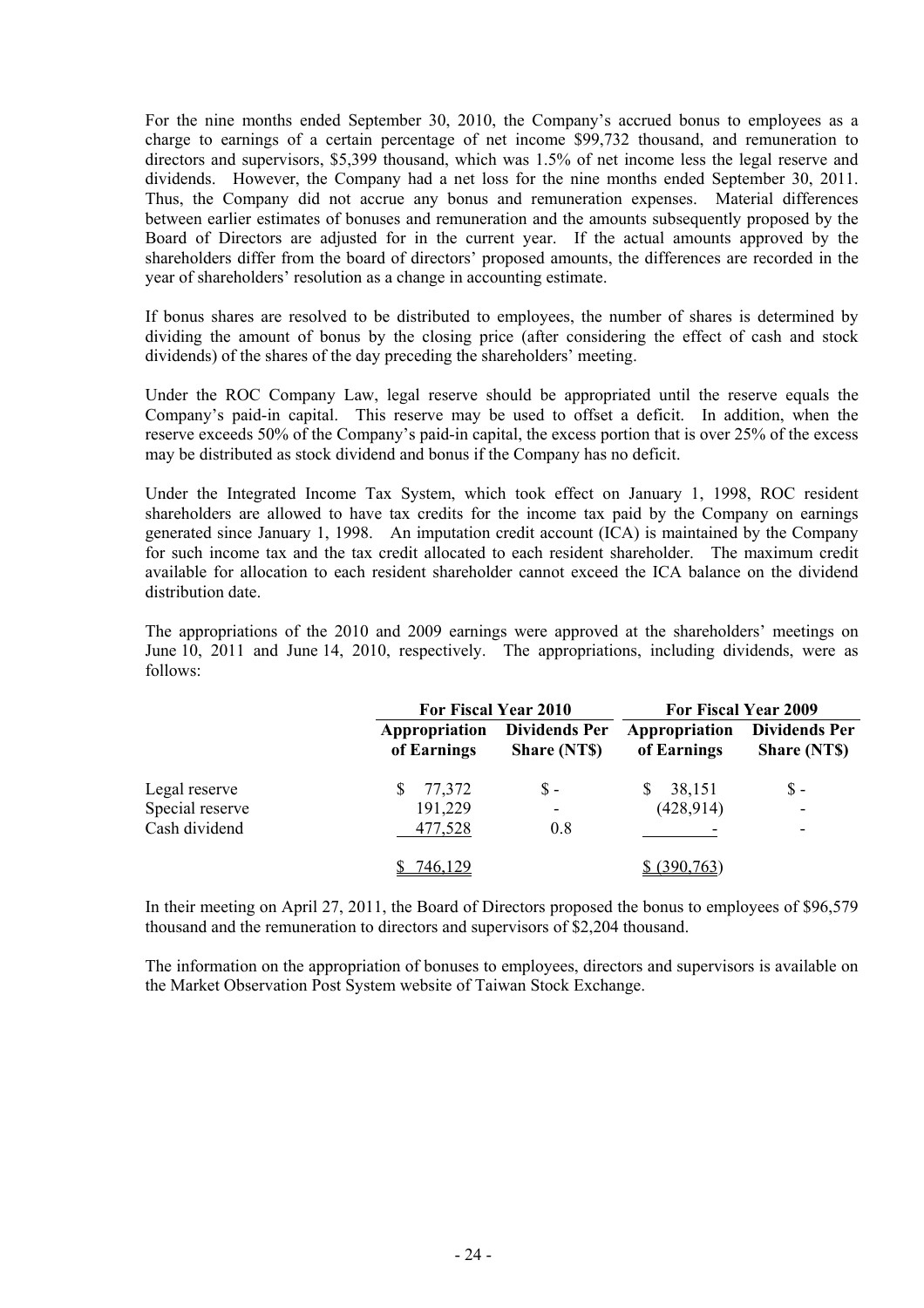#### Unrealized gain or loss on financial instruments

For the nine months ended September 30, 2011 and 2010, the movements of unrealized gain or loss on financial instrument were as follows:

|                                                                                                     | Available-<br>for-sale<br><b>Financial</b><br><b>Assets</b> | Equity-<br>method<br><b>Investments</b> | <b>Total</b>                           |
|-----------------------------------------------------------------------------------------------------|-------------------------------------------------------------|-----------------------------------------|----------------------------------------|
| Nine months ended September 30, 2011                                                                |                                                             |                                         |                                        |
| Balance, beginning of period<br>Recognized in shareholders' equity<br>Transferred to profit or loss | \$<br>(440,213)<br>(895, 344)<br>283,573                    | \$<br>267,646<br>(259, 124)             | (172, 567)<br>(1, 154, 468)<br>283,573 |
| Balance, end of period                                                                              | \$(1,051,984)                                               | 8,522                                   | \$(1,043,462)                          |
| Nine months ended September 30, 2010                                                                |                                                             |                                         |                                        |
| Balance, beginning of period<br>Recognized in shareholders' equity                                  | \$<br>(313,072)<br>133,214                                  | \$<br>429,521<br>(66,978)               | \$<br>116,449<br>66,236                |
| Balance, end of period                                                                              | (179, 858)                                                  | 362,543                                 | 182,685                                |

## **17. TREASURY STOCK**

## **(Units: Shares in Thousands)**

| <b>Purpose of Purchase</b>                                                  | <b>Beginning</b><br><b>Shares</b> | <b>Increase</b> | <b>Ending Shares</b> |
|-----------------------------------------------------------------------------|-----------------------------------|-----------------|----------------------|
| Nine months ended September 30, 2011                                        |                                   |                 |                      |
| Company shares held by subsidiaries<br>For subsequent transfer to employees | 3,560                             | 4,915           | 3,560<br>4,915       |
|                                                                             | 3,560                             | <u>4,915</u>    | 8,475                |
| Nine months ended September 30, 2010                                        |                                   |                 |                      |
| Company stocks held by subsidiaries                                         | 3,560                             |                 | 3,560                |

Starting from January 2002, the Company has accounted for some issued shares amounting to \$95,605 thousand and held by a subsidiary, Lin Shin Investment Co., Ltd., as treasury stock. As of September 30, 2011, the book values and market values of these shares were \$63,401 thousand and \$43,966 thousand respectively. As of September 30, 2010, the book values and the market values of these stocks were \$63,401 thousand and \$85,976 thousand, respectively.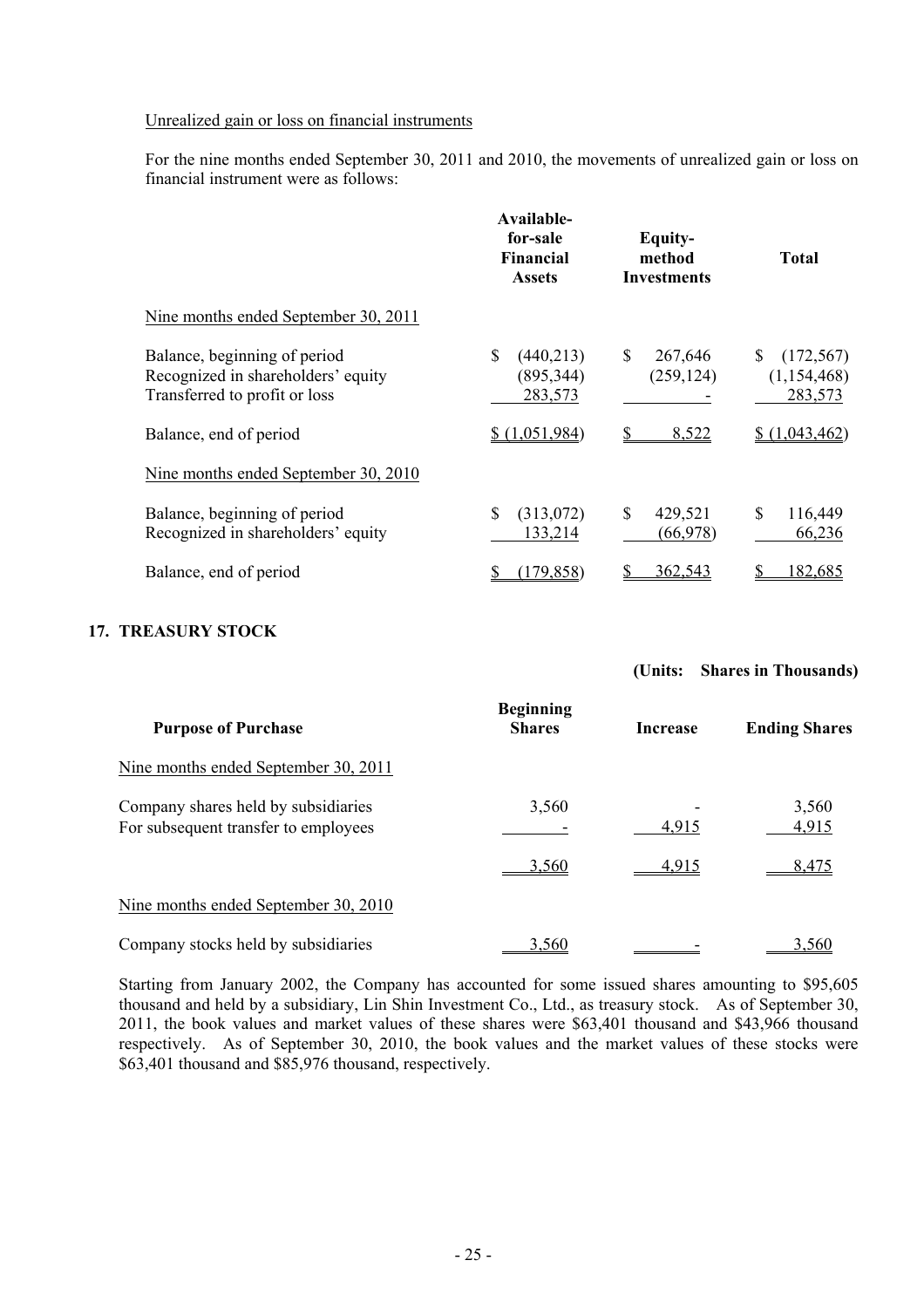Under the Securities and Exchange Act, the Company should neither pledge treasury stock nor exercise shareholders' rights on these shares, such as rights to dividends and to vote. On March 1, 2011, the Board of Directors approved a plan to repurchase up to 10,000 thousand shares of the Company between March 1, 2011 and April 30, 2011, with the buyback price ranging from NT\$16.00 to NT\$22.00. As of September 30, 2011, the Company had bought back 4,915 thousand shares for \$91,835 thousand. The subsidiaries holding treasury stock retain shareholders' rights on their holdings, except the rights to participate in any share issuance for cash and to vote.

#### **18. PERSONNEL, DEPRECIATION AND AMORTIZATION EXPENSES**

|                              | <b>Nine Months Ended September 30</b>    |                                                     |                     |                                          |                                                     |                           |
|------------------------------|------------------------------------------|-----------------------------------------------------|---------------------|------------------------------------------|-----------------------------------------------------|---------------------------|
|                              |                                          | 2011                                                |                     |                                          | 2010                                                |                           |
|                              | <b>Classified</b><br>as Cost<br>of Sales | <b>Classified as</b><br>Operating<br><b>Expense</b> | <b>Total</b>        | <b>Classified</b><br>as Cost<br>of Sales | <b>Classified as</b><br>Operating<br><b>Expense</b> | <b>Total</b>              |
| Labor cost                   |                                          |                                                     |                     |                                          |                                                     |                           |
| Salary                       | \$<br>49.919                             | \$531,392                                           | \$581,311           | S.<br>66,417                             | \$671,398                                           | \$737,815                 |
| Labor/health insurance       | 3,819                                    | 32,454                                              | 36,273              | 3,590                                    | 30,112                                              | 33,702                    |
| Pension                      | 2.647                                    | 23,432                                              | 26,079              | 2,575                                    | 22.974                                              | 25,549                    |
| Welfare benefit              | 868                                      | 6,636                                               | 7,504               | 1,669                                    | 11,554                                              | 13,223                    |
| Meals                        | 1,152                                    | 8,236                                               | 9,388               | 1,214                                    | 8,464                                               | 9,678                     |
|                              | \$58,405                                 | \$602,150                                           | \$660,555           | \$75,465                                 | \$744,502                                           | \$819,967                 |
| Depreciation<br>Amortization | 19,858<br>486                            | 35,867<br>S.<br>\$171,612                           | 55,725<br>\$172,098 | 29,229<br>S<br>869                       | 40,770<br>\$240.685                                 | 69,999<br>S.<br>\$241,554 |

#### **19. INCOME TAX**

a. A reconciliation of income tax expense on income before income tax at statutory rate (17%) and current income tax expense before tax credits is shown below:

|                                                | <b>Nine Months Ended September 30</b> |             |  |  |
|------------------------------------------------|---------------------------------------|-------------|--|--|
|                                                | 2011                                  | 2010        |  |  |
| Income before income tax at statutory rate     | (98, 715)<br>S.                       | 186,47<br>S |  |  |
| Tax effects of adjustments:                    |                                       |             |  |  |
| Tax-exempt income                              |                                       | (9,717)     |  |  |
| Permanent differences                          | 6,231                                 | (130, 169)  |  |  |
| Temporary differences                          | 65,617                                | 13,731      |  |  |
| Loss carryforwards                             |                                       | (40,007)    |  |  |
| Tax effects of consolidation income tax filing | (14,472)                              | (20, 785)   |  |  |
| Income tax expense before tax credits          | 41.339                                |             |  |  |

b. Income tax expense consisted of the following:

|                                                         | <b>Nine Months Ended September 30</b> |         |      |           |
|---------------------------------------------------------|---------------------------------------|---------|------|-----------|
|                                                         | 2011                                  |         | 2010 |           |
| Income tax expense before tax credits                   | S                                     |         |      |           |
| Additional tax at 10% on unappropriated earnings        |                                       | 2,758   |      | 77,228    |
| Investment tax credits                                  |                                       | (2,758) |      | (77, 228) |
| Net change in deferred income tax assets                |                                       | 62,225  |      | 259,943   |
| Additional income tax under Alternative Minimum Tax Act |                                       | 124     |      | 43,957    |
| Adjustment of prior years' income tax expense           |                                       |         |      | 36,422    |
| Income tax expense                                      |                                       | 62,349  |      | 340,322   |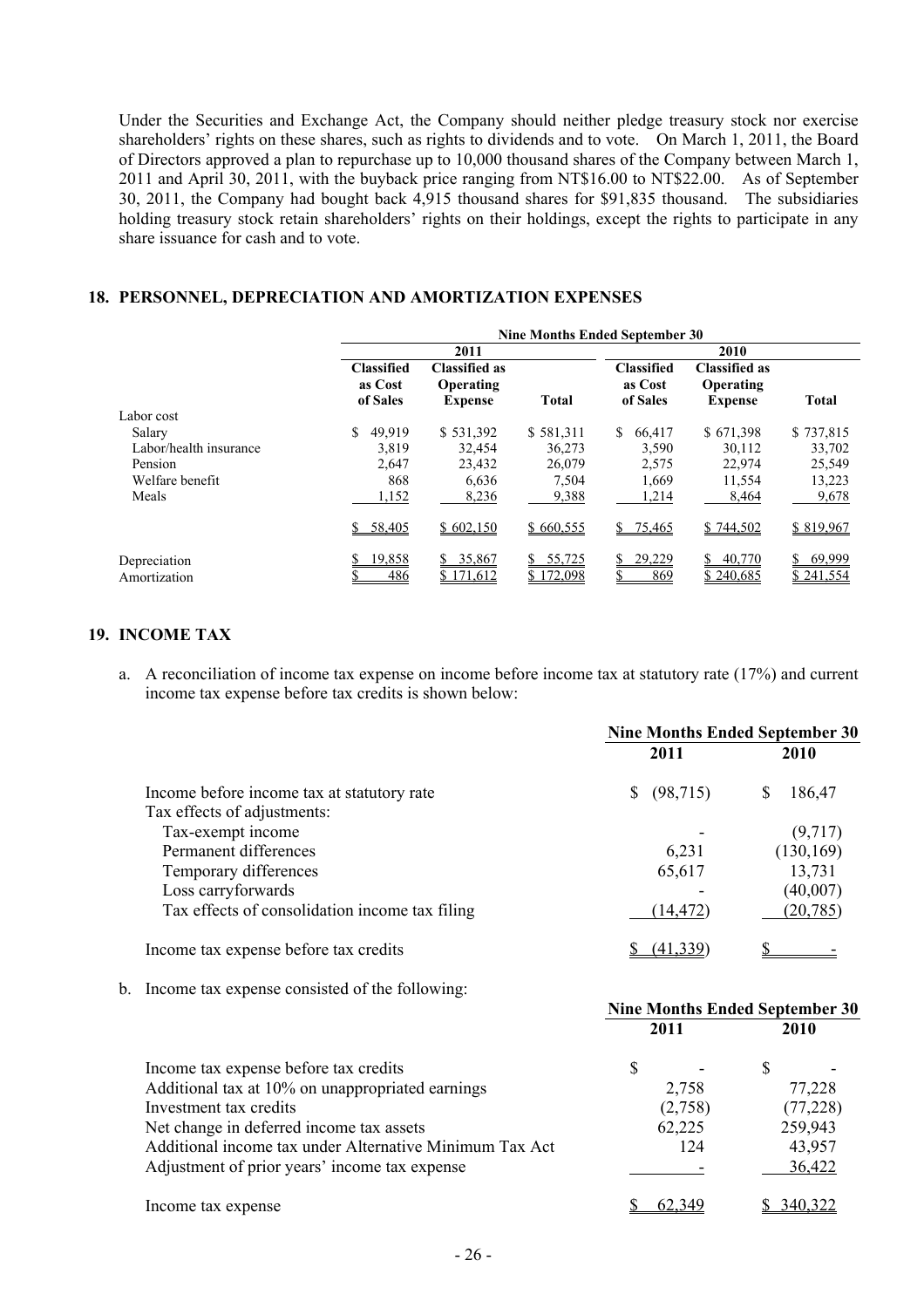c. Deferred income tax assets were as follows:

|                             | September 30 |           |  |  |
|-----------------------------|--------------|-----------|--|--|
|                             | 2011         | 2010      |  |  |
| Current:                    |              |           |  |  |
| Investment tax credits      | \$256,059    | \$337,699 |  |  |
| Temporary differences       | 3,887        | 1,011     |  |  |
| Deduct: Valuation allowance | 256,059      | 337,699   |  |  |
|                             | 3.887        | l.011     |  |  |
| Noncurrent:                 |              |           |  |  |
| Investment tax credits      | \$522,345    | \$781,162 |  |  |
| Temporary differences       | 50,983       | 4,787     |  |  |
| Loss carryforwards          | 206,468      | 127,127   |  |  |
| Deduct: Valuation allowance | 574,756      | 566,939   |  |  |
|                             | 205,040      | 346.137   |  |  |

Under Article 10 of the Statute for Industrial Innovation (SII) passed by the Legislative Yuan in April 2010, a profit-seeking enterprise may deduct up to 15% of its research and development expenditures from its income tax payable for the fiscal year in which these expenditures are incurred, but this deduction should not exceed 30% of the income tax payable for that fiscal year. This incentive is effective from January 1, 2010 till December 31, 2019.

In May 2010, the Legislative Yuan passed the amendment of Article 5 of the Income Tax Law, which reduced a profit-seeking enterprise's income tax rate from 20% to 17%, effective January 1, 2010.

As of September 30, 2011, investment tax credits (recorded as deferred income tax assets) were as follows:

| <b>Regulatory Basis of</b><br><b>Tax Credits</b> | <b>Items</b>                                                 | <b>Total</b><br><b>Creditable</b><br><b>Amounts</b> | Remaining<br>Creditable<br><b>Amounts</b> | <b>Expiry</b><br>Year |
|--------------------------------------------------|--------------------------------------------------------------|-----------------------------------------------------|-------------------------------------------|-----------------------|
| <b>Statute for Upgrading</b><br>Industries       | Purchase of machinery and<br>equipment                       | \$<br>1,005<br>1,035                                | \$<br>1,005<br>1,035                      | 2011<br>2012          |
|                                                  |                                                              | \$<br>2,040                                         | 2,040                                     |                       |
| <b>Statute for Upgrading</b><br>Industries       | Research and development<br>expenditures                     | 257,812<br>S.<br>264,282<br>241,935                 | 255,054<br>\$<br>264,282<br>241,935       | 2011<br>2012<br>2013  |
|                                                  |                                                              | 764,029<br>S                                        | 761,271                                   |                       |
| Income Tax Law                                   | Loss carryforwards                                           | \$<br>77,151<br>87,978<br>10,771                    | \$<br>77,151<br>87,978<br>10,771          | 2019<br>2020<br>2021  |
|                                                  |                                                              | 175,900<br>\$                                       | 175,900                                   |                       |
| <b>Statute for Upgrading</b><br>Industries       | Investment in important<br>Technology - based<br>enterprises | 15,093<br>S                                         | 15,093                                    | 2013                  |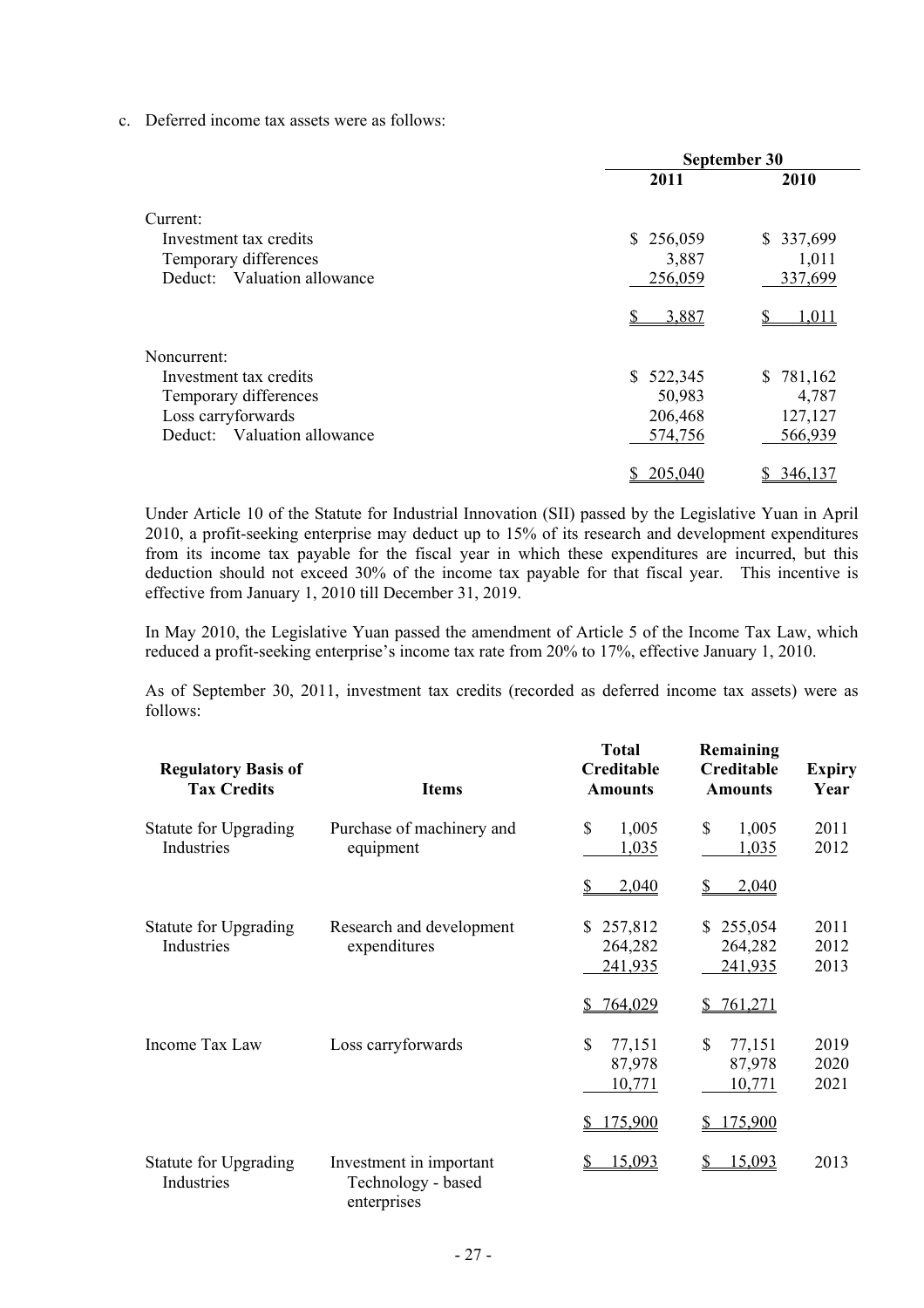d. The profits generated from the following expansion and construction projects are exempt from income tax:

| Project              | <b>Tax Exemption Period</b>          |
|----------------------|--------------------------------------|
|                      |                                      |
| Eighth expansion     | January 1, 2010 to December 31, 2014 |
| Ninth expansion      | January 3, 2007 to January 2, 2012   |
| Tenth expansion      | August 31, 2006 to August 30, 2011   |
| Eleventh expansion   | January 1, 2008 to December 31, 2012 |
| Twelfth expansion    | January 1, 2009 to December 31, 2013 |
| Thirteenth expansion | January 1, 2010 to December 31, 2014 |

The tax returns through 2005 have been assessed by the tax authorities. The Company disagreed with the tax authorities' assessment of its 2003, 2004 and 2005 tax returns and thus applied for an administrative remedy of these returns. Nevertheless, the Company has made a provision for the income tax assessed by the tax authorities for conservatism purposes.

e. Integrated income tax information is as follows:

|                                         |         | September 30 |
|-----------------------------------------|---------|--------------|
|                                         | 2011    | 2010         |
| Shareholders' imputation credit account | 190,533 | \$254,802    |
| Unappropriated earnings until 1997      |         | 452.310      |

The actual creditable tax ratios for the distribution of the earnings of 2011 and 2010 were 12.63% and 14.59%, respectively.

#### **20. EARNINGS (LOSS) PER SHARE**

The numerators and denominators used in computing earnings (loss) per share (E/LPS) were as follows:

|                                                                |                   |                            |                | <b>EPS</b> (Dollars) |               |
|----------------------------------------------------------------|-------------------|----------------------------|----------------|----------------------|---------------|
|                                                                |                   | <b>Amounts (Numerator)</b> | <b>Share</b>   | <b>Before</b>        | After         |
|                                                                | <b>Before</b>     | After                      | (Denominator)  | Income               | <b>Income</b> |
|                                                                | <b>Income Tax</b> | <b>Income Tax</b>          | (In Thousands) | Tax                  | Tax           |
| Nine months ended September 30, 2011                           |                   |                            |                |                      |               |
| Net income                                                     | (580, 679)        | (643,028)                  |                |                      |               |
| Basic income per share<br>Income of common shareholders        | (580, 679)        | (643,028)<br>S.            | 590,296        | (0.98)               | (1.09)        |
| Nine months ended September 30, 2010                           |                   |                            |                |                      |               |
| Net income                                                     | \$1,099,691       | 759,369                    |                |                      |               |
| Basic income per share<br>Income of common shareholders        | \$1,099,691       | 759,369<br><sup>\$</sup>   | 593,350        | 1.85                 | .28           |
| Effect of dilutive potential bonus of<br>employees             |                   |                            | 4,138          |                      |               |
| Diluted gain income per shore<br>Income of common shareholders | \$1,099,691       | 759,369                    | 597,488        | 1.84                 |               |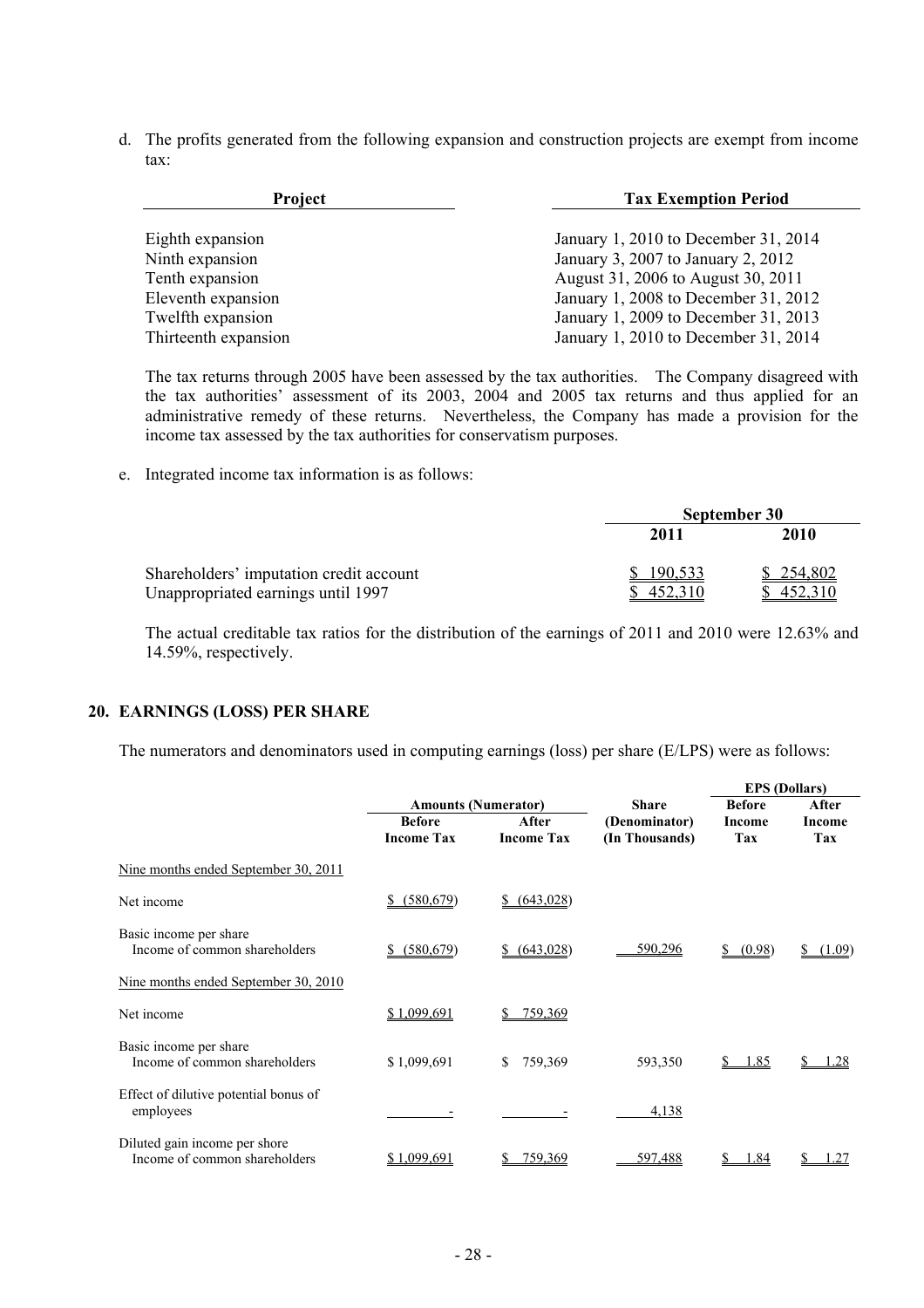The employee stock option stated in Note 16 represents potential common stock. Thus, the Company tested the effects of employee stock options by the treasury method in accordance with Statement of Financial Accounting Standards No. 24 - "Earnings Per Share." The test showed the stock options were anti-dilutive for the nine months ended September 30, 2011 and 2010. As a result, the potential common shares were excluded from the calculation of diluted EPS.

The Accounting Research and Development Foundation issued Interpretation 2007-052, which requires companies to recognize bonuses paid to employees, directors and supervisors as compensation expenses beginning January 1, 2008. These bonuses were previously recorded as appropriations from earnings. If the Company decides to settle the bonus to employees by cash or shares, the Company should presume that the entire amount of the bonus will be settled in shares and, if the resulting potential shares have a dilutive effect, these shares should be included in the weighted average number of shares outstanding used in the calculation of diluted EPS. The number of shares is estimated by dividing the entire amount of the bonus by the closing price of the shares at the balance sheet date. The dilutive effect of the potential shares should be included in the calculation of diluted EPS until the shareholders resolve the number of shares to be distributed to employees at their meeting in the following year.

#### **21. FINANCIAL INSTRUMENTS**

a. Fair values of financial instruments were as follows:

|                                    | September 30   |                   |             |                   |  |
|------------------------------------|----------------|-------------------|-------------|-------------------|--|
|                                    |                | 2011              | 2010        |                   |  |
|                                    | Carrying       | Carrying          |             |                   |  |
|                                    | Value          | <b>Fair Value</b> | Value       | <b>Fair Value</b> |  |
| Nonderivative instruments          |                |                   |             |                   |  |
| Assets                             |                |                   |             |                   |  |
| Available-for-sale financial       |                |                   |             |                   |  |
| assets (current and<br>noncurrent) | 1,640,945<br>S | \$1,640,945       | \$3,427,789 | \$3,427,789       |  |
| Financial assets carried at cost   | 18,889         |                   | 21,111      |                   |  |
| Liabilities                        |                |                   |             |                   |  |
| Long-term bank loans               |                |                   |             |                   |  |
| (including current portion)        | 310,500        | 310,500           | 720,500     | 720,500           |  |

- b. Methods and assumptions used in determining fair values of financial assets and liabilities, based on quoted market prices or valuation techniques, were as follows:
	- 1) For cash, accounts receivable, other receivables, short-term loans, and accounts payable, the carrying amounts reported in the balance sheets approximate their fair values because of their short maturities.
	- 2) Fair values of financial assets at fair value through profit or loss and available-for-sale financial assets are based on their quoted prices in active markets. For those instruments not traded in active markets, their fair values are determined using valuation techniques incorporating estimates and assumptions that are consistent with prevailing market conditions. For those derivatives with no quoted market prices, their fair values are determined using valuation techniques incorporating estimates and assumptions consistent with those generally used by other market participants to price financial instruments.
	- 3) Financial assets carried at cost are investments in unquoted shares, which have no quoted prices in an active market and entail an unreasonably high cost to obtain verifiable fair values. Therefore, no fair value is presented.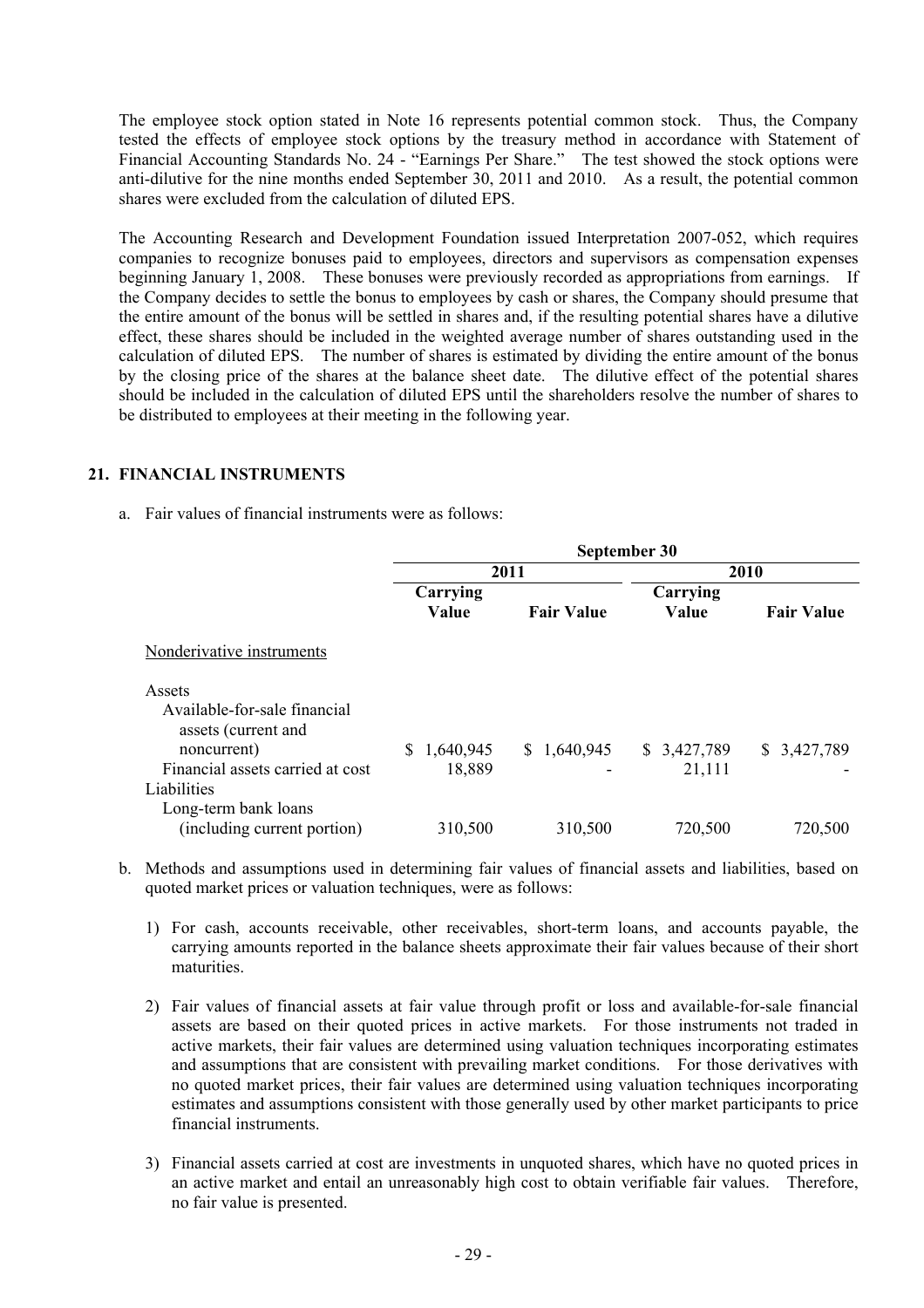- 4) Fair value of long-term bank loan is estimated using the present value of future cash flows discounted at interest rates the Company may obtain for similar loans (e.g., similar maturities). The fair values of long-term bank loan with floating interest rates are equivalent to their carrying values.
- c. The Company did not enter into derivative contracts during the nine months ended September 30, 2011 and 2010.
- d. As of September 30, 2011 and 2010, financial assets exposed to cash flow interest rate risk amounted to \$324,364 thousand and \$152,418 thousand, respectively; financial assets exposed to fair value interest rate risk amounted to \$1,624,000 thousand and \$1,705,000 thousand, respectively; and financial liabilities exposed to fair value interest rate risk amounted to \$152,400 thousand and \$146,922 thousand, respectively. As of September 30, 2011 and 2010 financial liabilities exposed to cash flow interest rate risk amounted to \$310,500 thousand and \$720,500 thousand, respectively.
- e. Interest revenues arising from financial instruments other than the financial assets at fair value through profit or loss in the nine months ended September 30, 2011 and 2010 were \$9,920 thousand and \$4,045 thousand, respectively; interest expenses arising from financial assets other than the financial assets at fair value through profit or loss for the nine months ended September 30, 2011 and 2010 were \$8,110 thousand and \$14,758 thousand, respectively.
- f. Financial risks
	- 1) Market risk. The financial instruments held by the Company are exposed to interest rate, foreign exchange rate and price risks. Fair values of available-for-sale security investments are affected by fluctuations of quoted prices.
	- 2) Credit risk. The Company will incur a loss if the counter-parties or third-parties breach financial instrument contracts. Contracts with positive fair values on the balance sheet date are evaluated for credit risk. The counter-parties or third-parties to the foregoing contracts are reputable financial institutions and business organizations. Management believes that the Company's exposure to default by those parties is low.
	- 3) Liquidity risk. Available-for-sale security investments are expected to be settled readily at amounts approximating their fair values in active markets. However, the Company also has some equity-method investments with no quoted market prices in an active market, which are expected to have material liquidity risk.
	- 4) Interest rate risk. As of September 30, 2011 and 2010, the interest rates for long-term long term bank loans were floating, i. e., these rates fluctuated as market interest rates changed.

## **22. RELATED-PARTY TRANSACTIONS**

The Company's related parties were as follows:

- a. Waveplus Technology Co., Ltd. ("Waveplus") equity-method investee
- b. Sunext Technology Co., Ltd. ("Sunext") 61% subsidiary
- c. Sunplus Core Technology Inc. ("Sunplus Core") 70% subsidiary
- d. Generalplus Technology Inc. ("Generalplus") 40% subsidiary.
- e. Sunplus Innovation Technology Inc. ("Sunplus Innovation") 64% subsidiary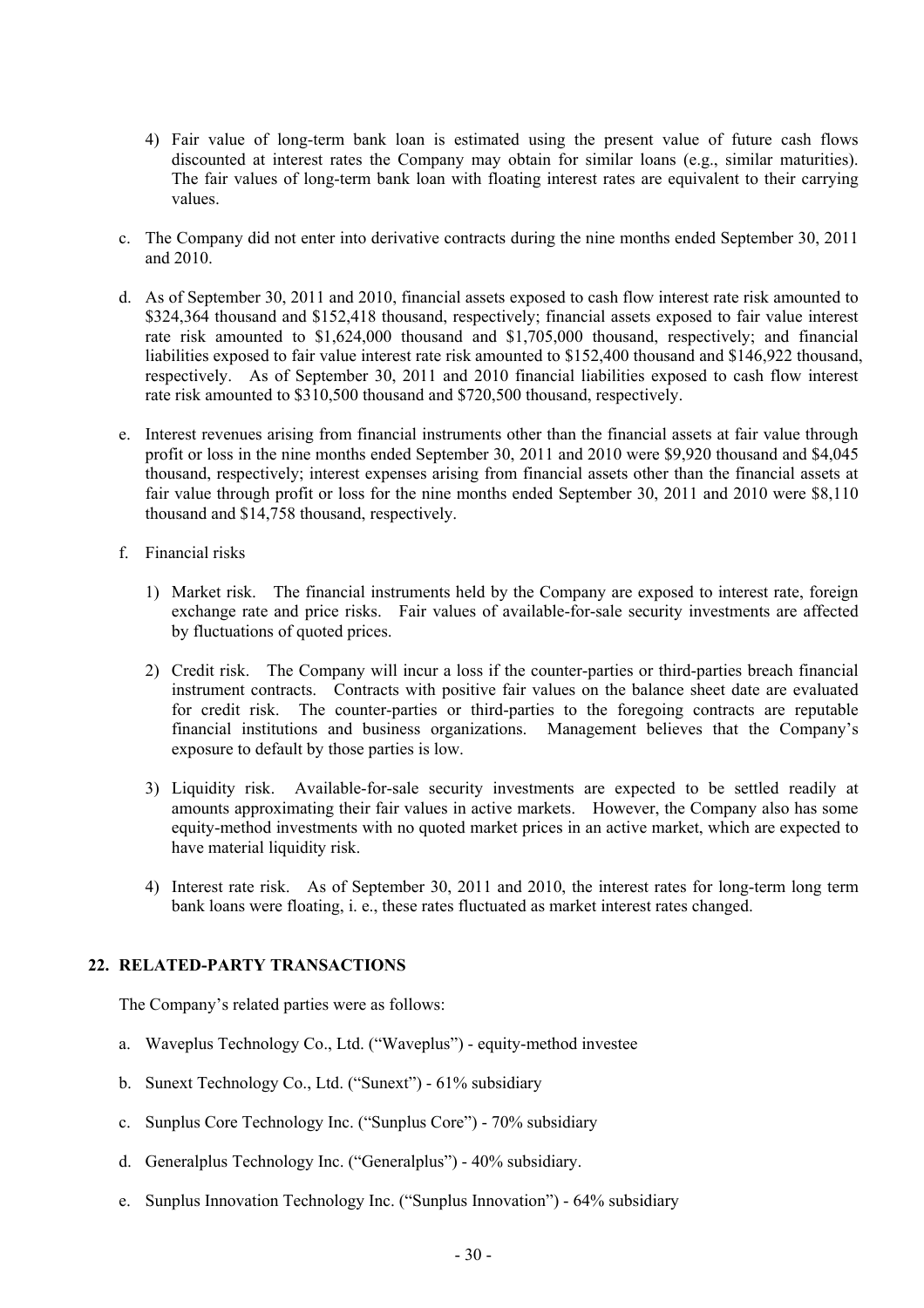- f. Sunplus mMobile Inc. ("Sunplus mMobile") 99% subsidiary
- g. HT mMobile Inc. Ltd. ("HT mMobile") equity-method investee
- h. Sunplus Technology (H.K.) Co., Ltd. ("Sunplus H.K.") 100% subsidiary
- i. Orise Technology Co., Ltd. ("Orise") equity-method investee
- j. Sunplus mMedia Inc. ("Sunplus mMedia") 83% subsidiary
- k. iCatch Technology, Inc. ("iCatch") 38% subsidiary
- l. Sunplus Technology (Shanghai) Co., Ltd. ("Sunplus Shanghai") 99% indirect subsidiary
- m. Giantplus Technology Co., Ltd. The same board chairman as that of the Company.
- n. Golbal View Co., Ltd the Company's director and Waveplus's supervisor
- o. Others please refer to Note 26 for related parties that did not have business transactions with the Company in the current period.

|                    | <b>Nine Months Ended September 30</b> |               |             |               |  |
|--------------------|---------------------------------------|---------------|-------------|---------------|--|
|                    | 2011                                  |               | 2010        |               |  |
|                    | Amount                                | $\frac{0}{0}$ | Amount      | $\frac{0}{0}$ |  |
| <b>Sales</b>       |                                       |               |             |               |  |
| Sunplus Core       | \$<br>28,152                          |               | \$<br>7,619 |               |  |
| Orise              | 14,176                                |               | 27,722      |               |  |
| Generalplus        | 12,551                                |               | 19,022      |               |  |
| I Catch            | 7,517                                 |               | 8,822       |               |  |
| Sunext             | 2,422                                 |               | 1,516       |               |  |
| HT mMobile         | 2,120                                 |               | 4,045       |               |  |
| Sunplus Innovation | 1,098                                 |               | 6,293       |               |  |
|                    | 68,036                                |               | 75,039      |               |  |

The collection terms for products sold to related parties were similar to those for third parties.

|                   | <b>Nine Months Ended September 30</b> |                          |             |               |  |
|-------------------|---------------------------------------|--------------------------|-------------|---------------|--|
|                   | 2011                                  |                          | 2010        |               |  |
|                   | Amount                                | $\frac{0}{0}$            | Amount      | $\frac{0}{0}$ |  |
| Operating expense |                                       |                          |             |               |  |
| Sunplus H.K.      | 1,838<br>\$                           | $\overline{\phantom{a}}$ | 2,164<br>\$ | -             |  |
| Sunplus Core      | 411                                   | ۰                        | 15,044      |               |  |
| Other             | 51                                    |                          | 382         |               |  |
|                   | 2,300                                 |                          | -950        |               |  |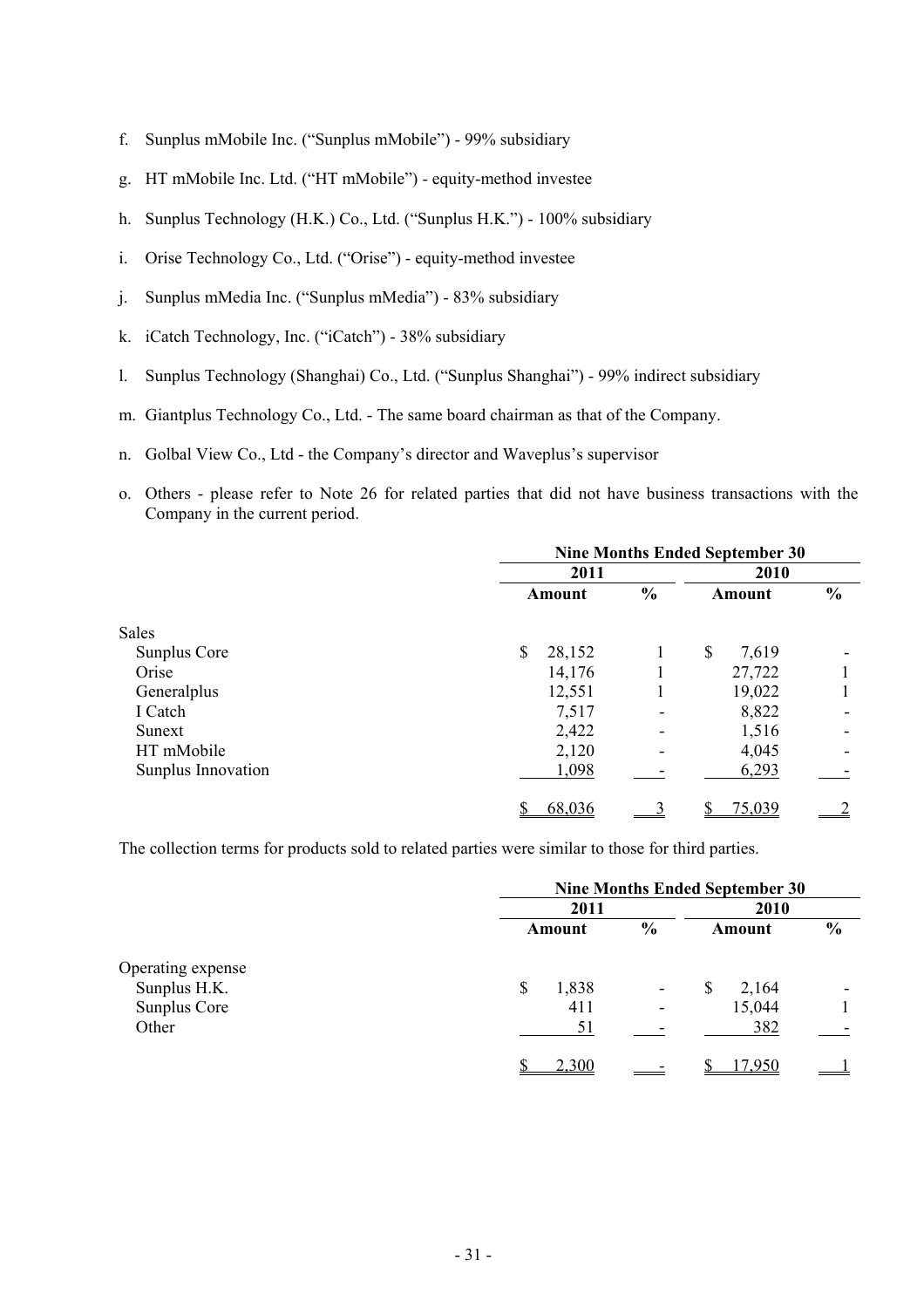|                               | <b>Nine Months Ended September 30</b> |                |              |               |  |
|-------------------------------|---------------------------------------|----------------|--------------|---------------|--|
|                               | 2011                                  |                | 2010         |               |  |
|                               | Amount                                | $\frac{0}{0}$  | Amount       | $\frac{0}{0}$ |  |
| Nonoperating income and gains |                                       |                |              |               |  |
| HT mMobile                    | \$<br>17,993                          | 6              | \$<br>22,782 | 3             |  |
| iCatch                        | 9,389                                 | 3              | 12,026       | 2             |  |
| Sunplus mMobile               | 6,059                                 | 2              | 4,737        |               |  |
| Generalplus                   | 5,819                                 | $\overline{2}$ | 6,352        |               |  |
| Sunplus Innovation            | 5,284                                 | $\overline{2}$ | 3,312        |               |  |
| Sunplus Core                  | 4,848                                 | 2              | 6,254        |               |  |
| Orise                         | 2,664                                 |                | 2,116        |               |  |
| Sunext                        | 1,362                                 |                | 820          |               |  |
| Sunplus mMedia                | 81                                    |                | 99           |               |  |
| Global View Co., Ltd.         |                                       |                | 4,102        |               |  |
| Waveplus                      |                                       |                | 21           |               |  |
| Giantplus                     |                                       |                |              |               |  |
|                               | 53,499<br>\$                          | 17             | 62,623       | 8             |  |

The support transaction prices were negotiated and were thus not comparable with those in the market.

Nonoperating income and gains included rental income and support transaction prices that were negotiated and were thus not comparable with those in the market. The Company leased sections of a factory building to Sunplus Core, HT mMobile and iCatch and transferred the book value of these leased sections to assets leased to others; this book value was based on the ratio of the area of the leased sections to the total area of the building.

The following receivables as well as other transactions between the Company and the related parties were based on normal terms.

|                               | September 30  |               |                         |               |
|-------------------------------|---------------|---------------|-------------------------|---------------|
|                               | 2011          |               | 2010                    |               |
|                               | <b>Amount</b> | $\frac{0}{0}$ | <b>Amount</b>           | $\frac{0}{0}$ |
| Notes and accounts receivable |               |               |                         |               |
| Orise                         | \$<br>3,658   | 1             | \$<br>8,096             | 1             |
| Generalplus                   | 2,875         | $\mathbf{1}$  | 4,841                   | 1             |
| iCatch                        | 2,010         |               | 2,333                   |               |
| Sunext                        | 581           |               | 439                     |               |
| HT mMobile                    | 309           |               | 892                     |               |
| Sunplus Innovation            | 41            |               | 1,816                   |               |
| Sunplus Core                  |               |               | 50                      |               |
|                               | 9,474         |               | 18,467<br>\$            |               |
| Other receivables             |               |               |                         |               |
| Sunplus mMobile               | 465,967<br>\$ | 72            | \$<br>376,612           | 97            |
| HT mMobile                    | 174,495       | 27            | 4,796                   | 1             |
| iCatch                        | 3,065         | 1             | 1,046                   | 1             |
| Orise                         | 587           |               | 30                      |               |
| Sunplus Innovation            | 505           |               | 553                     |               |
| Sunext                        | 432           |               | 357                     |               |
| Generalplus                   | 193           |               | 427                     |               |
| Sunplus mMedia                | 29            |               | 32                      |               |
| Waveplus                      |               |               | 2,608                   |               |
| Sunplus Core                  |               |               | 583                     |               |
| Giantplus                     |               |               | $\overline{c}$          |               |
|                               | \$645,273     | 100           | 387,046<br>$\mathbb{S}$ | 100           |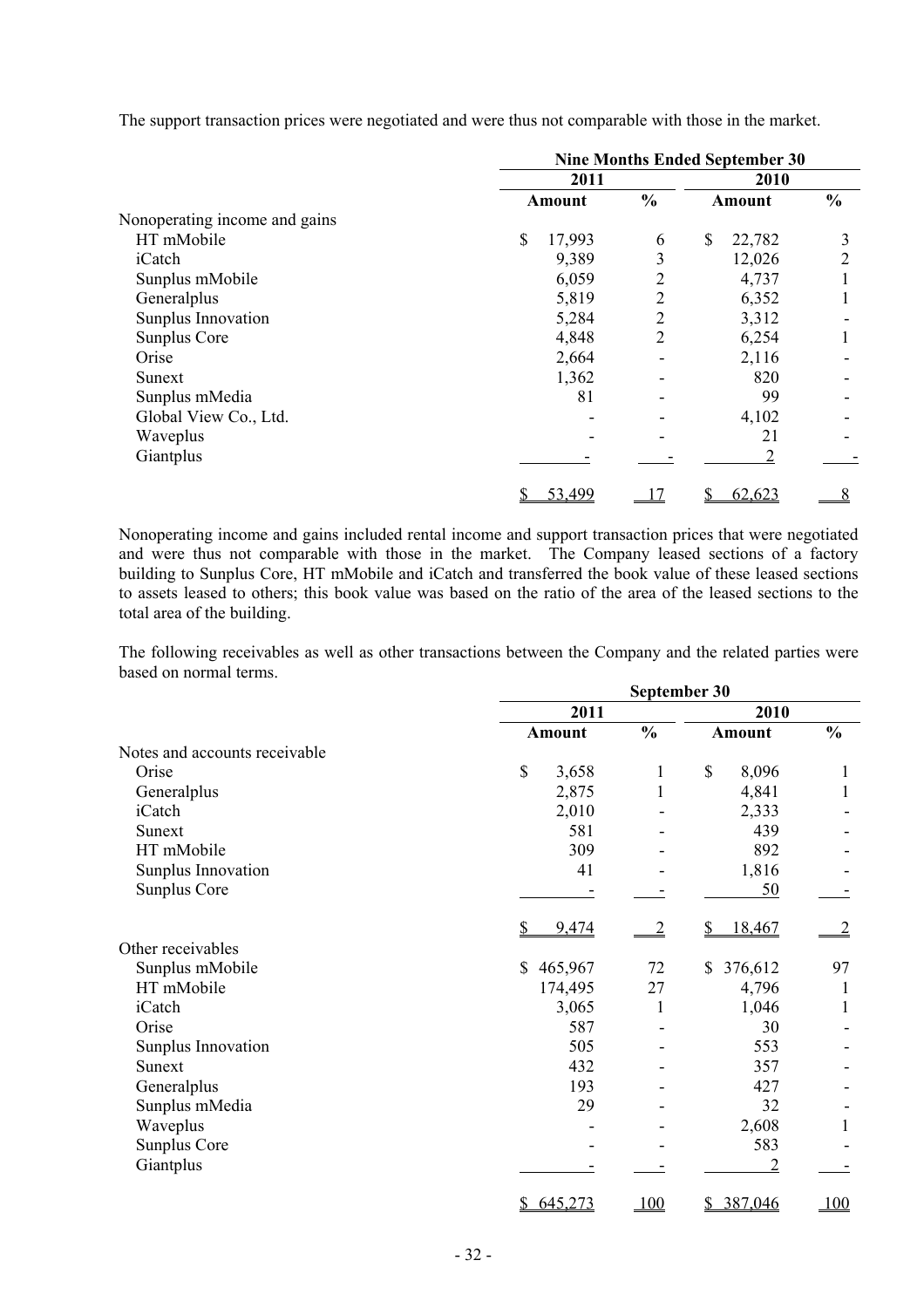Dividend receivables (recorded as other receivables) were \$2,605 thousand as of September 30, 2010.

In the nine months ended September 30, 2010, the Company provided financing to Sunplus mMobile, as follows:

|                                             | Six Months Ended September 30, 2011 |                                                   |                                      |                           |  |
|---------------------------------------------|-------------------------------------|---------------------------------------------------|--------------------------------------|---------------------------|--|
| <b>Financing to</b><br><b>Related Party</b> | Maximum<br><b>Balance</b>           | <b>Ending Balance</b>                             | <b>Interest Rate</b>                 | <b>Interest</b><br>Income |  |
| Sunplus mMobile<br>HT mMobile               | <u>546,000</u><br>200,000           | (Note 1)<br><u>465,000</u><br>200,000<br>(Note 2) | $1.485\% - 1.655\%$<br>1.575%-1.655% | <u>4,231</u><br>378       |  |
|                                             |                                     | Six Months Ended September 30, 2010               |                                      |                           |  |
| <b>Financing to</b><br><b>Related Party</b> | <b>Maximum</b><br><b>Balance</b>    | <b>Ending Balance</b>                             | <b>Interest Rate</b>                 | <b>Interest</b><br>Income |  |
| Sunplus mMobile                             | 376,000                             | 376,000<br>(Note 3)                               | $1.34\%$                             | 789                       |  |

Note 1: Actual provided was \$465,000 thousand.

Note 2: Actual provided was \$170,000 thousand.

Note 3: Actual provided was \$376,000 thousand.

|                                                               | September 30           |               |    |               |                        |              |               |
|---------------------------------------------------------------|------------------------|---------------|----|---------------|------------------------|--------------|---------------|
|                                                               |                        | 2011          |    |               |                        | 2010         |               |
|                                                               |                        | <b>Amount</b> |    | $\frac{0}{0}$ |                        | Amount       | $\frac{0}{0}$ |
| Other current liabilities                                     |                        |               |    |               |                        |              |               |
| Sunplus Innovation                                            | $\mathbf{\mathcal{S}}$ |               |    |               | $\mathbf{\mathcal{S}}$ | 5            |               |
| Deferred royalty income (including current and<br>noncurrent) |                        |               |    |               |                        |              |               |
| Generalplus                                                   | \$                     | 1,991         |    | 90            | \$                     | 4,164        | 12            |
| Sunplus Core                                                  |                        |               |    |               |                        | 30,400       | 87            |
|                                                               | S                      | 1,991         |    | $-90$         | S                      | 34,564       | $-99$         |
|                                                               |                        |               |    |               |                        | September 30 |               |
|                                                               |                        |               |    | 2011          |                        |              | 2010          |
| Endorsement/guarantee provided                                |                        |               |    |               |                        |              |               |
| Sunplus mMobile                                               |                        |               | \$ | 620,000       |                        | \$           | 820,000       |
| Sunplus Core                                                  |                        |               |    | 250,000       |                        |              | 290,000       |
| Sunplus Shanghai                                              |                        |               |    | 203,350       |                        |              | 224,280       |
| Sunext                                                        |                        |               |    | 80,000        |                        |              | 32,230        |
| HT mMobile                                                    |                        |               |    | 30,000        |                        |              | 30,000        |
| Generalplus                                                   |                        |               |    |               |                        |              | 10,938        |
| Sunplus Innovation                                            |                        |               |    |               |                        |              | 5,985         |
| Orise                                                         |                        |               |    |               |                        |              | 5,096         |
| iCatch                                                        |                        |               |    |               |                        |              | 5,007         |
|                                                               |                        |               |    | \$1,183,350   |                        | \$           | 1,423,536     |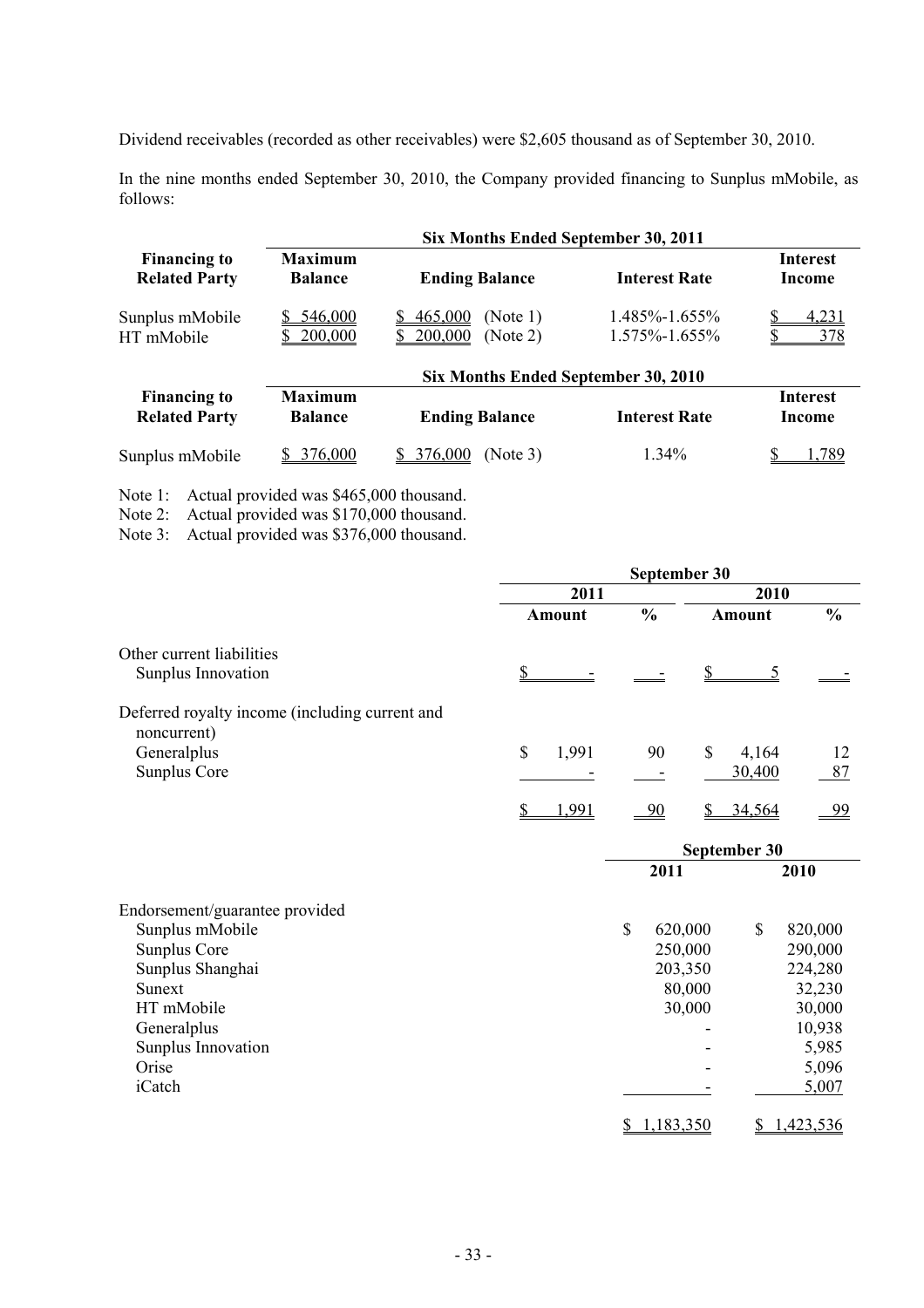|                                               | September 30 |  |               |    |        |               |
|-----------------------------------------------|--------------|--|---------------|----|--------|---------------|
|                                               | 2011         |  |               |    |        |               |
|                                               | Amount       |  | $\frac{0}{0}$ |    | Amount | $\frac{6}{6}$ |
| Proceeds from disposal of properties          |              |  |               |    |        |               |
| HT mMobile                                    | \$           |  |               | \$ | 3,643  | 59            |
| iCatch                                        |              |  |               |    | 1,344  | 22            |
|                                               |              |  |               |    | 4,987  | 81            |
| Acquisition of properties<br>Sunplus Shanghai |              |  |               |    | 679    |               |

#### **23. MORTGAGED OR PLEDGED ASSETS**

The Company's assets pledged as collateral for long-term loans were as follows:

|                                                                                            | September 30     |                         |  |  |
|--------------------------------------------------------------------------------------------|------------------|-------------------------|--|--|
|                                                                                            | 2011             | 2010                    |  |  |
| Buildings, net (including assets leased to others)<br>Pledged term deposit<br>Orise stocks | 757,471<br>6,000 | 777,291<br>S<br>296,569 |  |  |
|                                                                                            | 763.471          | .073.860                |  |  |

The medium - to long-term bank loans were repaid in July 2010. Thus, the pledged shares of Orise were retrieved.

#### **24. SIGNIFICANT LONG-TERM OPERATING LEASES**

The Company leases land from the Science-Based Industrial Park Administration under renewable agreements expiring in July 2015, December 2020 and December 2021, with annual rentals aggregating \$7,788 thousand. A Company deposit \$6,000 thousand had been pledged for these leases.

Future annual minimum rentals under the leases are as follows:

| Period/Year         | Amount      |
|---------------------|-------------|
| 2011 (4th quarter)  | 1,938<br>\$ |
| 2012                | 7,751       |
| 2013                | 7,751       |
| 2014                | 7,751       |
| 2015                | 6,400       |
| 2016 and thereafter | 25,082      |
|                     | \$56,673    |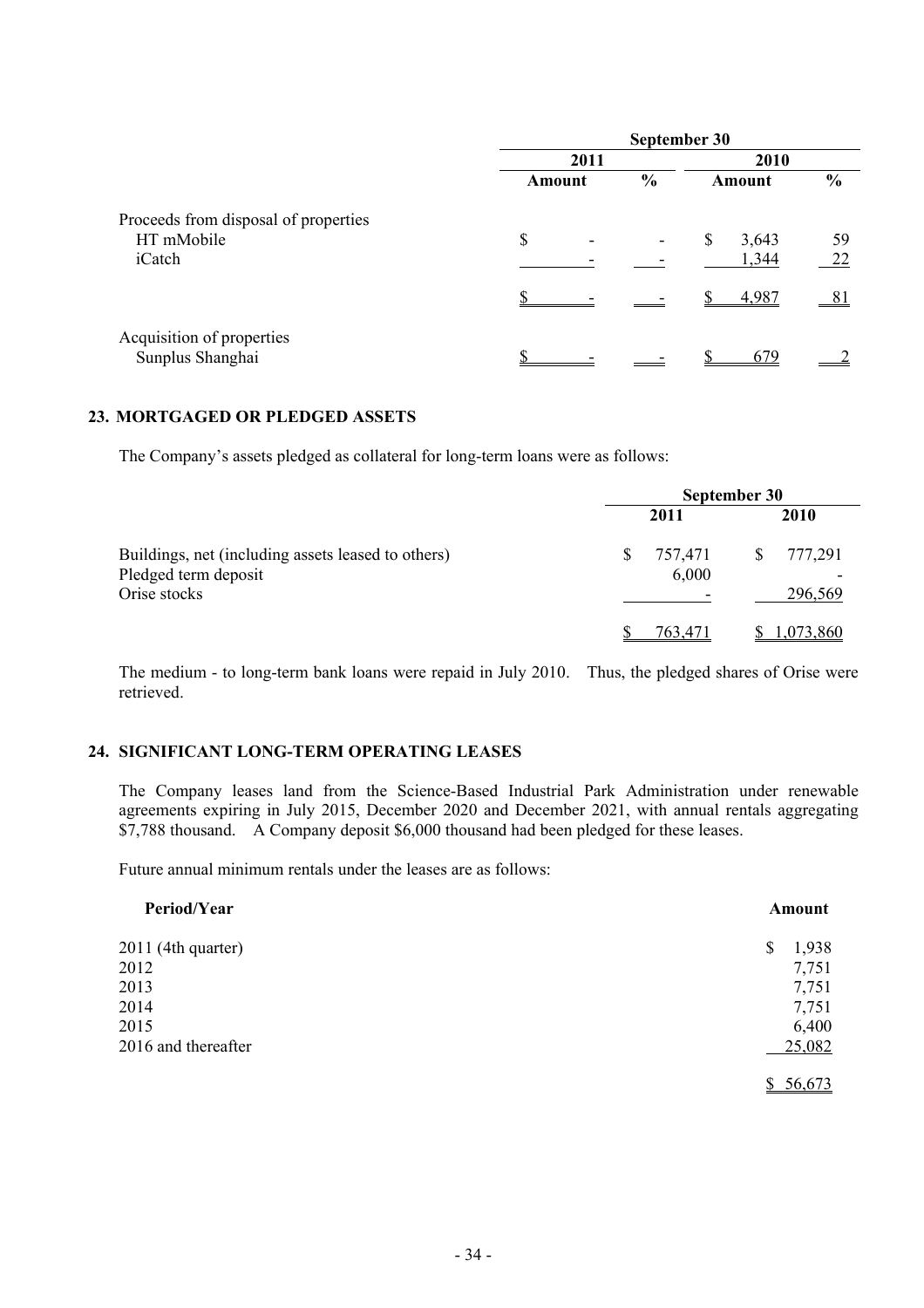## **25. OTHER**

The significant foreign-currency financial assets and liabilities were as follows:

|                              |                        |                 | September 30           |                 |
|------------------------------|------------------------|-----------------|------------------------|-----------------|
|                              | 2011                   |                 | 2010                   |                 |
|                              | Foreign                | <b>Exchange</b> | Foreign                | <b>Exchange</b> |
|                              | <b>Currencies</b>      | Rate            | <b>Currencies</b>      | Rate            |
| <b>Financial assets</b>      |                        |                 |                        |                 |
| Monetary items               |                        |                 |                        |                 |
| <b>USD</b>                   | 25,201<br>$\mathbb{S}$ | 30.48           | 37,783<br>$\mathbb{S}$ | 31.26           |
| <b>EUR</b>                   | 3                      | 41.23           | 6                      | 42.58           |
| <b>JPY</b>                   | 259                    | 0.398           | 488                    | 0.375           |
| <b>RMB</b>                   | 14                     | 4.800           | 46                     | 4.716           |
| <b>GBP</b>                   | 10                     | 47.48           | 45                     | 49.56           |
| <b>HKD</b>                   | 11                     | 3.913           | 18                     | 4.028           |
| Equity-method investments    |                        |                 |                        |                 |
| <b>USD</b>                   | 52,675                 | 30.48           | 47,851                 | 31.26           |
| <b>HKD</b>                   | 1,170                  | 3.913           | 1,172                  | 4.028           |
| <b>Financial liabilities</b> |                        |                 |                        |                 |
| Monetary items               |                        |                 |                        |                 |
| <b>USD</b>                   | 17,305                 | 30.48           | 34,230                 | 31.26           |
| <b>RMB</b>                   | 71                     | 4.800           | 95                     | 4.716           |
| <b>GBP</b>                   | 84                     | 0.398           | ٠                      |                 |

#### **26. ADDITIONAL DISCLOSURES**

Following are the additional disclosures required for the Company and its investees by the Securities and Futures Bureau:

- a. Endorsement/guarantee provided: Table 1 (attached)
- b. Financing provided: Table 2 (attached)
- c. Marketable securities held: Table 3 (attached)
- d. Marketable securities acquired and disposed of at costs or prices of at least NT\$100 million or 20% of the paid-in capital: Table 4 (attached)
- e. Acquisition of individual real estate at cost of at least NT\$100 million or 20% of the paid-in capital: Table 5 (attached)
- f. Names, locations, and related information of investees on which the Company exercises significant influences: Table 6 (attached)
- g. Investment in Mainland China: Table 7 (attached)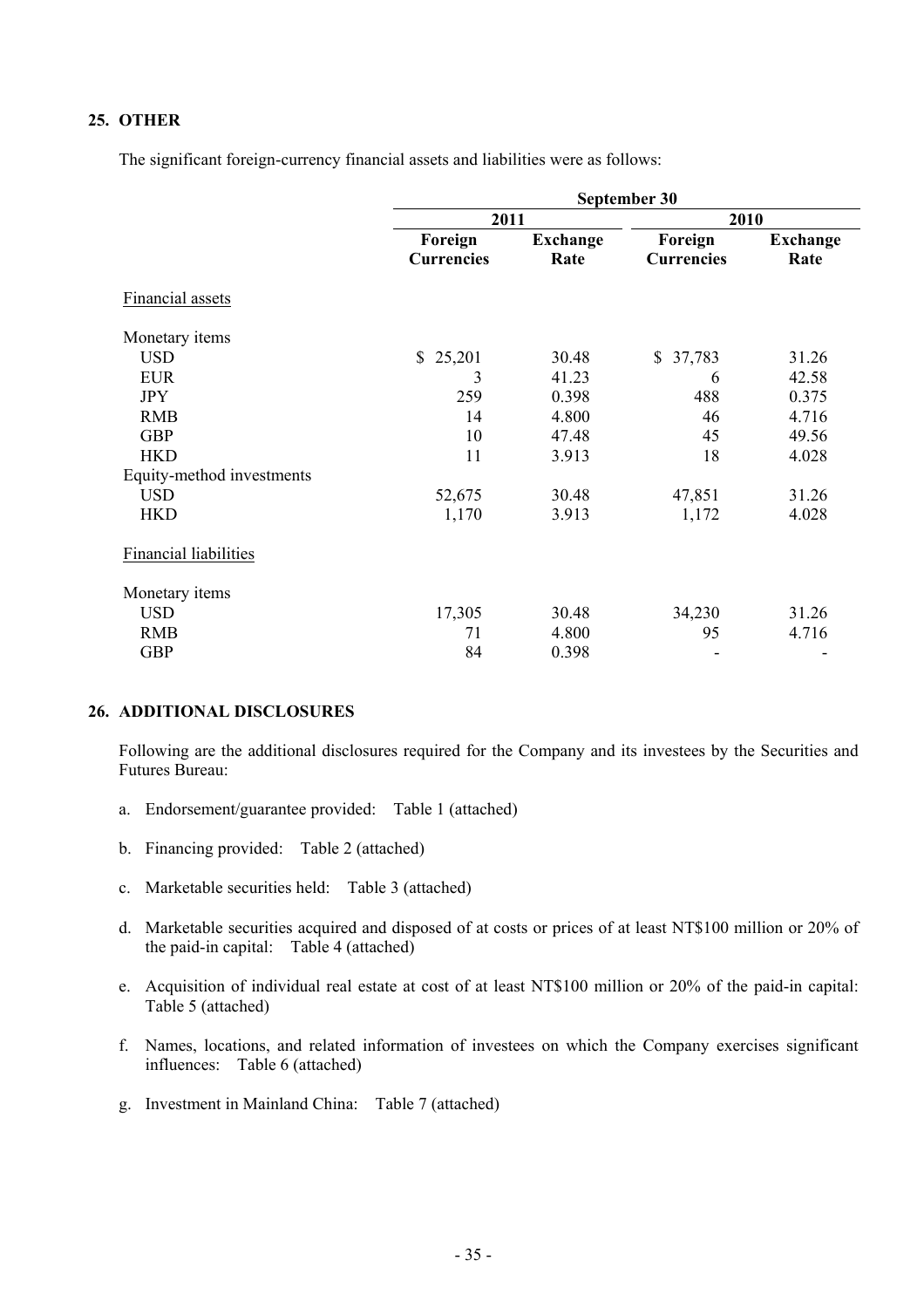#### **ENDORSEMENT/GUARANTEE PROVIDED NINE MONTHS ENDED SEPTEMBER 30, 2011 (In Thousands of New Taiwan Dollars, Unless Stated Otherwise)**

|              |                                       | Counter-party                           |                               |                                                                                                |                                             |                          |                                                            | Percentage of                                                                                                                      |                                                                        |
|--------------|---------------------------------------|-----------------------------------------|-------------------------------|------------------------------------------------------------------------------------------------|---------------------------------------------|--------------------------|------------------------------------------------------------|------------------------------------------------------------------------------------------------------------------------------------|------------------------------------------------------------------------|
| No.          | <b>Endorsement/Guarantee Provider</b> | Name                                    | <b>Nature of Relationship</b> | <b>Limits on Each</b><br>Counter-party's<br>Endorsement/<br><b>Guarantee</b><br><b>Amounts</b> | Maximum<br><b>Balance for the</b><br>Period | <b>Ending Balance</b>    | Value of<br>Collateral<br>Property, Plant,<br>or Equipment | Accumulated<br><b>Amount of</b><br><b>Collateral to Net</b><br><b>Equity of the</b><br><b>Latest Financial</b><br><b>Statement</b> | <b>Maximum</b><br>Collateral/Guara<br>ntee Amounts<br><b>Allowable</b> |
| $\mathbf{0}$ | Sunplus Technology Company Limited    | Sunplus mMobile Inc.                    | 91% subsidiary                | \$1,056,823                                                                                    | 820,000<br>$\mathbb{S}$                     | \$.<br>620,000           | <sup>\$</sup><br>$\overline{\phantom{a}}$                  | 4.65%                                                                                                                              | \$2,113,645                                                            |
|              |                                       | Sunplus Core Technology Co., Ltd.       | 70% subsidiary                | (Note 1)<br>1,056,823<br>(Note 1)                                                              | 290,000                                     | 250,000                  |                                                            | 1.88%                                                                                                                              | (Note 2)<br>2,113,645<br>(Note 2)                                      |
|              |                                       | Sunplus Technology (Shanghai) Co., Ltd. | 99% indirect subsidiary       | 1,056,823<br>(Note 1)                                                                          | 224,280                                     | 203,350                  | $\overline{\phantom{a}}$                                   | 1.53%                                                                                                                              | 2,113,645<br>(Note 2)                                                  |
|              |                                       | Sunext Technology Co., Ltd.             | 61% subsidiary                | 1,056,823<br>(Note 1)                                                                          | 80,000                                      | 80,000                   |                                                            | $0.6\%$                                                                                                                            | 2,113,645<br>(Note 2)                                                  |
|              |                                       | HT mMobile Inc.                         | Equity-method investee        | 1,056,823<br>(Note 1)                                                                          | 30,000                                      | 30,000                   |                                                            | 0.23%                                                                                                                              | 2,113,645<br>(Note 2)                                                  |
|              |                                       | Generalplus Technology Inc.             | Equity-method investee        | 1,056,823<br>(Note 1)                                                                          | 10,938                                      | $\overline{\phantom{a}}$ |                                                            |                                                                                                                                    | 2,113,645<br>(Note 2)                                                  |
|              |                                       | Sunplus Innovation Technology Inc.      | 74% subsidiary                | 1,056,823<br>(Note 1)                                                                          | 5,985                                       | $\overline{\phantom{a}}$ |                                                            |                                                                                                                                    | 2,113,645<br>(Note 2)                                                  |
|              |                                       | Orise Technology Co., Ltd.              | Equity-method investee        | 1,056,823<br>(Note 1)                                                                          | 5,096                                       | ۰                        | $\sim$                                                     |                                                                                                                                    | 2,113,645<br>(Note 2)                                                  |
|              |                                       | iCatch Technology, Inc.                 | 38% subsidiary                | 1,056,823<br>(Note 1)                                                                          | 5,007                                       | $\overline{\phantom{a}}$ | $\overline{\phantom{a}}$                                   |                                                                                                                                    | 2,113,645<br>(Note 2)                                                  |

Note 1: For each transaction entity, the amount should not exceed 10% of the endorsement/guarantee provider's net equity as of the latest financial statements.

Note 2: The amount should not exceed 20% of the endorsement/guarantee provider's net equity based on the latest financial statements.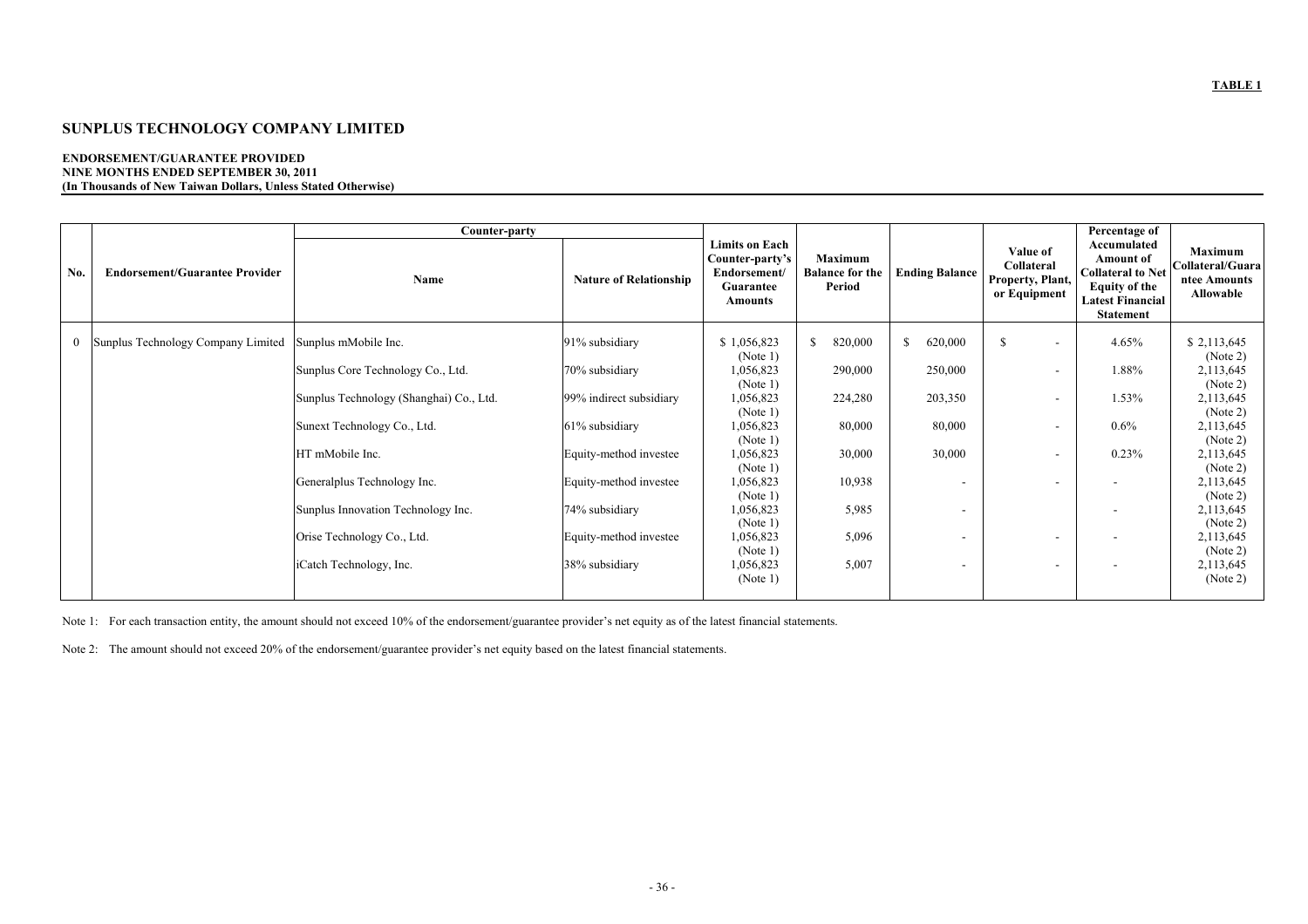#### **FINANCINGS PROVIDED NINE MONTHS ENDED SEPTEMBER 30, 2011 (In Thousands of New Taiwan Dollars, Unless Stated Otherwise)**

|            |                                       |                                           | Financial                         | Maximum                          |                                            |                                    |                      |                       | <b>Reason for</b>       |                                         |        | <b>Collateral</b>                   | Financing<br>Limit for                    | Financing                                     |
|------------|---------------------------------------|-------------------------------------------|-----------------------------------|----------------------------------|--------------------------------------------|------------------------------------|----------------------|-----------------------|-------------------------|-----------------------------------------|--------|-------------------------------------|-------------------------------------------|-----------------------------------------------|
| No.        | <b>Financing Company</b>              | Counter-party                             | <b>Statement</b><br>Account       | <b>Balance for</b><br>the Period | Ending<br><b>Balance</b>                   | <b>Interest Rate</b>               | Type of<br>Financing | Transaction<br>Amount | Short-term<br>Financing | <b>Allowance for</b><br><b>Bad Debt</b> | Item   | Value                               | Each<br>Borrowing<br>Company              | Company's<br>Financing<br><b>Amount Limit</b> |
| $^{\circ}$ | Sunplus Technology<br>Company Limited | Inc.<br>HT mMobile Inc. Other receivables | Sunplus mMobile Other receivables | 546,000<br>200,000               | 465,000<br>(Note 6)<br>200,000<br>(Note 7) | .485%<br>1.655%<br>.575%<br>1.655% | Note 1<br>Note 1     |                       | Note 2<br>Note 2        |                                         | Note 8 | $\overline{\phantom{a}}$<br>200,000 | 528,41<br>(Note 4)<br>528,411<br>(Note 4) | 0.056,823<br>(Note 5)<br>0.56,823<br>(Note 5) |

Note 1: Short-term financing.

- Note 2: Sunplus Technology Company Limited provided cash for the operation of Sunplus mMobile Inc.
- Note 3: Sunplus Technology Company Limited provided cash for the operation of HT mMobile Inc.

Note 4: For each transaction entity, the amount should not exceed 5% of the Company's net equity as of the latest financial statements.

- Note 5: The amount should not exceed 10% of the Company's net equity based on the latest financial statements.
- Note 6: Actual provided is \$465,000 thousand.
- Note 7: Actual provided is \$170,000 thousand.
- Note 8: Obtain equivalent self-developed technology.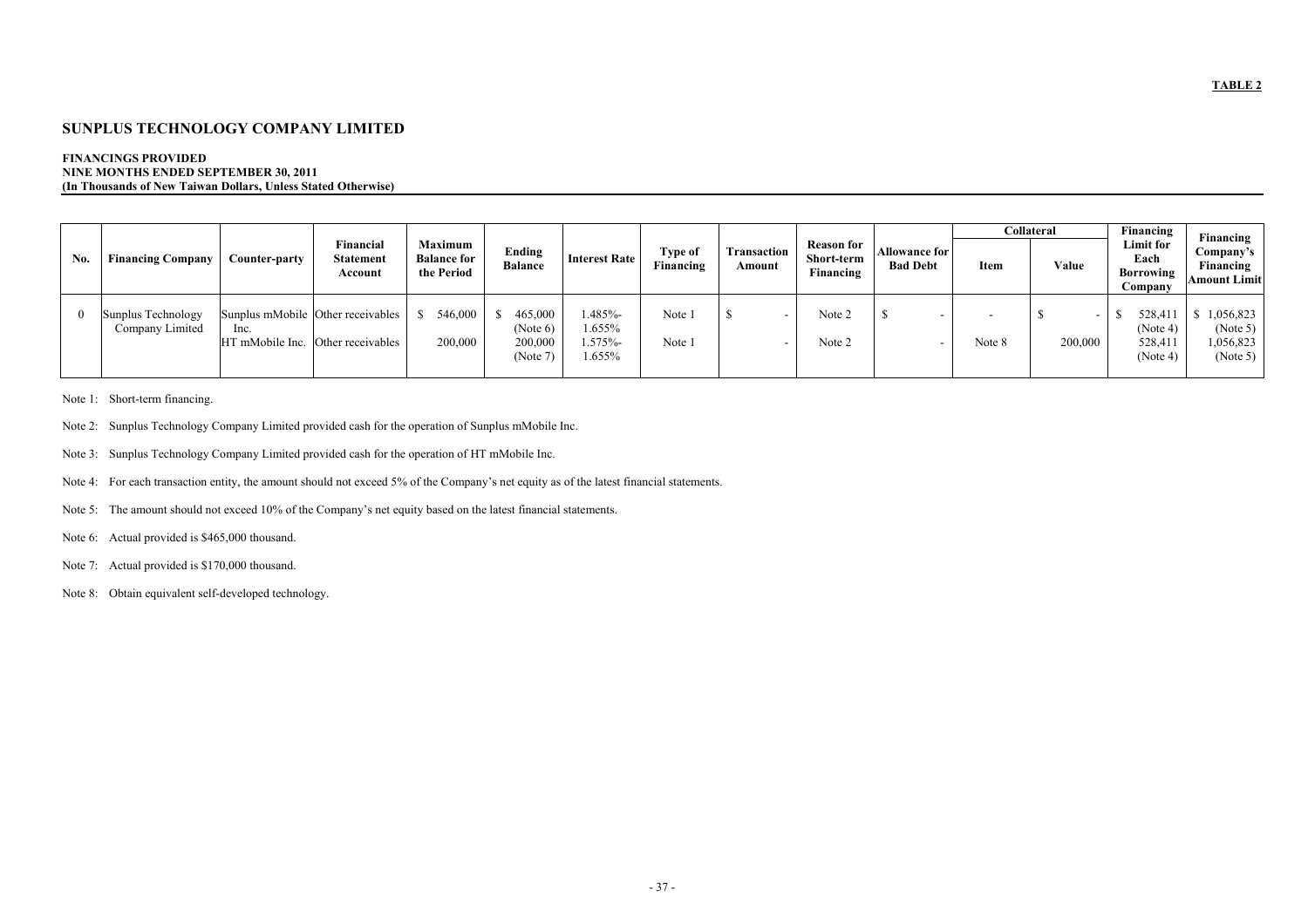#### **MARKETABLE SECURITIES HELD NINE MONTHS ENDED SEPTEMBER 30, 2011 (In Thousands of New Taiwan Dollars, Unless Stated Otherwise)**

| <b>Type and Name of Marketable Security</b><br><b>Financial Statement Account</b><br><b>Shares or Units</b><br>Percentage of<br><b>Market Value or</b><br><b>Holding Company Name</b><br><b>Note</b><br><b>Carrying Value</b><br>Company<br>Ownership (%) Net Asset Value<br>(Thousands)<br>Sunplus Technology Company<br>Stock<br>Ventureplus Group Inc.<br>Limited<br>Equity-method investee<br>Equity-method investments<br>42,500<br>1,036,200<br>1,036,200 Note 1<br><sup>\$</sup><br>100<br><sup>\$</sup><br>34<br>Orise Technology Co., Ltd.<br>Equity-method investee<br>Equity-method investments<br>47,290<br>867,278<br>867,278 Note 1<br>803,908<br>Sunplus Venture Capital Co., Ltd.<br>Equity-method investee<br>Equity-method investments<br>100,000<br>803,098<br>100<br>Note 1<br>70,000<br>100<br>Notes 1 and 4<br>Lin Shih Investment Co., Ltd.<br>782,470<br>782,470<br>Equity-method investee<br>Equity-method investments<br>673,574 Note 1<br>40<br>Generalplus Technology Inc<br>Equity-method investee<br>Equity-method investments<br>38,731<br>673,574<br>30,986<br>64<br>Sunplus Innovation Technology Inc.<br>573,661<br>574,831<br>Notes 1 and 7<br>Equity-method investee<br>Equity-method investments<br>Sunext Technology Co., Ltd.<br>38,837<br>61<br>347,755<br>Note 1<br>Equity-method investee<br>Equity-method investments<br>481,951<br>14,760<br>100<br>411,794<br>Notes 1 and 9<br>Russell Holdings Limited<br>407,954<br>Equity-method investee<br>Equity-method investments<br>iCatch Technology, Inc.<br>20,735<br>38<br>206,713 Note 1<br>Equity-method investee<br>Equity-method investments<br>206,713<br>100<br>Note 1<br>Magic Sky Limited<br>Equity-method investments<br>6,000<br>150,551<br>150,551<br>Equity-method investee<br>83<br>126,554<br>Notes 1 and 8<br>Sunplus mMedia Inc.<br>Equity-method investee<br>Equity-method investments<br>12,441<br>57,228<br>200<br>6,984<br>100<br>6,984<br>Note 1<br>Global Techplus Capital Inc.<br>Equity-method investee<br>Equity-method investments<br>100<br>6,510 Note 1<br>Wei-Young Investment Inc.<br>Equity-method investee<br>Equity-method investments<br>1,400<br>6,510<br>11,075<br>4,580<br>100<br>4,580 Note 1<br>Sunplus Technology (H.K.) Co., Ltd.<br>Equity-method investments<br>Equity-method investee<br>500<br>4,166<br>100<br>4,166 Note 1<br>Sunplus Management Consulting Inc.<br>Equity-method investee<br>Equity-method investments<br>99<br>Sunplus mMobile Inc.<br>20,090<br>$(659,061)$ Notes 1 and 6<br>Equity-method investee<br>Equity-method investments<br>(676, 934)<br>Sunplus Core Technology Co., Ltd.<br>11,206<br>70<br>$(108, 408)$ Notes 1 and 6<br>Equity-method investee<br>Equity-method investments<br>(136, 215)<br>32<br>HT mMobile Inc.<br>Equity-method investee<br>Equity-method investments<br>56,448<br>(45,260)<br>$(45,260)$ Notes 1 and 6<br>19<br>The same chairman of the<br>84,652<br>Giantplus Technology Co., Ltd.<br>Available-for-sale financial assets<br>816,913<br>816,913 Notes 3 and 11<br>board<br>The Company's director<br>13<br>189,947 Note 3<br>Global View Co., Ltd.<br>Available-for-sale financial assets<br>13,568<br>189,947<br>Available-for-sale financial assets<br>27,097<br>27,097<br>Note 3<br>RITEK Corp.<br>5,000<br>$\overline{a}$<br>22,431 Note 3<br>United Microelectronics Corp.<br>Available-for-sale financial assets<br>1,968<br>22,431<br>Fund<br>JF Taiwan Growth Fund<br>Available-for-sale financial assets<br>2,033<br>29,745<br>29,745 Note 5<br>234<br>40,262<br>40,262 Note 5<br>FSITC Bond Fund<br>Available-for-sale financial assets<br>Note 5<br>20,085<br>20,085<br>TLG SOLOMON Money Market Fund<br>Available-for-sale financial assets<br>1,652<br>14,717<br>157,692<br>Note 5<br>Taishin Lucky Fund<br>Available-for-sale financial assets<br>157,692<br>1,060<br>14,093<br>14,093<br>Note 5<br>Manulife Wan Li Bond Fund<br>Available-for-sale financial assets<br>3,000<br>29,995<br>29,995<br>Note 5<br>Asia High Yield Total Return Bond Fund<br>Available-for-sale financial assets<br>Fuh-Hwa Bond Fund<br>896<br>12,473<br>12,473<br>Note 5<br>Available-for-sale financial assets<br>100,262<br>Note 5<br>Mega Diamond Bond Fund<br>Available-for-sale financial assets<br>8,326<br>100,262<br>150,576<br>150,576 Note 5<br>Cathay Bond Fund<br>Available-for-sale financial assets<br>12,514<br>3,000<br>29,374<br>29,374<br>Note 5<br><b>Emerging Markets Debt Fund</b><br>Available-for-sale financial assets<br>Network Capital Global Fund<br>13,333<br>Note 2<br>Financial assets carried at cost<br>1,333<br>13,333<br>5,556 Note 2 |  |                                           |                                      |                                  |     | September 30, 2011 |    |  |
|---------------------------------------------------------------------------------------------------------------------------------------------------------------------------------------------------------------------------------------------------------------------------------------------------------------------------------------------------------------------------------------------------------------------------------------------------------------------------------------------------------------------------------------------------------------------------------------------------------------------------------------------------------------------------------------------------------------------------------------------------------------------------------------------------------------------------------------------------------------------------------------------------------------------------------------------------------------------------------------------------------------------------------------------------------------------------------------------------------------------------------------------------------------------------------------------------------------------------------------------------------------------------------------------------------------------------------------------------------------------------------------------------------------------------------------------------------------------------------------------------------------------------------------------------------------------------------------------------------------------------------------------------------------------------------------------------------------------------------------------------------------------------------------------------------------------------------------------------------------------------------------------------------------------------------------------------------------------------------------------------------------------------------------------------------------------------------------------------------------------------------------------------------------------------------------------------------------------------------------------------------------------------------------------------------------------------------------------------------------------------------------------------------------------------------------------------------------------------------------------------------------------------------------------------------------------------------------------------------------------------------------------------------------------------------------------------------------------------------------------------------------------------------------------------------------------------------------------------------------------------------------------------------------------------------------------------------------------------------------------------------------------------------------------------------------------------------------------------------------------------------------------------------------------------------------------------------------------------------------------------------------------------------------------------------------------------------------------------------------------------------------------------------------------------------------------------------------------------------------------------------------------------------------------------------------------------------------------------------------------------------------------------------------------------------------------------------------------------------------------------------------------------------------------------------------------------------------------------------------------------------------------------------------------------------------------------------------------------------------------------------------------------------------------------------------------------------------------------------------------------------------------------------------------------------------------------------------------------------------------------------------------------------------------------------------------------------------------------------------------------------------------------------------------------------------------------------------------------------------------------------------------------------------------------------------------------------------------------------------------------------------------------------------------|--|-------------------------------------------|--------------------------------------|----------------------------------|-----|--------------------|----|--|
|                                                                                                                                                                                                                                                                                                                                                                                                                                                                                                                                                                                                                                                                                                                                                                                                                                                                                                                                                                                                                                                                                                                                                                                                                                                                                                                                                                                                                                                                                                                                                                                                                                                                                                                                                                                                                                                                                                                                                                                                                                                                                                                                                                                                                                                                                                                                                                                                                                                                                                                                                                                                                                                                                                                                                                                                                                                                                                                                                                                                                                                                                                                                                                                                                                                                                                                                                                                                                                                                                                                                                                                                                                                                                                                                                                                                                                                                                                                                                                                                                                                                                                                                                                                                                                                                                                                                                                                                                                                                                                                                                                                                                                                                     |  |                                           | <b>Relationship with the Holding</b> |                                  |     |                    |    |  |
|                                                                                                                                                                                                                                                                                                                                                                                                                                                                                                                                                                                                                                                                                                                                                                                                                                                                                                                                                                                                                                                                                                                                                                                                                                                                                                                                                                                                                                                                                                                                                                                                                                                                                                                                                                                                                                                                                                                                                                                                                                                                                                                                                                                                                                                                                                                                                                                                                                                                                                                                                                                                                                                                                                                                                                                                                                                                                                                                                                                                                                                                                                                                                                                                                                                                                                                                                                                                                                                                                                                                                                                                                                                                                                                                                                                                                                                                                                                                                                                                                                                                                                                                                                                                                                                                                                                                                                                                                                                                                                                                                                                                                                                                     |  |                                           |                                      |                                  |     |                    |    |  |
|                                                                                                                                                                                                                                                                                                                                                                                                                                                                                                                                                                                                                                                                                                                                                                                                                                                                                                                                                                                                                                                                                                                                                                                                                                                                                                                                                                                                                                                                                                                                                                                                                                                                                                                                                                                                                                                                                                                                                                                                                                                                                                                                                                                                                                                                                                                                                                                                                                                                                                                                                                                                                                                                                                                                                                                                                                                                                                                                                                                                                                                                                                                                                                                                                                                                                                                                                                                                                                                                                                                                                                                                                                                                                                                                                                                                                                                                                                                                                                                                                                                                                                                                                                                                                                                                                                                                                                                                                                                                                                                                                                                                                                                                     |  |                                           |                                      |                                  |     |                    |    |  |
|                                                                                                                                                                                                                                                                                                                                                                                                                                                                                                                                                                                                                                                                                                                                                                                                                                                                                                                                                                                                                                                                                                                                                                                                                                                                                                                                                                                                                                                                                                                                                                                                                                                                                                                                                                                                                                                                                                                                                                                                                                                                                                                                                                                                                                                                                                                                                                                                                                                                                                                                                                                                                                                                                                                                                                                                                                                                                                                                                                                                                                                                                                                                                                                                                                                                                                                                                                                                                                                                                                                                                                                                                                                                                                                                                                                                                                                                                                                                                                                                                                                                                                                                                                                                                                                                                                                                                                                                                                                                                                                                                                                                                                                                     |  |                                           |                                      |                                  |     |                    |    |  |
|                                                                                                                                                                                                                                                                                                                                                                                                                                                                                                                                                                                                                                                                                                                                                                                                                                                                                                                                                                                                                                                                                                                                                                                                                                                                                                                                                                                                                                                                                                                                                                                                                                                                                                                                                                                                                                                                                                                                                                                                                                                                                                                                                                                                                                                                                                                                                                                                                                                                                                                                                                                                                                                                                                                                                                                                                                                                                                                                                                                                                                                                                                                                                                                                                                                                                                                                                                                                                                                                                                                                                                                                                                                                                                                                                                                                                                                                                                                                                                                                                                                                                                                                                                                                                                                                                                                                                                                                                                                                                                                                                                                                                                                                     |  |                                           |                                      |                                  |     |                    |    |  |
|                                                                                                                                                                                                                                                                                                                                                                                                                                                                                                                                                                                                                                                                                                                                                                                                                                                                                                                                                                                                                                                                                                                                                                                                                                                                                                                                                                                                                                                                                                                                                                                                                                                                                                                                                                                                                                                                                                                                                                                                                                                                                                                                                                                                                                                                                                                                                                                                                                                                                                                                                                                                                                                                                                                                                                                                                                                                                                                                                                                                                                                                                                                                                                                                                                                                                                                                                                                                                                                                                                                                                                                                                                                                                                                                                                                                                                                                                                                                                                                                                                                                                                                                                                                                                                                                                                                                                                                                                                                                                                                                                                                                                                                                     |  |                                           |                                      |                                  |     |                    |    |  |
|                                                                                                                                                                                                                                                                                                                                                                                                                                                                                                                                                                                                                                                                                                                                                                                                                                                                                                                                                                                                                                                                                                                                                                                                                                                                                                                                                                                                                                                                                                                                                                                                                                                                                                                                                                                                                                                                                                                                                                                                                                                                                                                                                                                                                                                                                                                                                                                                                                                                                                                                                                                                                                                                                                                                                                                                                                                                                                                                                                                                                                                                                                                                                                                                                                                                                                                                                                                                                                                                                                                                                                                                                                                                                                                                                                                                                                                                                                                                                                                                                                                                                                                                                                                                                                                                                                                                                                                                                                                                                                                                                                                                                                                                     |  |                                           |                                      |                                  |     |                    |    |  |
|                                                                                                                                                                                                                                                                                                                                                                                                                                                                                                                                                                                                                                                                                                                                                                                                                                                                                                                                                                                                                                                                                                                                                                                                                                                                                                                                                                                                                                                                                                                                                                                                                                                                                                                                                                                                                                                                                                                                                                                                                                                                                                                                                                                                                                                                                                                                                                                                                                                                                                                                                                                                                                                                                                                                                                                                                                                                                                                                                                                                                                                                                                                                                                                                                                                                                                                                                                                                                                                                                                                                                                                                                                                                                                                                                                                                                                                                                                                                                                                                                                                                                                                                                                                                                                                                                                                                                                                                                                                                                                                                                                                                                                                                     |  |                                           |                                      |                                  |     |                    |    |  |
|                                                                                                                                                                                                                                                                                                                                                                                                                                                                                                                                                                                                                                                                                                                                                                                                                                                                                                                                                                                                                                                                                                                                                                                                                                                                                                                                                                                                                                                                                                                                                                                                                                                                                                                                                                                                                                                                                                                                                                                                                                                                                                                                                                                                                                                                                                                                                                                                                                                                                                                                                                                                                                                                                                                                                                                                                                                                                                                                                                                                                                                                                                                                                                                                                                                                                                                                                                                                                                                                                                                                                                                                                                                                                                                                                                                                                                                                                                                                                                                                                                                                                                                                                                                                                                                                                                                                                                                                                                                                                                                                                                                                                                                                     |  |                                           |                                      |                                  |     |                    |    |  |
|                                                                                                                                                                                                                                                                                                                                                                                                                                                                                                                                                                                                                                                                                                                                                                                                                                                                                                                                                                                                                                                                                                                                                                                                                                                                                                                                                                                                                                                                                                                                                                                                                                                                                                                                                                                                                                                                                                                                                                                                                                                                                                                                                                                                                                                                                                                                                                                                                                                                                                                                                                                                                                                                                                                                                                                                                                                                                                                                                                                                                                                                                                                                                                                                                                                                                                                                                                                                                                                                                                                                                                                                                                                                                                                                                                                                                                                                                                                                                                                                                                                                                                                                                                                                                                                                                                                                                                                                                                                                                                                                                                                                                                                                     |  |                                           |                                      |                                  |     |                    |    |  |
|                                                                                                                                                                                                                                                                                                                                                                                                                                                                                                                                                                                                                                                                                                                                                                                                                                                                                                                                                                                                                                                                                                                                                                                                                                                                                                                                                                                                                                                                                                                                                                                                                                                                                                                                                                                                                                                                                                                                                                                                                                                                                                                                                                                                                                                                                                                                                                                                                                                                                                                                                                                                                                                                                                                                                                                                                                                                                                                                                                                                                                                                                                                                                                                                                                                                                                                                                                                                                                                                                                                                                                                                                                                                                                                                                                                                                                                                                                                                                                                                                                                                                                                                                                                                                                                                                                                                                                                                                                                                                                                                                                                                                                                                     |  |                                           |                                      |                                  |     |                    |    |  |
|                                                                                                                                                                                                                                                                                                                                                                                                                                                                                                                                                                                                                                                                                                                                                                                                                                                                                                                                                                                                                                                                                                                                                                                                                                                                                                                                                                                                                                                                                                                                                                                                                                                                                                                                                                                                                                                                                                                                                                                                                                                                                                                                                                                                                                                                                                                                                                                                                                                                                                                                                                                                                                                                                                                                                                                                                                                                                                                                                                                                                                                                                                                                                                                                                                                                                                                                                                                                                                                                                                                                                                                                                                                                                                                                                                                                                                                                                                                                                                                                                                                                                                                                                                                                                                                                                                                                                                                                                                                                                                                                                                                                                                                                     |  |                                           |                                      |                                  |     |                    |    |  |
|                                                                                                                                                                                                                                                                                                                                                                                                                                                                                                                                                                                                                                                                                                                                                                                                                                                                                                                                                                                                                                                                                                                                                                                                                                                                                                                                                                                                                                                                                                                                                                                                                                                                                                                                                                                                                                                                                                                                                                                                                                                                                                                                                                                                                                                                                                                                                                                                                                                                                                                                                                                                                                                                                                                                                                                                                                                                                                                                                                                                                                                                                                                                                                                                                                                                                                                                                                                                                                                                                                                                                                                                                                                                                                                                                                                                                                                                                                                                                                                                                                                                                                                                                                                                                                                                                                                                                                                                                                                                                                                                                                                                                                                                     |  |                                           |                                      |                                  |     |                    |    |  |
|                                                                                                                                                                                                                                                                                                                                                                                                                                                                                                                                                                                                                                                                                                                                                                                                                                                                                                                                                                                                                                                                                                                                                                                                                                                                                                                                                                                                                                                                                                                                                                                                                                                                                                                                                                                                                                                                                                                                                                                                                                                                                                                                                                                                                                                                                                                                                                                                                                                                                                                                                                                                                                                                                                                                                                                                                                                                                                                                                                                                                                                                                                                                                                                                                                                                                                                                                                                                                                                                                                                                                                                                                                                                                                                                                                                                                                                                                                                                                                                                                                                                                                                                                                                                                                                                                                                                                                                                                                                                                                                                                                                                                                                                     |  |                                           |                                      |                                  |     |                    |    |  |
|                                                                                                                                                                                                                                                                                                                                                                                                                                                                                                                                                                                                                                                                                                                                                                                                                                                                                                                                                                                                                                                                                                                                                                                                                                                                                                                                                                                                                                                                                                                                                                                                                                                                                                                                                                                                                                                                                                                                                                                                                                                                                                                                                                                                                                                                                                                                                                                                                                                                                                                                                                                                                                                                                                                                                                                                                                                                                                                                                                                                                                                                                                                                                                                                                                                                                                                                                                                                                                                                                                                                                                                                                                                                                                                                                                                                                                                                                                                                                                                                                                                                                                                                                                                                                                                                                                                                                                                                                                                                                                                                                                                                                                                                     |  |                                           |                                      |                                  |     |                    |    |  |
|                                                                                                                                                                                                                                                                                                                                                                                                                                                                                                                                                                                                                                                                                                                                                                                                                                                                                                                                                                                                                                                                                                                                                                                                                                                                                                                                                                                                                                                                                                                                                                                                                                                                                                                                                                                                                                                                                                                                                                                                                                                                                                                                                                                                                                                                                                                                                                                                                                                                                                                                                                                                                                                                                                                                                                                                                                                                                                                                                                                                                                                                                                                                                                                                                                                                                                                                                                                                                                                                                                                                                                                                                                                                                                                                                                                                                                                                                                                                                                                                                                                                                                                                                                                                                                                                                                                                                                                                                                                                                                                                                                                                                                                                     |  |                                           |                                      |                                  |     |                    |    |  |
|                                                                                                                                                                                                                                                                                                                                                                                                                                                                                                                                                                                                                                                                                                                                                                                                                                                                                                                                                                                                                                                                                                                                                                                                                                                                                                                                                                                                                                                                                                                                                                                                                                                                                                                                                                                                                                                                                                                                                                                                                                                                                                                                                                                                                                                                                                                                                                                                                                                                                                                                                                                                                                                                                                                                                                                                                                                                                                                                                                                                                                                                                                                                                                                                                                                                                                                                                                                                                                                                                                                                                                                                                                                                                                                                                                                                                                                                                                                                                                                                                                                                                                                                                                                                                                                                                                                                                                                                                                                                                                                                                                                                                                                                     |  |                                           |                                      |                                  |     |                    |    |  |
|                                                                                                                                                                                                                                                                                                                                                                                                                                                                                                                                                                                                                                                                                                                                                                                                                                                                                                                                                                                                                                                                                                                                                                                                                                                                                                                                                                                                                                                                                                                                                                                                                                                                                                                                                                                                                                                                                                                                                                                                                                                                                                                                                                                                                                                                                                                                                                                                                                                                                                                                                                                                                                                                                                                                                                                                                                                                                                                                                                                                                                                                                                                                                                                                                                                                                                                                                                                                                                                                                                                                                                                                                                                                                                                                                                                                                                                                                                                                                                                                                                                                                                                                                                                                                                                                                                                                                                                                                                                                                                                                                                                                                                                                     |  |                                           |                                      |                                  |     |                    |    |  |
|                                                                                                                                                                                                                                                                                                                                                                                                                                                                                                                                                                                                                                                                                                                                                                                                                                                                                                                                                                                                                                                                                                                                                                                                                                                                                                                                                                                                                                                                                                                                                                                                                                                                                                                                                                                                                                                                                                                                                                                                                                                                                                                                                                                                                                                                                                                                                                                                                                                                                                                                                                                                                                                                                                                                                                                                                                                                                                                                                                                                                                                                                                                                                                                                                                                                                                                                                                                                                                                                                                                                                                                                                                                                                                                                                                                                                                                                                                                                                                                                                                                                                                                                                                                                                                                                                                                                                                                                                                                                                                                                                                                                                                                                     |  |                                           |                                      |                                  |     |                    |    |  |
|                                                                                                                                                                                                                                                                                                                                                                                                                                                                                                                                                                                                                                                                                                                                                                                                                                                                                                                                                                                                                                                                                                                                                                                                                                                                                                                                                                                                                                                                                                                                                                                                                                                                                                                                                                                                                                                                                                                                                                                                                                                                                                                                                                                                                                                                                                                                                                                                                                                                                                                                                                                                                                                                                                                                                                                                                                                                                                                                                                                                                                                                                                                                                                                                                                                                                                                                                                                                                                                                                                                                                                                                                                                                                                                                                                                                                                                                                                                                                                                                                                                                                                                                                                                                                                                                                                                                                                                                                                                                                                                                                                                                                                                                     |  |                                           |                                      |                                  |     |                    |    |  |
|                                                                                                                                                                                                                                                                                                                                                                                                                                                                                                                                                                                                                                                                                                                                                                                                                                                                                                                                                                                                                                                                                                                                                                                                                                                                                                                                                                                                                                                                                                                                                                                                                                                                                                                                                                                                                                                                                                                                                                                                                                                                                                                                                                                                                                                                                                                                                                                                                                                                                                                                                                                                                                                                                                                                                                                                                                                                                                                                                                                                                                                                                                                                                                                                                                                                                                                                                                                                                                                                                                                                                                                                                                                                                                                                                                                                                                                                                                                                                                                                                                                                                                                                                                                                                                                                                                                                                                                                                                                                                                                                                                                                                                                                     |  |                                           |                                      |                                  |     |                    |    |  |
|                                                                                                                                                                                                                                                                                                                                                                                                                                                                                                                                                                                                                                                                                                                                                                                                                                                                                                                                                                                                                                                                                                                                                                                                                                                                                                                                                                                                                                                                                                                                                                                                                                                                                                                                                                                                                                                                                                                                                                                                                                                                                                                                                                                                                                                                                                                                                                                                                                                                                                                                                                                                                                                                                                                                                                                                                                                                                                                                                                                                                                                                                                                                                                                                                                                                                                                                                                                                                                                                                                                                                                                                                                                                                                                                                                                                                                                                                                                                                                                                                                                                                                                                                                                                                                                                                                                                                                                                                                                                                                                                                                                                                                                                     |  |                                           |                                      |                                  |     |                    |    |  |
|                                                                                                                                                                                                                                                                                                                                                                                                                                                                                                                                                                                                                                                                                                                                                                                                                                                                                                                                                                                                                                                                                                                                                                                                                                                                                                                                                                                                                                                                                                                                                                                                                                                                                                                                                                                                                                                                                                                                                                                                                                                                                                                                                                                                                                                                                                                                                                                                                                                                                                                                                                                                                                                                                                                                                                                                                                                                                                                                                                                                                                                                                                                                                                                                                                                                                                                                                                                                                                                                                                                                                                                                                                                                                                                                                                                                                                                                                                                                                                                                                                                                                                                                                                                                                                                                                                                                                                                                                                                                                                                                                                                                                                                                     |  |                                           |                                      |                                  |     |                    |    |  |
|                                                                                                                                                                                                                                                                                                                                                                                                                                                                                                                                                                                                                                                                                                                                                                                                                                                                                                                                                                                                                                                                                                                                                                                                                                                                                                                                                                                                                                                                                                                                                                                                                                                                                                                                                                                                                                                                                                                                                                                                                                                                                                                                                                                                                                                                                                                                                                                                                                                                                                                                                                                                                                                                                                                                                                                                                                                                                                                                                                                                                                                                                                                                                                                                                                                                                                                                                                                                                                                                                                                                                                                                                                                                                                                                                                                                                                                                                                                                                                                                                                                                                                                                                                                                                                                                                                                                                                                                                                                                                                                                                                                                                                                                     |  |                                           |                                      |                                  |     |                    |    |  |
|                                                                                                                                                                                                                                                                                                                                                                                                                                                                                                                                                                                                                                                                                                                                                                                                                                                                                                                                                                                                                                                                                                                                                                                                                                                                                                                                                                                                                                                                                                                                                                                                                                                                                                                                                                                                                                                                                                                                                                                                                                                                                                                                                                                                                                                                                                                                                                                                                                                                                                                                                                                                                                                                                                                                                                                                                                                                                                                                                                                                                                                                                                                                                                                                                                                                                                                                                                                                                                                                                                                                                                                                                                                                                                                                                                                                                                                                                                                                                                                                                                                                                                                                                                                                                                                                                                                                                                                                                                                                                                                                                                                                                                                                     |  |                                           |                                      |                                  |     |                    |    |  |
|                                                                                                                                                                                                                                                                                                                                                                                                                                                                                                                                                                                                                                                                                                                                                                                                                                                                                                                                                                                                                                                                                                                                                                                                                                                                                                                                                                                                                                                                                                                                                                                                                                                                                                                                                                                                                                                                                                                                                                                                                                                                                                                                                                                                                                                                                                                                                                                                                                                                                                                                                                                                                                                                                                                                                                                                                                                                                                                                                                                                                                                                                                                                                                                                                                                                                                                                                                                                                                                                                                                                                                                                                                                                                                                                                                                                                                                                                                                                                                                                                                                                                                                                                                                                                                                                                                                                                                                                                                                                                                                                                                                                                                                                     |  |                                           |                                      |                                  |     |                    |    |  |
|                                                                                                                                                                                                                                                                                                                                                                                                                                                                                                                                                                                                                                                                                                                                                                                                                                                                                                                                                                                                                                                                                                                                                                                                                                                                                                                                                                                                                                                                                                                                                                                                                                                                                                                                                                                                                                                                                                                                                                                                                                                                                                                                                                                                                                                                                                                                                                                                                                                                                                                                                                                                                                                                                                                                                                                                                                                                                                                                                                                                                                                                                                                                                                                                                                                                                                                                                                                                                                                                                                                                                                                                                                                                                                                                                                                                                                                                                                                                                                                                                                                                                                                                                                                                                                                                                                                                                                                                                                                                                                                                                                                                                                                                     |  |                                           |                                      |                                  |     |                    |    |  |
|                                                                                                                                                                                                                                                                                                                                                                                                                                                                                                                                                                                                                                                                                                                                                                                                                                                                                                                                                                                                                                                                                                                                                                                                                                                                                                                                                                                                                                                                                                                                                                                                                                                                                                                                                                                                                                                                                                                                                                                                                                                                                                                                                                                                                                                                                                                                                                                                                                                                                                                                                                                                                                                                                                                                                                                                                                                                                                                                                                                                                                                                                                                                                                                                                                                                                                                                                                                                                                                                                                                                                                                                                                                                                                                                                                                                                                                                                                                                                                                                                                                                                                                                                                                                                                                                                                                                                                                                                                                                                                                                                                                                                                                                     |  |                                           |                                      |                                  |     |                    |    |  |
|                                                                                                                                                                                                                                                                                                                                                                                                                                                                                                                                                                                                                                                                                                                                                                                                                                                                                                                                                                                                                                                                                                                                                                                                                                                                                                                                                                                                                                                                                                                                                                                                                                                                                                                                                                                                                                                                                                                                                                                                                                                                                                                                                                                                                                                                                                                                                                                                                                                                                                                                                                                                                                                                                                                                                                                                                                                                                                                                                                                                                                                                                                                                                                                                                                                                                                                                                                                                                                                                                                                                                                                                                                                                                                                                                                                                                                                                                                                                                                                                                                                                                                                                                                                                                                                                                                                                                                                                                                                                                                                                                                                                                                                                     |  |                                           |                                      |                                  |     |                    |    |  |
|                                                                                                                                                                                                                                                                                                                                                                                                                                                                                                                                                                                                                                                                                                                                                                                                                                                                                                                                                                                                                                                                                                                                                                                                                                                                                                                                                                                                                                                                                                                                                                                                                                                                                                                                                                                                                                                                                                                                                                                                                                                                                                                                                                                                                                                                                                                                                                                                                                                                                                                                                                                                                                                                                                                                                                                                                                                                                                                                                                                                                                                                                                                                                                                                                                                                                                                                                                                                                                                                                                                                                                                                                                                                                                                                                                                                                                                                                                                                                                                                                                                                                                                                                                                                                                                                                                                                                                                                                                                                                                                                                                                                                                                                     |  |                                           |                                      |                                  |     |                    |    |  |
|                                                                                                                                                                                                                                                                                                                                                                                                                                                                                                                                                                                                                                                                                                                                                                                                                                                                                                                                                                                                                                                                                                                                                                                                                                                                                                                                                                                                                                                                                                                                                                                                                                                                                                                                                                                                                                                                                                                                                                                                                                                                                                                                                                                                                                                                                                                                                                                                                                                                                                                                                                                                                                                                                                                                                                                                                                                                                                                                                                                                                                                                                                                                                                                                                                                                                                                                                                                                                                                                                                                                                                                                                                                                                                                                                                                                                                                                                                                                                                                                                                                                                                                                                                                                                                                                                                                                                                                                                                                                                                                                                                                                                                                                     |  |                                           |                                      |                                  |     |                    |    |  |
|                                                                                                                                                                                                                                                                                                                                                                                                                                                                                                                                                                                                                                                                                                                                                                                                                                                                                                                                                                                                                                                                                                                                                                                                                                                                                                                                                                                                                                                                                                                                                                                                                                                                                                                                                                                                                                                                                                                                                                                                                                                                                                                                                                                                                                                                                                                                                                                                                                                                                                                                                                                                                                                                                                                                                                                                                                                                                                                                                                                                                                                                                                                                                                                                                                                                                                                                                                                                                                                                                                                                                                                                                                                                                                                                                                                                                                                                                                                                                                                                                                                                                                                                                                                                                                                                                                                                                                                                                                                                                                                                                                                                                                                                     |  |                                           |                                      |                                  |     |                    |    |  |
|                                                                                                                                                                                                                                                                                                                                                                                                                                                                                                                                                                                                                                                                                                                                                                                                                                                                                                                                                                                                                                                                                                                                                                                                                                                                                                                                                                                                                                                                                                                                                                                                                                                                                                                                                                                                                                                                                                                                                                                                                                                                                                                                                                                                                                                                                                                                                                                                                                                                                                                                                                                                                                                                                                                                                                                                                                                                                                                                                                                                                                                                                                                                                                                                                                                                                                                                                                                                                                                                                                                                                                                                                                                                                                                                                                                                                                                                                                                                                                                                                                                                                                                                                                                                                                                                                                                                                                                                                                                                                                                                                                                                                                                                     |  |                                           |                                      |                                  |     |                    |    |  |
|                                                                                                                                                                                                                                                                                                                                                                                                                                                                                                                                                                                                                                                                                                                                                                                                                                                                                                                                                                                                                                                                                                                                                                                                                                                                                                                                                                                                                                                                                                                                                                                                                                                                                                                                                                                                                                                                                                                                                                                                                                                                                                                                                                                                                                                                                                                                                                                                                                                                                                                                                                                                                                                                                                                                                                                                                                                                                                                                                                                                                                                                                                                                                                                                                                                                                                                                                                                                                                                                                                                                                                                                                                                                                                                                                                                                                                                                                                                                                                                                                                                                                                                                                                                                                                                                                                                                                                                                                                                                                                                                                                                                                                                                     |  |                                           |                                      |                                  |     |                    |    |  |
|                                                                                                                                                                                                                                                                                                                                                                                                                                                                                                                                                                                                                                                                                                                                                                                                                                                                                                                                                                                                                                                                                                                                                                                                                                                                                                                                                                                                                                                                                                                                                                                                                                                                                                                                                                                                                                                                                                                                                                                                                                                                                                                                                                                                                                                                                                                                                                                                                                                                                                                                                                                                                                                                                                                                                                                                                                                                                                                                                                                                                                                                                                                                                                                                                                                                                                                                                                                                                                                                                                                                                                                                                                                                                                                                                                                                                                                                                                                                                                                                                                                                                                                                                                                                                                                                                                                                                                                                                                                                                                                                                                                                                                                                     |  |                                           |                                      |                                  |     |                    |    |  |
|                                                                                                                                                                                                                                                                                                                                                                                                                                                                                                                                                                                                                                                                                                                                                                                                                                                                                                                                                                                                                                                                                                                                                                                                                                                                                                                                                                                                                                                                                                                                                                                                                                                                                                                                                                                                                                                                                                                                                                                                                                                                                                                                                                                                                                                                                                                                                                                                                                                                                                                                                                                                                                                                                                                                                                                                                                                                                                                                                                                                                                                                                                                                                                                                                                                                                                                                                                                                                                                                                                                                                                                                                                                                                                                                                                                                                                                                                                                                                                                                                                                                                                                                                                                                                                                                                                                                                                                                                                                                                                                                                                                                                                                                     |  |                                           |                                      |                                  |     |                    |    |  |
|                                                                                                                                                                                                                                                                                                                                                                                                                                                                                                                                                                                                                                                                                                                                                                                                                                                                                                                                                                                                                                                                                                                                                                                                                                                                                                                                                                                                                                                                                                                                                                                                                                                                                                                                                                                                                                                                                                                                                                                                                                                                                                                                                                                                                                                                                                                                                                                                                                                                                                                                                                                                                                                                                                                                                                                                                                                                                                                                                                                                                                                                                                                                                                                                                                                                                                                                                                                                                                                                                                                                                                                                                                                                                                                                                                                                                                                                                                                                                                                                                                                                                                                                                                                                                                                                                                                                                                                                                                                                                                                                                                                                                                                                     |  |                                           |                                      |                                  |     |                    |    |  |
|                                                                                                                                                                                                                                                                                                                                                                                                                                                                                                                                                                                                                                                                                                                                                                                                                                                                                                                                                                                                                                                                                                                                                                                                                                                                                                                                                                                                                                                                                                                                                                                                                                                                                                                                                                                                                                                                                                                                                                                                                                                                                                                                                                                                                                                                                                                                                                                                                                                                                                                                                                                                                                                                                                                                                                                                                                                                                                                                                                                                                                                                                                                                                                                                                                                                                                                                                                                                                                                                                                                                                                                                                                                                                                                                                                                                                                                                                                                                                                                                                                                                                                                                                                                                                                                                                                                                                                                                                                                                                                                                                                                                                                                                     |  |                                           |                                      |                                  |     |                    |    |  |
|                                                                                                                                                                                                                                                                                                                                                                                                                                                                                                                                                                                                                                                                                                                                                                                                                                                                                                                                                                                                                                                                                                                                                                                                                                                                                                                                                                                                                                                                                                                                                                                                                                                                                                                                                                                                                                                                                                                                                                                                                                                                                                                                                                                                                                                                                                                                                                                                                                                                                                                                                                                                                                                                                                                                                                                                                                                                                                                                                                                                                                                                                                                                                                                                                                                                                                                                                                                                                                                                                                                                                                                                                                                                                                                                                                                                                                                                                                                                                                                                                                                                                                                                                                                                                                                                                                                                                                                                                                                                                                                                                                                                                                                                     |  |                                           |                                      |                                  |     |                    |    |  |
|                                                                                                                                                                                                                                                                                                                                                                                                                                                                                                                                                                                                                                                                                                                                                                                                                                                                                                                                                                                                                                                                                                                                                                                                                                                                                                                                                                                                                                                                                                                                                                                                                                                                                                                                                                                                                                                                                                                                                                                                                                                                                                                                                                                                                                                                                                                                                                                                                                                                                                                                                                                                                                                                                                                                                                                                                                                                                                                                                                                                                                                                                                                                                                                                                                                                                                                                                                                                                                                                                                                                                                                                                                                                                                                                                                                                                                                                                                                                                                                                                                                                                                                                                                                                                                                                                                                                                                                                                                                                                                                                                                                                                                                                     |  |                                           |                                      |                                  |     |                    |    |  |
|                                                                                                                                                                                                                                                                                                                                                                                                                                                                                                                                                                                                                                                                                                                                                                                                                                                                                                                                                                                                                                                                                                                                                                                                                                                                                                                                                                                                                                                                                                                                                                                                                                                                                                                                                                                                                                                                                                                                                                                                                                                                                                                                                                                                                                                                                                                                                                                                                                                                                                                                                                                                                                                                                                                                                                                                                                                                                                                                                                                                                                                                                                                                                                                                                                                                                                                                                                                                                                                                                                                                                                                                                                                                                                                                                                                                                                                                                                                                                                                                                                                                                                                                                                                                                                                                                                                                                                                                                                                                                                                                                                                                                                                                     |  | Technology Partners Venture Capital Corp. |                                      | Financial assets carried at cost | 556 | 5,556              | 11 |  |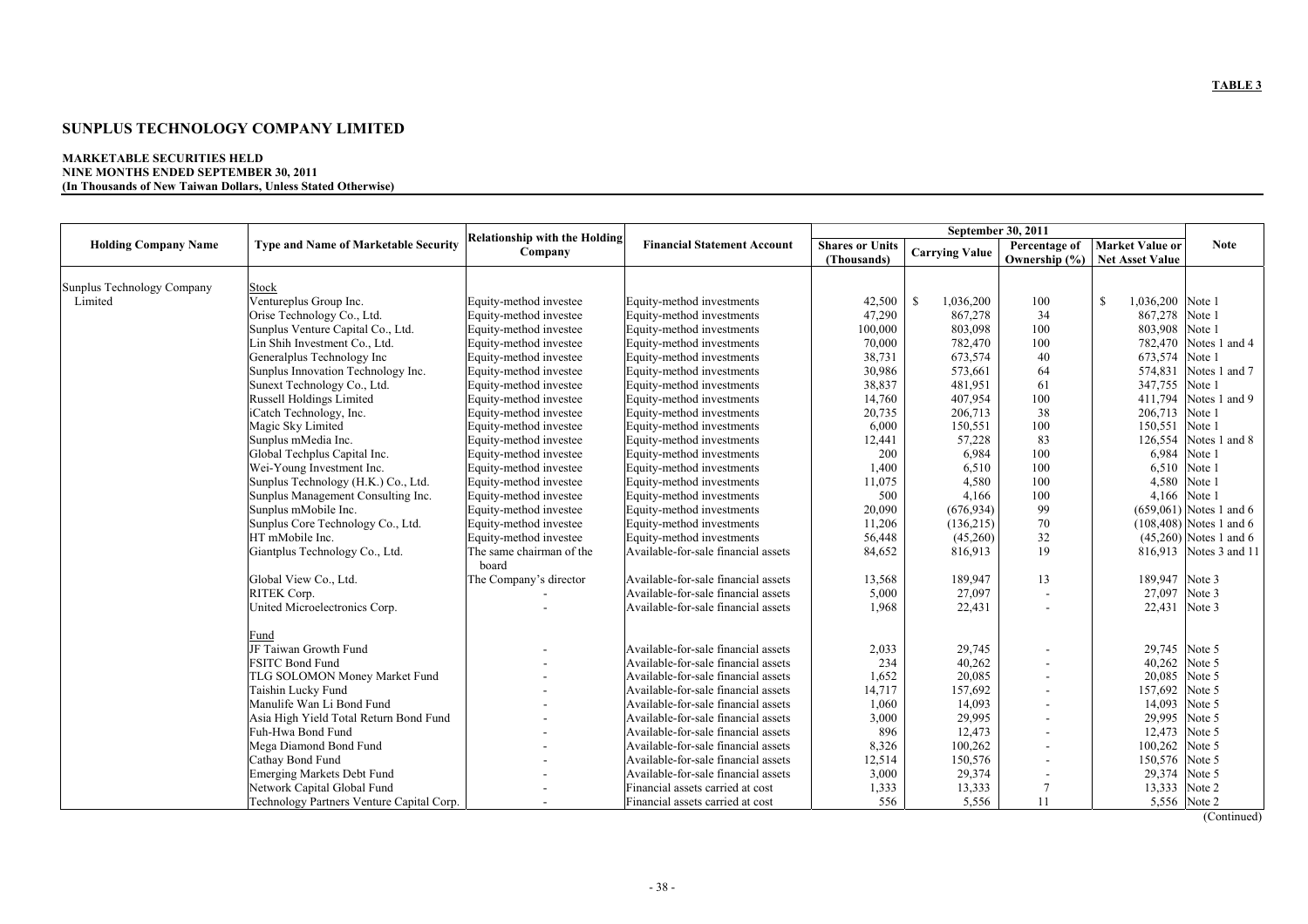|                               |                                             |                                                 |                                     | September 30, 2011     |                       |                   |                               |                          |
|-------------------------------|---------------------------------------------|-------------------------------------------------|-------------------------------------|------------------------|-----------------------|-------------------|-------------------------------|--------------------------|
| <b>Holding Company Name</b>   | <b>Type and Name of Marketable Security</b> | <b>Relationship with the Holding</b><br>Company | <b>Financial Statement Account</b>  | <b>Shares or Units</b> | <b>Carrying Value</b> | Percentage of     | <b>Market Value or</b>        | <b>Note</b>              |
|                               |                                             |                                                 |                                     | (Thousands)            |                       | Ownership $(\% )$ | <b>Net Asset Value</b>        |                          |
|                               |                                             |                                                 |                                     |                        |                       |                   |                               |                          |
| Lin Shih Investment Co., Ltd. | Sunext Technology Co., Ltd.                 | Equity-method investee                          | Equity-method investments           | 3,360                  | $\mathbf S$<br>30,055 | 5                 | $\mathbb{S}$<br>30,055 Note 1 |                          |
|                               | Generalplus Technology Inc.                 | Equity-method investee                          | Equity-method investments           | 14,892                 | 258,291               | 15                | 257,877 Note 1                |                          |
|                               | Sunplus Core Technology Co., Ltd.           | Equity-method investee                          | Equity-method investments           | 2,308                  | (11,992)              | 15                |                               | $(15,638)$ Notes 1 and 6 |
|                               | Sunplus mMobile Inc.                        | Equity-method investee                          | Equity-method investments           | 8                      | 52,884                |                   |                               | $(240)$ Note 1           |
|                               | Sunplus mMedia Inc.                         | Equity-method investee                          | Equity-method investments           | 579                    | 10,833                | $\overline{4}$    | 6,747                         | Note 1                   |
|                               | Sunplus Innovation Technology Inc.          | Equity-method investee                          | Equity-method investments           | 1,059                  | 17,135                | $\overline{2}$    | 19,210 Note 1                 |                          |
|                               | HT mMobile Inc.                             | Equity-method investee                          | Equity-method investments           | 4,695                  | 9,408                 | 3                 | $(12,802)$ Note 1             |                          |
|                               | iCatch Technology, Inc.                     | Equity-method investee                          | Equity-method investments           | 965                    | 9,616                 | $\overline{2}$    | 9,616                         | Note 1                   |
|                               | Sunplus Technology Company Limited          | Parent company                                  | Available-for-sale financial assets | 3,560                  | 43,966                |                   | 43,966                        | Note 3                   |
|                               | Ability Enterprise Co., Ltd.                |                                                 | Available-for-sale financial assets | 5,274                  | 114,508               |                   | 114,508                       | Note 3                   |
|                               | RITEK Corp.                                 |                                                 | Available-for-sale financial assets | 833                    | 4,516                 |                   | 4,516                         | Note 3                   |
|                               | <b>AIPTEK</b> International Inc.            |                                                 | Available-for-sale financial assets | 136                    | 1.152                 |                   | 1,152                         | Note 3                   |
|                               | Radiant Innovation Inc.                     |                                                 | Available-for-sale financial assets | 2,378                  | 41,376                | 8                 | 41,376                        | Note 3                   |
|                               | ASE Inc.                                    |                                                 | Available-for-sale financial assets | 167                    | 4,432                 |                   | 4,432                         | Note 3                   |
|                               | King Slide Works Co., Ltd.                  |                                                 | Available-for-sale financial assets | 15                     | 1,613                 |                   | 1,613                         | Note 3                   |
|                               | E Ing Holdings Inc.                         |                                                 | Available-for-sale financial assets | 370                    | 23,717                |                   | 23,717                        | Note 3                   |
|                               | China Synthetic Rubber Corporation          |                                                 | Available-for-sale financial assets | 80                     | 1,928                 |                   | 1,928                         | Note 3                   |
|                               | Taichong Commercial Bank Co., Ltd.          |                                                 | Available-for-sale financial assets | 250                    | 2,493                 |                   | 2,493                         | Note 3                   |
|                               | Aces Electronics Co., Ltd.                  |                                                 | Available-for-sale financial assets | 40                     | 1,996                 |                   | 1,996                         | Note 3                   |
|                               | Quanta Computer Inc.                        |                                                 | Available-for-sale financial assets | 70                     | 4,165                 |                   | 4,165                         | Note 3                   |
|                               | Compal Electronics, Inc.                    |                                                 | Available-for-sale financial assets | 10                     | 283                   |                   | 283                           | Note 3                   |
|                               | Catcher Technology Co., Ltd.                |                                                 | Available-for-sale financial assets | 5                      | 895                   |                   | 895                           | Note 3                   |
|                               | Cheng Shin Rubber Ind., Co., Ltd.           |                                                 | Available-for-sale financial assets | 15                     | 962                   |                   | 962                           | Note 3                   |
|                               | Sanjet Technology Corp.                     |                                                 | Financial assets carried at cost    | 25                     | 215                   |                   | 215                           | Note 2                   |
|                               | Minton Optic Industry Co., Ltd.             |                                                 | Financial assets carried at cost    | 4,272                  | 39,822                |                   | 39,822                        | Note 2                   |
|                               | NCTU Spring Venture Capital Co., Ltd.       |                                                 | Financial assets carried at cost    | 2,000                  |                       | 6                 |                               | Note 2                   |
|                               | GemFor Tech. Co., Ltd.                      |                                                 | Financial assets carried at cost    | 353                    | 4,007                 | 6                 | 4,007                         | Note 2                   |
|                               | MaxEmil Photonics Corp.                     |                                                 | Financial assets carried at cost    | 426                    | 8,273                 | $\overline{2}$    | 8,273                         | Note 2                   |
|                               | WayTech Development Inc.                    |                                                 | Financial assets carried at cost    | 1,500                  |                       |                   |                               | Note 2                   |
|                               | Miracle Technology Co., Ltd.                |                                                 | Financial assets carried at cost    | 1,295                  | 13,940                | $\mathbf Q$       | 13,940                        | Note 2                   |
|                               | Socle Technology Corp.                      |                                                 | Financial assets carried at cost    | 250                    | 6,250                 |                   | 6,250                         | Note 2                   |
|                               | Glokie Technology Corp.                     |                                                 | Financial assets carried at cost    | 2,300                  |                       | 14                |                               | Note 2                   |
|                               | Genius Vision Digital Co., Ltd.             |                                                 | Financial assets carried at cost    | 600                    | 6,000                 | $\mathbf{Q}$      | 6,000                         | Note 2                   |
|                               | Lingri Technology Co., Ltd.                 |                                                 | Financial assets carried at cost    | 304                    | 3,040                 | 19                | 3,040                         | Note 2                   |
|                               |                                             |                                                 |                                     |                        |                       |                   |                               |                          |
| Russell Holdings Limited      | Stock                                       |                                                 |                                     |                        |                       |                   |                               |                          |
|                               | Jet Focus Limited                           | Equity-method investee                          | Equity-method investments           | 4,794                  | US\$<br>(350)         | 44                | US\$                          | $(350)$ Notes 1 and 6    |
|                               |                                             |                                                 |                                     |                        | thousand              |                   | thousand                      |                          |
|                               | Sunext Technology Co., Ltd.                 | Equity-method investee                          | Equity-method investments           | 442                    | US\$<br>2,226         | -1                | US\$<br>136                   | Note 1                   |
|                               |                                             |                                                 |                                     |                        | thousand              |                   | thousand                      |                          |
|                               | King Yuan ECB                               |                                                 | Available-for-sale financial assets | 8                      | US\$<br>820           | $\sim$            | US\$<br>820                   | Note 3                   |
|                               |                                             |                                                 |                                     |                        | thousand              |                   | thousand                      |                          |
|                               | InveStar Excelsus Venture Capital (Int'l),  |                                                 | Financial assets carried at cost    |                        | US\$                  | 19                | US\$                          | Note 2                   |
|                               | Inc., LDC                                   |                                                 |                                     |                        | thousand              |                   | thousand                      |                          |
|                               | OZ Optics Limited.                          |                                                 | Financial assets carried at cost    | 1.000                  | US\$                  | 8                 | US\$                          | Note 2                   |
|                               |                                             |                                                 |                                     |                        | thousand              |                   | thousand                      |                          |
|                               |                                             |                                                 |                                     |                        |                       |                   |                               |                          |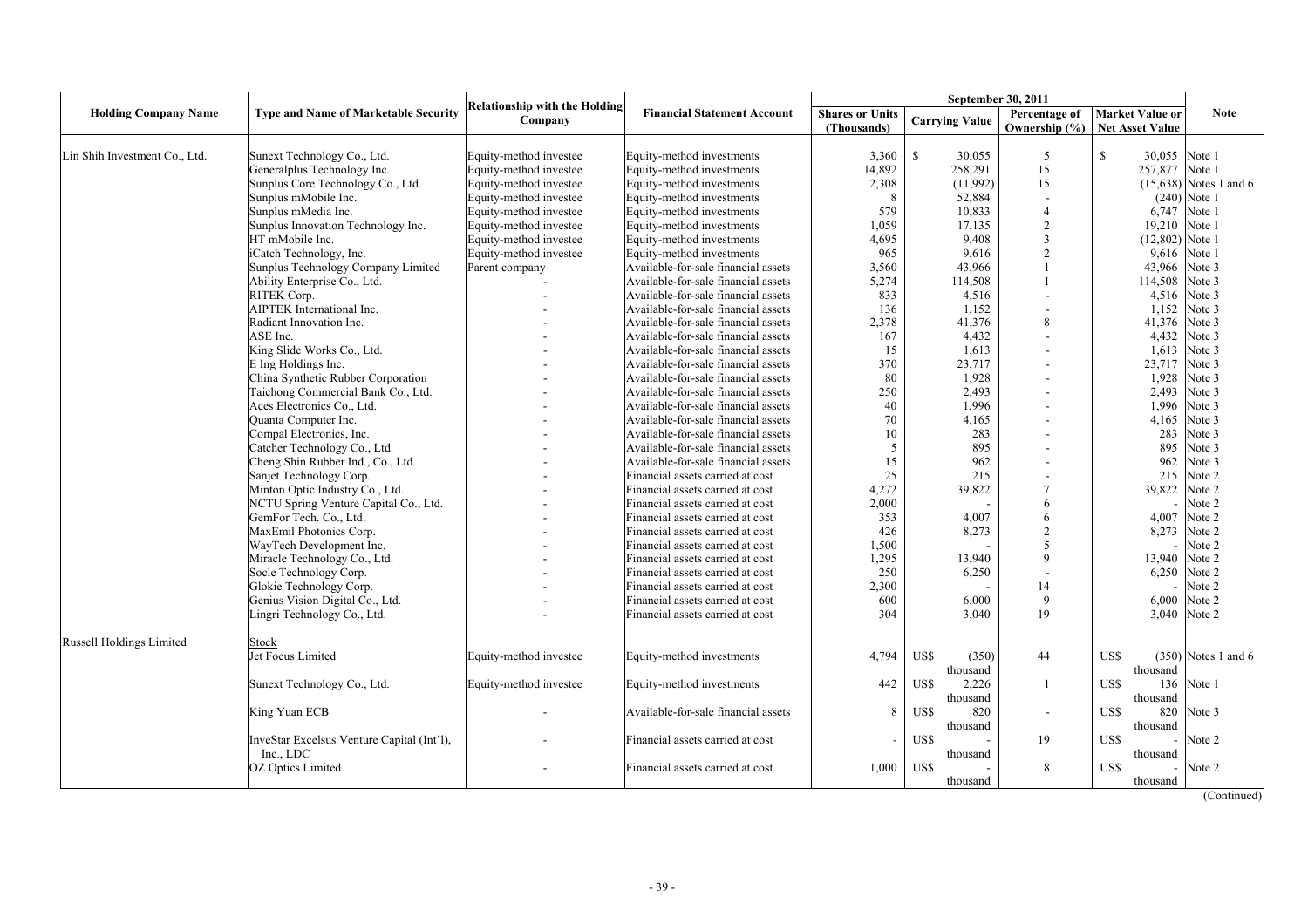|                                   |                                                                     |                                                 |                                                                      |                                       | September 30, 2011        |                                    |                                                  |                          |
|-----------------------------------|---------------------------------------------------------------------|-------------------------------------------------|----------------------------------------------------------------------|---------------------------------------|---------------------------|------------------------------------|--------------------------------------------------|--------------------------|
| <b>Holding Company Name</b>       | <b>Type and Name of Marketable Security</b>                         | <b>Relationship with the Holding</b><br>Company | <b>Financial Statement Account</b>                                   | <b>Shares or Units</b><br>(Thousands) | <b>Carrying Value</b>     | Percentage of<br>Ownership $(\% )$ | <b>Market Value or</b><br><b>Net Asset Value</b> | <b>Note</b>              |
|                                   | Aicent, Inc.                                                        |                                                 | Financial assets carried at cost                                     | 1,000                                 | US\$<br>500<br>thousand   | $\overline{2}$                     | US\$<br>500<br>thousand                          | Note 2                   |
|                                   | Ortega Info System, Inc.                                            |                                                 | Financial assets carried at cost                                     | 2,557                                 | US\$<br>thousand          | $\blacksquare$                     | US\$<br>thousand                                 | Note 2                   |
|                                   | Asia B2B on Line Inc.                                               |                                                 | Financial assets carried at cost                                     | 1,000                                 | US\$<br>thousand          | 3                                  | US\$<br>thousand                                 | Note 2                   |
|                                   | Asia Tech Taiwan Venture L.P.                                       |                                                 | Financial assets carried at cost                                     |                                       | US\$<br>1,550<br>thousand | 5                                  | US\$<br>thousand                                 | 1,550 Note 2             |
|                                   | Ether Precision Inc.                                                |                                                 | Financial assets carried at cost                                     | 1,250                                 | US\$<br>500<br>thousand   | $\mathbf{1}$                       | US\$<br>500<br>thousand                          | Note 2                   |
|                                   | Innobrige Venture Fund ILP                                          |                                                 | Financial assets carried at cost                                     |                                       | US\$<br>2,000<br>thousand | $\overline{\phantom{a}}$           | US\$<br>2,000<br>thousand                        | Note 2                   |
|                                   | Innobrige International Inc.                                        |                                                 | Financial assets carried at cost                                     | 4,000                                 | US\$<br>800<br>thousand   | 15                                 | 800<br>US\$<br>thousand                          | Note 2                   |
|                                   | VisualOn Inc.                                                       |                                                 | Financial assets carried at cost                                     | 377                                   | US\$<br>200<br>thousand   | 3                                  | US\$<br>200<br>thousand                          | Note 2                   |
|                                   | Aruba Networks Inc.                                                 |                                                 | Financial assets carried at cost                                     | 51                                    | US\$<br>1,150<br>thousand | $\blacksquare$                     | US\$<br>thousand                                 | 1,150 Note 2             |
|                                   | Synerchip Co., Ltd.                                                 |                                                 | Financial assets carried at cost                                     | 5,524                                 | US\$<br>900<br>thousand   | 11                                 | 9,000<br>US\$<br>thousand                        | Note 2                   |
| Sunplus Venture Capital Co., Ltd. | Stock                                                               |                                                 |                                                                      |                                       |                           |                                    |                                                  |                          |
|                                   | Sunext Technology Co., Ltd.                                         | Equity-method investee                          | Equity-method investments                                            | 4,431                                 | 39.577                    | $7\phantom{.0}$                    |                                                  | 39.577 Note 1            |
|                                   | Han Young Technology Co., Ltd.                                      | Equity-method investee                          | Equity-method investments                                            | 420                                   | 1,780                     | 70                                 | 1,780                                            | Note 1                   |
|                                   | Generalplus Technology Inc.                                         | Equity-method investee                          | Equity-method investments                                            | 4,277                                 | 86,790                    | $\overline{4}$                     |                                                  | 77,730 Note 1            |
|                                   | Orise Technology Co., Ltd.                                          | Equity-method investee                          | Equity-method investments                                            | 865                                   | 15,357                    |                                    | 15,357                                           | Note 1                   |
|                                   | Sunplus Core Technology Co., Ltd.                                   | Equity-method investee                          | Equity-method investments                                            | 1,885                                 | (12, 520)                 | 12                                 |                                                  | $(12,520)$ Notes 1 and 6 |
|                                   | Sunplus mMobile Inc.                                                | Equity-method investee                          | Equity-method investments                                            |                                       | 2,261                     | ÷,                                 |                                                  | $(1)$ Note 1             |
|                                   | HT mMobile Inc.                                                     | Equity-method investee                          | Equity-method investments                                            | 9,111                                 | 83,508                    | 5                                  |                                                  | 83,508 Note 1            |
|                                   | Sunplus mMedia Inc.                                                 | Equity-method investee                          | Equity-method investments                                            | 1,909                                 | 18,620                    | 13                                 | 18,362                                           | Note 1                   |
|                                   | Sunplus Innovation Technology Inc.                                  | Equity-method investee                          | Equity-method investments                                            | 2,559                                 | 47,489                    | 5                                  | 47,489                                           | Note 1                   |
|                                   | iCatch Technology, Inc.                                             | Equity-method investee                          | Equity-method investments                                            | 3,182                                 | 31,721                    | 6                                  | 31,721                                           | Note 1                   |
|                                   | FSITC Bond Fund                                                     |                                                 | Available-for-sale financial assets                                  | 291                                   | 50,000                    |                                    | 50,000                                           | Note 5                   |
|                                   | King Yuan Electronics Co., Ltd.                                     |                                                 | Available-for-sale financial assets                                  | 2,441                                 | 26,970                    |                                    | 26,970                                           | Note 3                   |
|                                   | AIPTEK International Inc.                                           |                                                 | Available-for-sale financial assets                                  | 803                                   | 6,782                     |                                    | 6,782                                            | Note 3                   |
|                                   | Ability Enterprise Co., Ltd.                                        |                                                 | Available-for-sale financial assets                                  | 3,784                                 | 103,682                   |                                    | 103,682                                          | Note 3                   |
|                                   | Radiant Innovation Inc.                                             |                                                 | Available-for-sale financial assets                                  | 913                                   | 15,884                    | 3                                  | 15,884                                           | Note 3                   |
|                                   | Sanjet Technology Corp.                                             |                                                 | Financial assets carried at cost                                     | 148                                   | 1,265                     | L.                                 | 1,265                                            | Note 2                   |
|                                   | VenGlobal International Fund                                        |                                                 | Financial assets carried at cost                                     |                                       |                           | 3                                  |                                                  | Note 2                   |
|                                   | eWave safe System, Inc.                                             |                                                 | Financial assets carried at cost                                     | 1,833                                 |                           | 22                                 |                                                  | Note 2                   |
|                                   | Information Technology Total Services                               |                                                 | Financial assets carried at cost                                     | 51                                    |                           | $\overline{a}$                     |                                                  | Note 2                   |
|                                   | Book4u Company Limited                                              |                                                 | Financial assets carried at cost                                     | 9                                     |                           | 10                                 |                                                  | Note 2<br>Note 2         |
|                                   | Simple Act Inc.                                                     |                                                 | Financial assets carried at cost                                     | 1,900                                 | 9,500<br>13,691           | 18                                 | 9,500                                            | Note 2                   |
|                                   | Cyberon Corporation                                                 |                                                 | Financial assets carried at cost<br>Financial assets carried at cost | 1,521<br>1.000                        |                           | $\overline{4}$                     | 13,691                                           | Note 2                   |
|                                   | WayTech Development Inc.                                            |                                                 |                                                                      | 1,303                                 | 14,025                    | $\mathbf Q$                        |                                                  | Note 2                   |
|                                   | Miracle Technology Co., Ltd.<br>Feature Integration Technology Inc. |                                                 | Financial assets carried at cost<br>Financial assets carried at cost | 1,811                                 | 20,734                    | 4                                  | 14,025<br>20,734                                 | Note 2                   |
|                                   | Chiabon Venture Capital Co., Ltd.                                   |                                                 | Financial assets carried at cost                                     | 3,000                                 | 4,800                     | 5                                  |                                                  | 4,800 Note 2             |
|                                   | Socle Technology Corp.                                              |                                                 | Financial assets carried at cost                                     | 550                                   | 13,750                    |                                    |                                                  | 13,750 Note 2            |
|                                   |                                                                     |                                                 |                                                                      |                                       |                           |                                    |                                                  |                          |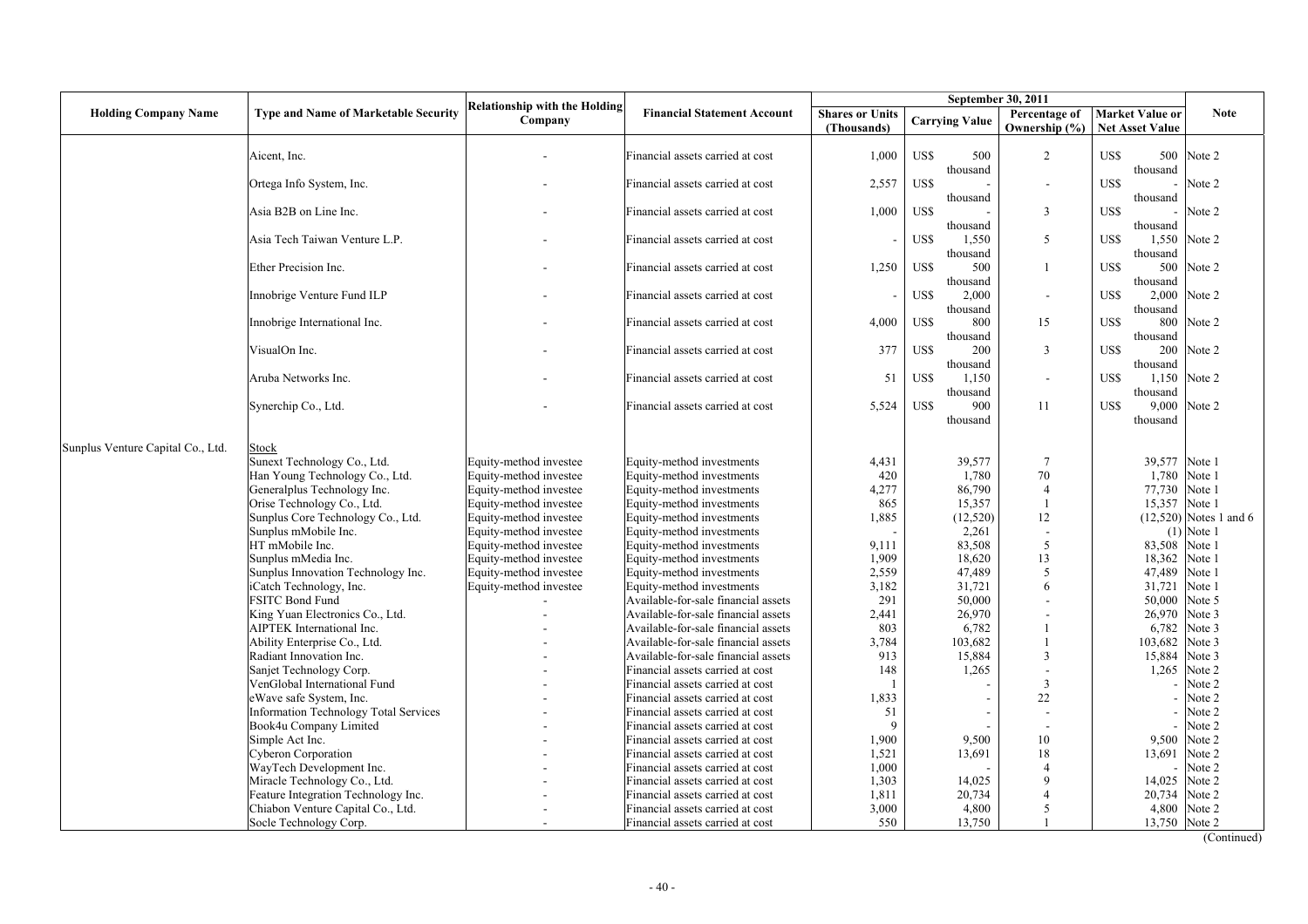|                              |                                                                                                                                                                                       |                                                                       |                                                                                                                                                          |                                       |                                             | September 30, 2011                                           |                                                         |                                  |
|------------------------------|---------------------------------------------------------------------------------------------------------------------------------------------------------------------------------------|-----------------------------------------------------------------------|----------------------------------------------------------------------------------------------------------------------------------------------------------|---------------------------------------|---------------------------------------------|--------------------------------------------------------------|---------------------------------------------------------|----------------------------------|
| <b>Holding Company Name</b>  | <b>Type and Name of Marketable Security</b>                                                                                                                                           | <b>Relationship with the Holding</b><br>Company                       | <b>Financial Statement Account</b>                                                                                                                       | <b>Shares or Units</b><br>(Thousands) | <b>Carrying Value</b>                       | Percentage of                                                | <b>Market Value or</b><br>Ownership (%) Net Asset Value | <b>Note</b>                      |
|                              | MaxEmil Photonics Corp.<br>Minton Optic Industry Co., Ltd.<br>Aruba Networks Inc.                                                                                                     |                                                                       | Financial assets carried at cost<br>Financial assets carried at cost<br>Financial assets carried at cost                                                 | 419<br>5,000<br>19                    | $\mathbf S$<br>12,485<br>37,500<br>12,923   | 2<br>8<br>$\overline{\phantom{a}}$                           | $\mathbb{S}$<br>37,500 Note 2                           | 12,485 Note 2<br>12,923 Note 2   |
| Ventureplus Group Inc.       | Stock<br>Ventureplus Mauritius Inc.                                                                                                                                                   | Subsidiary of Ventureplus<br>Group Inc.                               | Equity-method investments                                                                                                                                | 42,500                                | US\$<br>34,004<br>thousand                  | 100                                                          | US\$<br>34,004 Note 1<br>Thousand                       |                                  |
| Ventureplus Mauritius Inc.   | Stock<br>Ventureplus Cayman Inc.                                                                                                                                                      | Subsidiary of Ventureplus<br>Mauritius Inc.                           | Equity-method investments                                                                                                                                | 42,500                                | US\$<br>34,007<br>thousand                  | 100                                                          | 34,007 Note 1<br>US\$<br>Thousand                       |                                  |
| Ventureplus Cayman Inc.      | Stock<br>Sunplus Technology (Shanghai) Co., Ltd.<br>Sunplus Pro-tek (Shenzhen) Co., Ltd.                                                                                              | Subsidiary of Ventureplus<br>Cayman Inc.<br>Subsidiary of Ventureplus | Equity-method investments<br>Equity-method investments                                                                                                   |                                       | US\$<br>13,905<br>thousand<br>US\$<br>1,465 | 99<br>100                                                    | US\$<br>13,905 Note 1<br>thousand<br>US\$               | 1,465 Note 1                     |
|                              | SunMedia Technology Co., Ltd.                                                                                                                                                         | Cayman Inc.<br>Subsidiary of Ventureplus<br>Cayman Inc.               | Equity-method investments                                                                                                                                |                                       | thousand<br>US\$<br>18,010<br>thousand      | 100                                                          | thousand<br>18,010 Note 1<br>US\$                       |                                  |
|                              | Sunplus App Technology Co., Ltd.                                                                                                                                                      | Subsidiary of Ventureplus<br>Cayman Inc.                              | Equity-method investments                                                                                                                                |                                       | US\$<br>293<br>thousand                     | 80                                                           | thousand<br>US\$<br>293<br>thousand                     | Note 1                           |
|                              | Ytrip Technology Co., Ltd.                                                                                                                                                            | Subsidiary of Ventureplus<br>Cayman Inc.                              | Equity-method investments                                                                                                                                |                                       | US\$<br>274<br>thousand                     | 100                                                          | US\$<br>thousand                                        | Note 1                           |
| Global Techplus Capital Inc. | Stock<br>Techplus Capital Samoa Inc.                                                                                                                                                  | Subsidiary of Global Techplus<br>Capital Inc.                         | Equity-method investments                                                                                                                                |                                       | US\$<br>thousand                            | 100                                                          | US\$<br>thousand                                        | $-$ Note 1                       |
| Ltd.                         | Sunplus Technology (Shanghai) Co., Shenzhen suntop Technology Co., Ltd.                                                                                                               | Subsidiary of sunplus<br>Technology (Shanghai) Co.,<br>Ltd.           | Equity-method investments                                                                                                                                |                                       | <b>RMB</b><br>354<br>thousand               | 100                                                          | <b>RMB</b><br>thousand                                  | 354 Note 1                       |
|                              | 廣發貨幣B基金                                                                                                                                                                               |                                                                       | Available-for-sale financial assets                                                                                                                      | 7,010                                 | <b>RMB</b><br>7,037<br>thousand             | $\sim$                                                       | <b>RMB</b><br>thousand                                  | 7,037 Note 5                     |
| Wei-Young Investment Inc.    | Stock<br>Uniwill Co., Ltd.<br>Sunnext Technology Co., Ltd.<br>Generalplus Technology Inc.                                                                                             | Equity-method investee<br>Equity-method investee                      | Available-for-sale financial assets<br>Equity-method investments<br>Equity-method investments                                                            | 508<br>18<br>108                      | <sup>\$</sup><br>3,484<br>327<br>1,788      | $\blacksquare$                                               | <sup>S</sup><br>161<br>1,869                            | 3,484 Note 3<br>Note 1<br>Note 1 |
| Generalplus Technology Inc.  | Stock<br>Generalplus International (Samoa) Inc.                                                                                                                                       | Subsidiary of Generalplus<br>Technology Inc.                          | Equity-method investments                                                                                                                                | 7,590                                 | 109,846                                     | 100                                                          | 109,846 Note 1                                          |                                  |
|                              | Fund<br><b>ING Taiwan Money Market Fund</b><br>Fuh Hwa Money Market Fund<br>Drudential Emerging Markets Fund<br>Dolaris De-Li Money Market Securities<br><b>Investment Trust Fund</b> |                                                                       | Available-for-sale financial assets<br>Available-for-sale financial assets<br>Available-for-sale financial assets<br>Available-for-sale financial assets | 4,014<br>3,018<br>4,993<br>1,983      | 63,062<br>42,037<br>47,878<br>31,132        | $\blacksquare$<br>$\overline{\phantom{a}}$<br>$\blacksquare$ | 63,062 Note 5<br>42,037<br>47,878<br>31,132 Note 5      | Note 5<br>Note 5<br>Note 5       |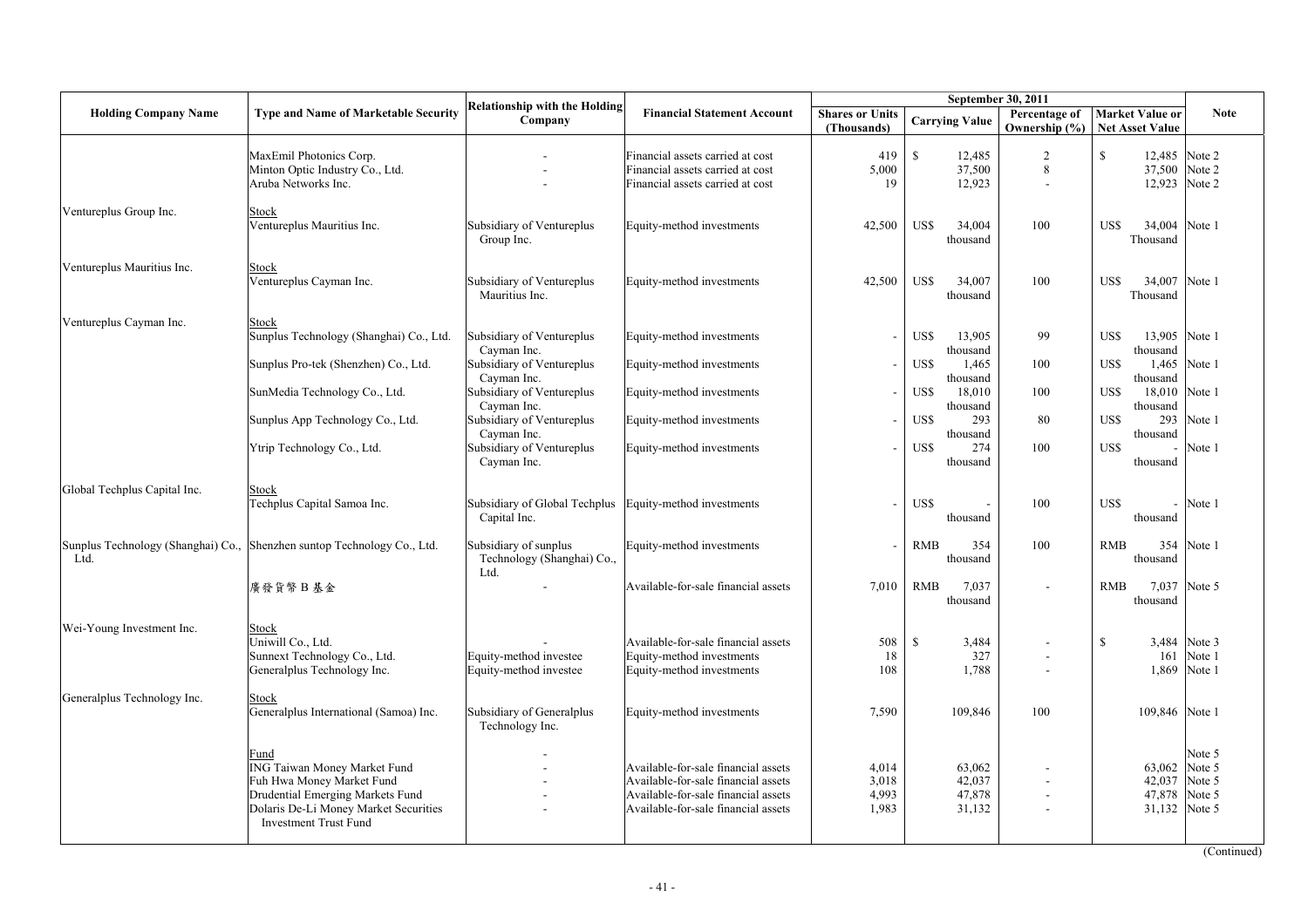|                                           |                                                                                                                                                                                       |                                                                         |                                                                                                                                                                                                                                        |                                                    | September 30, 2011                                       |               |                                                                 |                                                |
|-------------------------------------------|---------------------------------------------------------------------------------------------------------------------------------------------------------------------------------------|-------------------------------------------------------------------------|----------------------------------------------------------------------------------------------------------------------------------------------------------------------------------------------------------------------------------------|----------------------------------------------------|----------------------------------------------------------|---------------|-----------------------------------------------------------------|------------------------------------------------|
| <b>Holding Company Name</b>               | <b>Type and Name of Marketable Security</b>                                                                                                                                           | <b>Relationship with the Holding</b><br>Company                         | <b>Financial Statement Account</b>                                                                                                                                                                                                     | <b>Shares or Units</b><br>(Thousands)              | <b>Carrying Value</b>                                    | Percentage of | <b>Market Value or</b><br>Ownership (%)   Net Asset Value       | <b>Note</b>                                    |
| Generalplus International (Samoa)<br>Inc. | Stock<br>Generalplus (Mauritius) Inc.                                                                                                                                                 | Subsidiary of Generalplus<br>International (Samoa) Inc.                 | Equity-method investments                                                                                                                                                                                                              | 7,590                                              | US\$<br>3,604<br>thousand                                | 100           | US\$<br>thousand                                                | 3,604 Note 1                                   |
| Generalplus (Mauritius) Inc.              | <b>Stock</b><br>Generalplus Technology (Shenzhen) Co.,<br>Ltd.                                                                                                                        | Subsidiary of Generalplus<br>(Mauritius) Inc.                           | Equity-method investments                                                                                                                                                                                                              | 7,200                                              | US\$<br>3,406<br>thousand                                | 100           | US\$<br>3,406<br>thousand                                       | Note 1                                         |
|                                           | Generalplus Technology (Hong Kong) Co.,<br>Ltd.                                                                                                                                       | Subsidiary of Generalplus<br>(Mauritius) Inc.                           | Equity-method investments                                                                                                                                                                                                              | 390                                                | US\$<br>198<br>thousand                                  | 100           | US\$<br>198<br>thousand                                         | Note 1                                         |
| Sunext Technology Co., Ltd.               | <b>Stock</b><br>Great Sun Corp.                                                                                                                                                       | Subsidiary of Sunext<br>Technology Co., Ltd.                            | Equity-method investments                                                                                                                                                                                                              | 750                                                | <sup>\$</sup><br>13,200                                  | 100           | 13,200<br>\$                                                    | Note 1                                         |
|                                           | Great Prosperous Corp.                                                                                                                                                                | Subsidiary of Sunext<br>Technology Co., Ltd.                            | Equity-method investments                                                                                                                                                                                                              | 1,800                                              | 7,647                                                    | 100           | 7,647                                                           | Note 1                                         |
|                                           | Fund<br>ING Taiwan Money Market Fund<br>Cathay Taiwan Money Market Fund<br>Prudential Financial Bond Fund<br>FSITC Taiwan Bond Fund<br>Yuanta Wan Tai Bond Fund<br>IBT 1699 Bond Fund |                                                                         | Available-for-sale financial assets<br>Available-for-sale financial assets<br>Available-for-sale financial assets<br>Available-for-sale financial assets<br>Available-for-sale financial assets<br>Available-for-sale financial assets | 1,913<br>4,162<br>3,286<br>3,405<br>5,222<br>2,465 | 30,056<br>50,077<br>50,077<br>50,085<br>76,131<br>32,059 |               | 30,056 Note 5<br>50,077<br>50,077<br>50,085<br>76,131<br>32,059 | Note 5<br>Note 5<br>Note 5<br>Note 5<br>Note 5 |
| Great Sun Corp.                           | <b>Stock</b><br>Sunext (Mauritius) Inc.                                                                                                                                               | Subsidiary of Great Sun Corp.                                           | Equity-method investments                                                                                                                                                                                                              | 750                                                | US\$<br>33<br>thousand                                   | 100           | US\$<br>33<br>thousand                                          | Note 1                                         |
| Sunext (Mauritius) Inc.                   | Stock<br>Sunext Technology (Shanghai)                                                                                                                                                 | Subsidiary of Sunext<br>(Mauritius) Inc.                                | Equity-method investments                                                                                                                                                                                                              |                                                    | US\$<br>33<br>thousand                                   | 100           | US\$<br>33<br>thousand                                          | Note 1                                         |
| Sunplus mMobile Inc.                      | Sunplus mMobile SAS                                                                                                                                                                   | Subsidiary of Sunplus mMobile Equity-method investments                 |                                                                                                                                                                                                                                        | 237                                                | 37,843                                                   | 100           | 37,843                                                          | Note 1                                         |
|                                           | Sunplus mMobile Holding Inc.                                                                                                                                                          | Inc.<br>Subsidiary of Sunplus mMobile Equity-method investments<br>Inc. |                                                                                                                                                                                                                                        | 2,580                                              | (3)                                                      | 100           |                                                                 | $(3)$ Notes 1 and 6                            |
| Sunplus mMobile Holding Inc.              | Bright Sunplus mMobile Inc.                                                                                                                                                           | Subsidiary of Sunplus mMobile Equity-method investments<br>Holding Inc. |                                                                                                                                                                                                                                        | 2,580                                              | US\$<br>thousand                                         | 100           | US\$<br>$\overline{\phantom{0}}$<br>thousand                    | Note 1                                         |
| Sunplus Innovation Technology Inc.        | Fund<br>Prudential Financial Bond Fund<br>FSITC Taiwan Bond Fund<br>Fuh-Hwa Bond Fund                                                                                                 |                                                                         | Available-for-sale financial assets<br>Available-for-sale financial assets<br>Available-for-sale financial assets                                                                                                                      | 4,636<br>6,023<br>14                               | 70,644<br>88,603<br>199                                  |               | 70,644<br>88,603<br>199                                         | Note 5<br>Note 5<br>Note 5                     |
|                                           | Stock<br><b>Advanced Silicon SA</b><br>Advanced NuMicro Systems, Inc.                                                                                                                 |                                                                         | Financial assets carried at cost<br>Financial assets carried at cost                                                                                                                                                                   | 1,000<br>2,000                                     | 30,179<br>15,993                                         | 12<br>9       | 30,179<br>15,993                                                | Note 2<br>Note 2                               |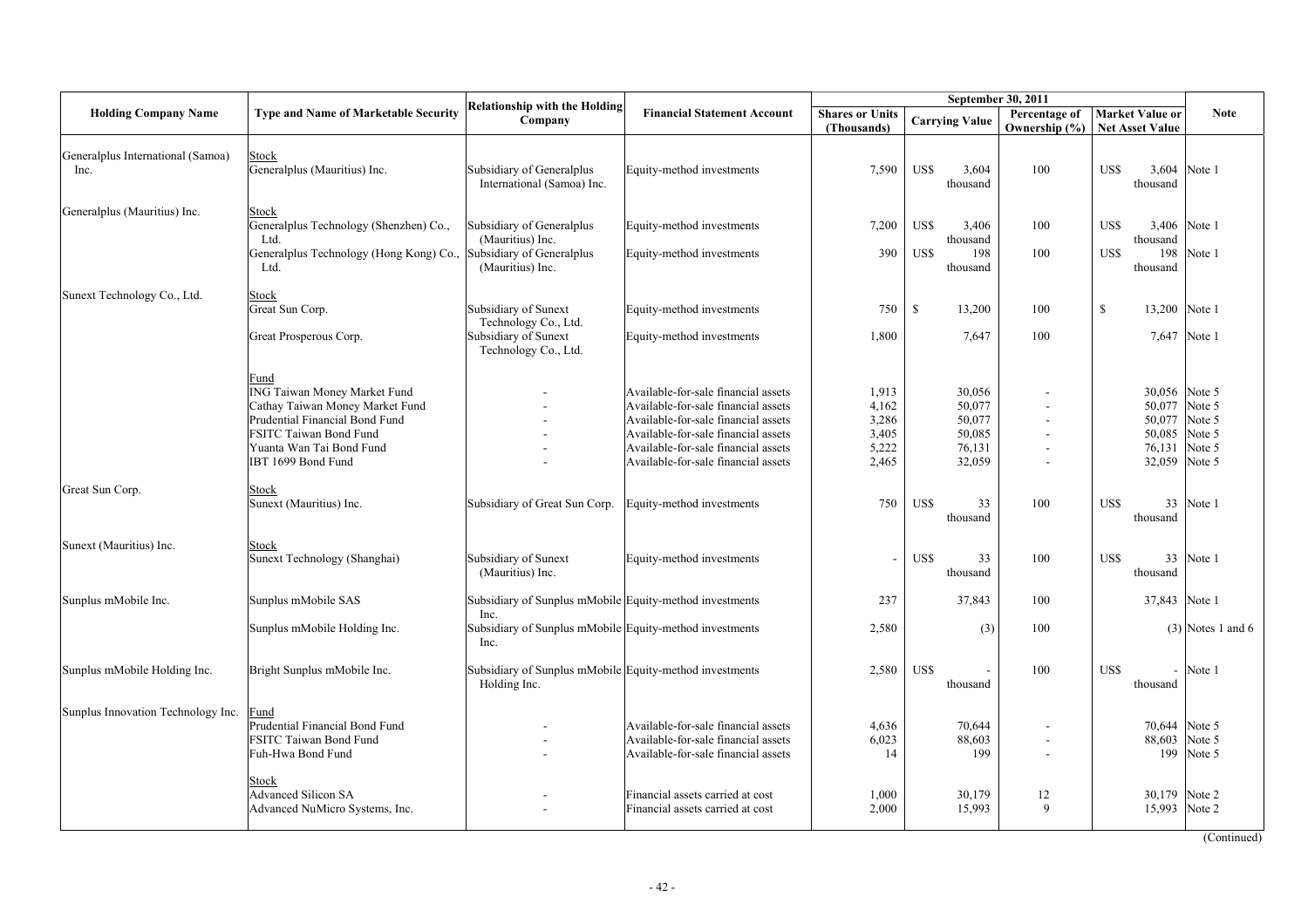|                             |                                             | Relationship with the Holding |                                     |                                       | <b>September 30, 2011</b> |               |                                                    |             |
|-----------------------------|---------------------------------------------|-------------------------------|-------------------------------------|---------------------------------------|---------------------------|---------------|----------------------------------------------------|-------------|
| <b>Holding Company Name</b> | <b>Type and Name of Marketable Security</b> | Company                       | <b>Financial Statement Account</b>  | <b>Shares or Units</b><br>(Thousands) | <b>Carrying Value</b>     | Percentage of | Market Value or<br>Ownership (%)   Net Asset Value | <b>Note</b> |
| Sunplus mMedia Inc.         | Fund<br>Allianz Global Investors Bond Fund  |                               | Financial assets carried at cost    | 2.501                                 | 30,066                    |               | 30,066 Note 5                                      |             |
| iCatch Technology, Inc.     | Fund<br>Allianz Global Investors Bond Fund  |                               | Available-for-sale financial assets | .663                                  | 20,000                    |               | 20,000 Note 5                                      |             |

Note 1: The net asset value was based on unreviewed financial data as of September 30, 2011.

Note 2: The market value is based on carrying value as of September 30, 2011.

Note 3: The market value is based on the closing price as of September 30, 2011.

Note 4: The investment carrying value excluded the carrying value of \$63,401 thousand of the shares of Sunplus Technology Company Limited held by its subsidiary.

- Note 5: The market value was based on the net asset value of fund as of September 30, 2011.
- Note 6: The credit balance on the carrying value of the equity-method investment is reported under other current liabilities.
- Note 7: Includes deferred credit of \$1,170 thousand.
- Note 8: Includes deferred credit of \$81,988 thousand.
- Note 9: Includes deferred credit of \$3,840 thousand.
- Note 10: As of September 30, 2011, the above marketable securities, except the holdings of Lin Shih Investment Co., Ltd. of the shares of Sunplus Technology Company Limited, with a market value \$41,798 thousand had not bee mortgaged.

Note 11: 6,817 thousand shares acquired through private subscription not allowed to be transacted freely in public market, and the fair values are determined through valuation techniques.

(Concluded)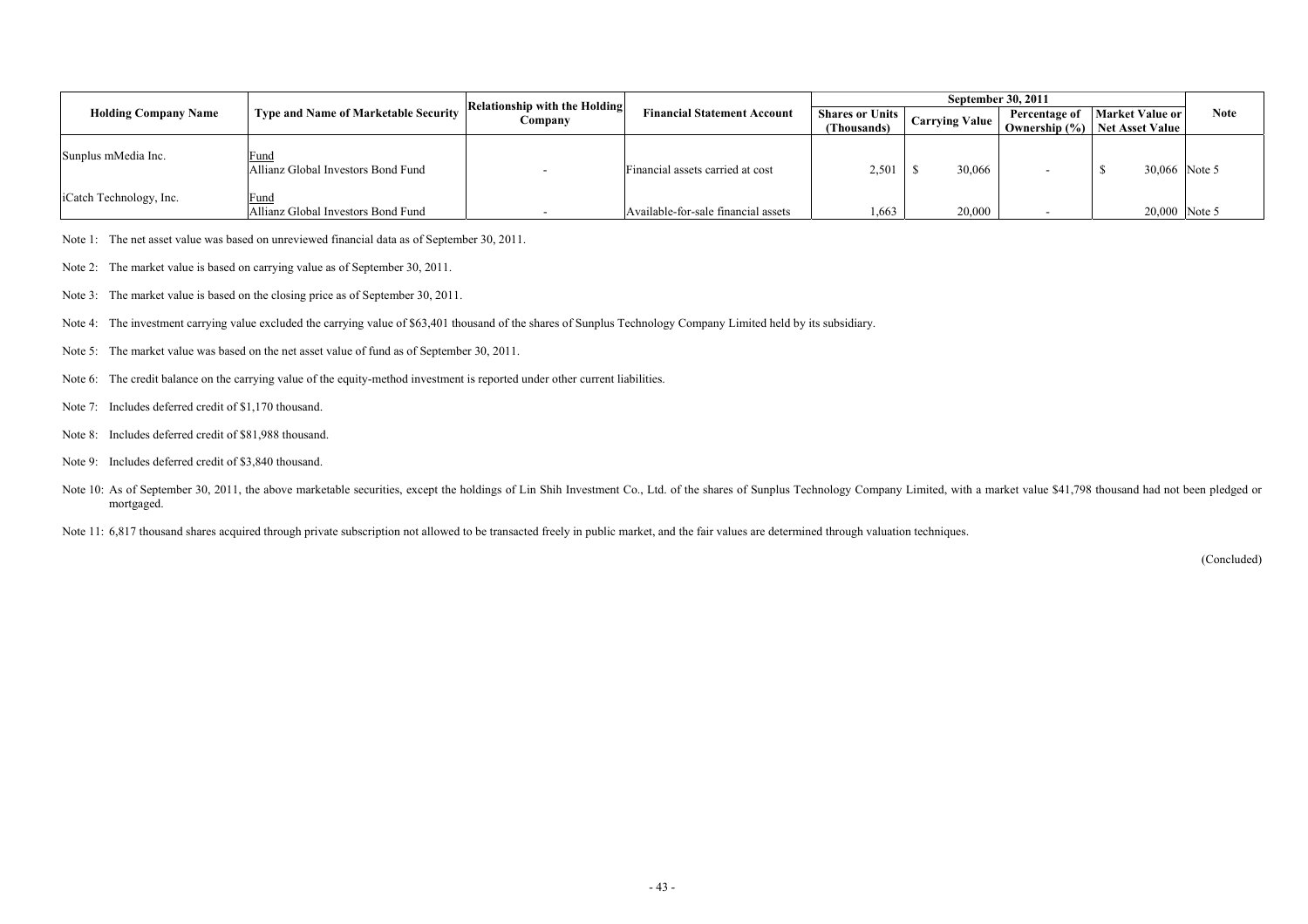#### **MARKETABLE SECURITIES ACQUIRED AND DISPOSED OF AT COSTS OR PRICES OF AT LEAST NT\$100 MILLION OR 20% OF THE PAID-IN CAPITAL NINE MONTHS ENDED SEPTEMBER 30, 2011 (In Thousands of New Taiwan Dollars, Unless Stated Otherwise)**

|                                    |                                                     |                                     |                      | <b>Beginning Balance</b> |                             | Acquisition |                     |         | <b>Disposal</b>   |                            |                     | <b>Ending Balance</b> |
|------------------------------------|-----------------------------------------------------|-------------------------------------|----------------------|--------------------------|-----------------------------|-------------|---------------------|---------|-------------------|----------------------------|---------------------|-----------------------|
| <b>Company Name</b>                | <b>Type and Issuer of Marketable Security</b>       | <b>Financial Statement Account</b>  | Units<br>(Thousands) | Amount                   | <b>Units</b><br>(Thousands) | Amount      | Unit<br>(Thousands) | Amount  | Carrying<br>Value | Gain (Loss)<br>on Disposal | Unit<br>(Thousands) | Amount                |
| Sunplus Technology Company Limited | Orise Technology Co., Ltd.                          | Equity-method investments           | 51,290               | \$1,034,446<br>(Note 3)  |                             | . .         | 4,000               | 252,740 | 82,467            | 176,171<br>(Note 4)        | 47,290              | 867,278<br>(Note5)    |
|                                    | HT mMobile Inc.                                     | Equity-method investments           | 37,261               | 29,790                   | 19,187                      | 211,060     | $\sim$              |         |                   |                            | 56,448              | (45,260)<br>(Note5)   |
|                                    | Taishin Bond Fund                                   | Available-for-sale financial assets | 12,383               | 132,086<br>(Note 2)      | 9,363                       | 100,000     | 7,028               | 75,000  | 74,613            | 387                        | 14,717              | 157,692<br>(Note 1)   |
|                                    | <b>FSITC Bond Fund</b>                              | Available-for-sale financial assets | 1,170                | 200,000<br>(Note 2)      |                             |             | 935                 | 160,000 | 159,917           | 83                         | 234                 | 40,262<br>(Note 1)    |
|                                    | Mega Diamond                                        | Available-for-sale financial assets | 15,096               | 180,888<br>(Note 2)      | 12,493                      | 150,000     | 19,263              | 231,071 | 230,000           | 1,071                      | 8,326               | 100,262<br>(Note 1)   |
|                                    | Cathay Bond Fund                                    | Available-for-sale financial assets | 4.182                | 50,130<br>(Note 2)       | 8,332                       | 100,000     | $\sim$              |         |                   | $\overline{\phantom{a}}$   | 12,514              | 150,576<br>(Note 1)   |
| Generalplus Technology Inc.        | Polaris De-Li Market Securities Investment<br>Trust | Available-for-sale financial assets | . .                  |                          | 11,479                      | 180,000     | 9,496               | 149,000 | 148,910           | 90                         | 1,983               | 31,132<br>(Note 1)    |
|                                    | PCA Wea Poll Bond Fund                              | Available-for-sale financial assets | ۰.                   | $\sim$                   | 12,861                      | 168,000     | 12,861              | 168,106 | 168,000           | 106                        | $\sim$              |                       |
|                                    | Yuanta Wan Tai Money Market                         | Available-for-sale financial assets | ۰.                   |                          | 11,887                      | 173,000     | 11,887              | 173,084 | 173,000           | 84                         | $\sim$              |                       |
|                                    | Fuh-Hwa Bond Fund                                   | Available-for-sale financial assets |                      |                          | 8,055                       | 112,000     | 5,037               | 70,064  | 69,996            | 68                         | 3,018               | 42,037<br>(Note 1)    |
|                                    | Polaris Bond Fund                                   | Available-for-sale financial assets | ٠                    |                          | 10,492                      | 121,000     | 10,492              | 121,139 | 121,000           | 139                        | $\sim$              |                       |
| iCatch Technology, Inc.            | Allianze Global Investors Bonds Fund                | Available-for-sale financial assets | . .                  |                          | 8,317                       | 100,000     | 5,817               | 70,000  | 69,934            | 66                         | 2,501               | 30,066<br>(Note 1)    |

Note 1: The ending balance includes the valuation gains on financial assets.

Note 2: The beginning balance includes the valuation gains on financial assets.

Note 3: The carrying value of the equity-method investment as of December 31, 2010.

Note 4: Includes a gain on disposal of investments classified under capital surplus.

Note 5: The carrying value of the equity-method investment as of September 30, 2011.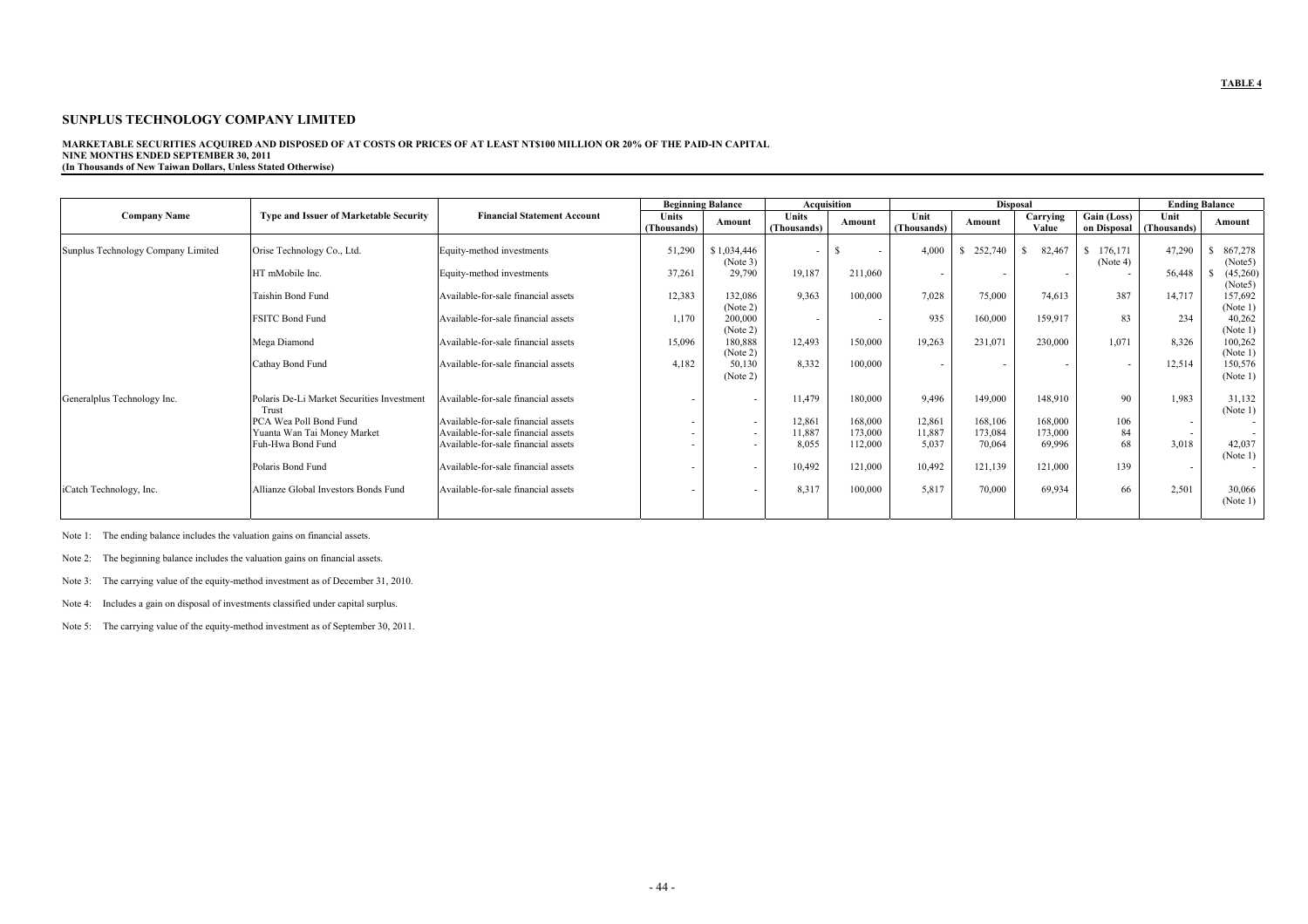ACQUISITION OF INDIVIDUAL REAL ESTATE AT COSTS OF AT LEAST NT\$100 MILLION OR 20% OF THE PAID-IN CAPITAL<br>SEPTEMBER 30, 2011<br>(In Thousands of New Taiwan Dollars, Unless Stated Otherwise)

|                             |                          | <b>Transaction</b> | Prior Transaction of Company Related Counter-party<br>Nature of<br>(Payment)/Sale<br>Transaction |         |               |                                 |           |                      |                         |        | Price     |                               | Other |
|-----------------------------|--------------------------|--------------------|--------------------------------------------------------------------------------------------------|---------|---------------|---------------------------------|-----------|----------------------|-------------------------|--------|-----------|-------------------------------|-------|
| <b>Company Name</b>         | <b>Types of Property</b> | Date               | Amoun                                                                                            | Term    | Counter-party | <b>Relationships</b>            | Ownership | <b>Relationships</b> | <b>Transfer</b><br>Date | Amount | Reference | <b>Purpose of Acquisition</b> | Terms |
| Generalplus Technology Inc. | uilding Inc.             | 2011.07.28         | 258.000                                                                                          | 255,249 |               | <b>AIPTEK</b> International<br> |           |                      |                         |        |           |                               |       |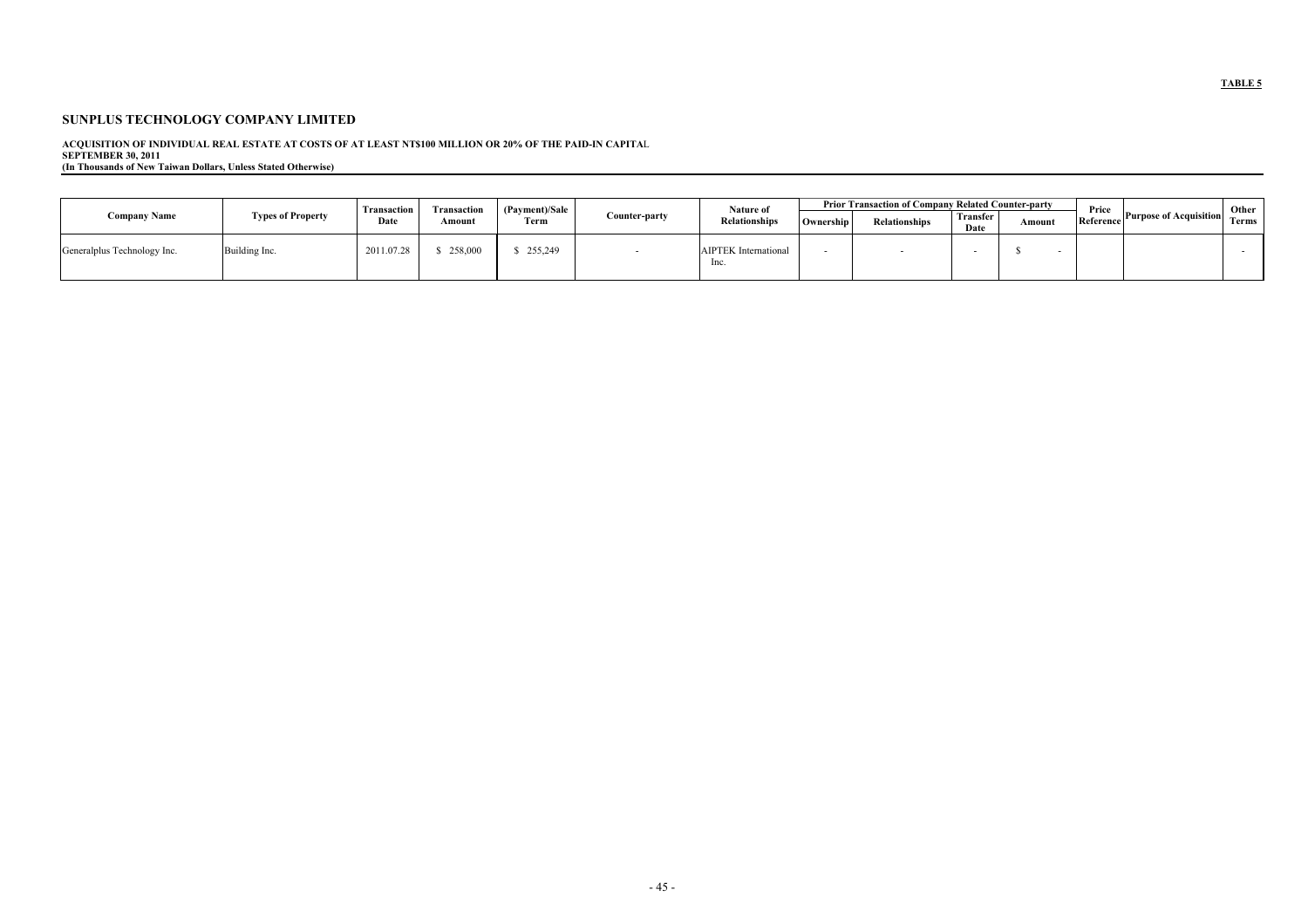#### **NAMES, LOCATIONS, AND RELATED INFORMATION OF INVESTEES ON WHICH THE COMPANY EXERCISES SIGNIFICANT INFLUENCES NINE MONTHS ENDED SEPTEMBER 30, 2011 (In Thousands of New Taiwan Dollars, Unless Stated Otherwise)**

|                                    |                                     |                                      |                                     | <b>Investment Amount</b>   |                         | Balance as of September 30, 2010 |                           | <b>Net Income</b> |                            |                           |
|------------------------------------|-------------------------------------|--------------------------------------|-------------------------------------|----------------------------|-------------------------|----------------------------------|---------------------------|-------------------|----------------------------|---------------------------|
| Investor                           | Investee                            | Location                             | <b>Main Businesses and Products</b> | September 30, December 31, |                         | <b>Shares</b>                    | Percentage of<br>Carrying |                   | (Loss) of the              | Investment<br><b>Note</b> |
|                                    |                                     |                                      |                                     | 2011                       | 2010                    | (Thousands)                      | Ownership                 | Value             | Investee                   | Gain (Loss)               |
|                                    |                                     |                                      |                                     |                            |                         |                                  |                           |                   |                            |                           |
| Sunplus Technology Company Limited | Orise Technology Co., Ltd.          | Hsinchu, Taiwan                      | Design of ICs                       | 536,298<br><sup>\$</sup>   | <sup>S</sup><br>581,661 | 47,290                           | 34                        | 867,278<br>S      | <sup>S</sup><br>124,708    | 45,692<br>S.<br>Investee  |
|                                    | Sunplus mMedia Inc.                 | Hsinchu. Taiwan                      | Design of ICs                       | 307.565                    | 307.565                 | 12,441                           | 83                        | 57,228            | 15,384                     | 40.089<br>Subsidiary      |
|                                    | Sunplus Venture Capital Co., Ltd.   | Hsinchu, Taiwan                      | Investment                          | 999,982                    | 999,982                 | 100,000                          | 100                       | 803,098           | 4,523                      | Subsidiary<br>4,523       |
|                                    | Lin Shih Investment Co., Ltd.       | Hsinchu, Taiwan                      | Investment                          | 699,988                    | 699.988                 | 70,000                           | 100                       | 782,470           | 69,316                     | 69,316 Subsidiary         |
|                                    | Generalplus Technology Inc.         | Hsinchu. Taiwan                      | Design of ICs                       | 305.050                    | 305.050                 | 38,731                           | 40                        | 673.574           | 193,523                    | 77.121 Subsidiary         |
|                                    | Ventureplus Group Inc.              | Belize                               | Investment                          | US\$ 42,500                | US\$ 41,900             | 42,500                           | 100                       | 1,036,200         | (61, 354)                  | $(61, 354)$ Subsidiary    |
|                                    |                                     |                                      |                                     | thousand                   | thousand                |                                  |                           |                   |                            |                           |
|                                    | Russell Holdings Limited            | Cayman Islands, British West Indies. | Investment                          | US\$ 14,760                | US\$ 14,760             | 14,760                           | 100                       | 407,954           | (486)                      | (486) Subsidiary          |
|                                    |                                     |                                      |                                     | thousand                   | thousand                |                                  |                           |                   |                            |                           |
|                                    | Sunplus Innovation Technology Inc.  | Hsinchu, Taiwan                      | Design of ICs                       | 414.663                    | 414.663                 | 30.986                           | 64                        | 573.661           | 43,038                     | 29.130 Subsidiary         |
|                                    | Sunext Technology Co., Ltd.         | Hsinchu, Taiwan                      | Design and sale of ICs              | 924,730                    | 924,730                 | 38,836                           | 61                        | 481,951           | (97, 581)                  | (59,672) Subsidiary       |
|                                    | Sunplus Core Technology Co., Ltd.   | Hsinchu, Taiwan                      | Design of ICs                       | 195,285                    | 195,285                 | 11,206                           | 70                        | (136,215)         | (114, 609)                 | $(84,944)$ Subsidiary     |
|                                    | Waveplus Technology Co., Ltd.       | Hsinchu, Taiwan                      | Design and sale of ICs              |                            |                         |                                  |                           |                   |                            | Subsidiary                |
|                                    | Global Techplus Capital Inc.        | Seychelles                           | Investment                          | 200<br>US\$                | 200<br>US\$             | 200                              | 100                       | 6,984             | (23)                       | (23) Subsidiary           |
|                                    |                                     |                                      |                                     | thousand                   | thousand                |                                  |                           |                   |                            |                           |
|                                    | Wei-Young Investment Inc.           | Hsinchu, Taiwan                      | Investment                          | 30,157                     | 30,157                  | 1,400                            | 100                       | 6,510             | 164                        | 164 Subsidiary            |
|                                    | Sunplus Technology (H.K.) Co., Ltd. | Kowloon Bay, Hong Kong               | International trade                 | HK\$ 11,075                | HK\$ 11.075             | 11,075                           | 100                       | 4,580             | 388                        | 388 Subsidiary            |
|                                    |                                     |                                      |                                     | thousand                   | thousand                |                                  |                           |                   |                            |                           |
|                                    | Sunplus Management Consulting Inc.  | Hsinchu, Taiwan                      | Management                          | 5,000                      | 5,000                   | 500                              | 100                       | 4,166             | 54                         | 54 Subsidiary             |
|                                    | HT mMobile Inc.                     | Hsinchu. Taiwan                      | Design of ICs                       | 583.668                    | 372.608                 | 56,448                           | 32                        | (45,260)          | (569, 842)                 | $(165, 752)$ Investee     |
|                                    | iCatch Technology. Ltd.             | Hsinchu, Taiwan                      | Design of ICs                       | 207,345                    | 207,345                 | 20,735                           | 38                        | 206,713           | (41, 137)                  | $(15,358)$ Subsidiary     |
|                                    | Sunplus mMobile Inc.                | Hsinchu. Taiwan                      | Design of ICs                       | 1,707,392                  | 1.707.392               | 20,091                           | 99                        | (676, 934)        | (85, 129)                  | $(85.095)$ Subsidiary     |
|                                    | Magic Sky Limited                   | Samoa                                | Investment                          | 6,000<br>US\$              | US\$ 6,000              | 6,000                            | 100                       | 150,551           | (30, 870)                  | $(30,870)$ Subsidiary     |
|                                    |                                     |                                      |                                     | thousand                   | thousand                |                                  |                           |                   |                            |                           |
|                                    |                                     |                                      |                                     |                            |                         |                                  |                           |                   |                            |                           |
| Lin Shih Investment Co., Ltd.      | Sunext Technology Co., Ltd.         | Hsinchu, Taiwan                      | Design and sale of ICs              | 369,316                    | 369,316                 | 3,360                            | 5                         | 30,055            | (97, 581)                  | $(5,158)$ Subsidiary      |
|                                    | Sunplus Core Technology Co., Ltd.   | Hsinchu, Taiwan                      | Design of ICs                       | 36,896                     | 36,800                  | 2,308                            | 15                        | (11,992)          | (114, 609)                 | (9,319) Subsidiary        |
|                                    | Sunplus mMobile Inc.                | Hsinchu, Taiwan                      | Design of ICs                       | 38,450                     | 38,450                  | 8                                |                           | 52,884            | (85, 129)                  | (34) Subsidiary           |
|                                    | Sunplus mMedia Inc.                 | Hsinchu, Taiwan                      | Design of ICs                       | 19,171                     | 19,171                  | 579                              | $\overline{4}$            | 10,833            | 15,384                     | 594 Subsidiary            |
|                                    | Sunplus Innovation Technology Inc.  | Hsinchu. Taiwan                      | Design of ICs                       | 15,701                     | 14.073                  | 1,059                            | $\overline{c}$            | 17,135            | 43,038                     | 862 Subsidiary            |
|                                    | HT mMobile Inc.                     | Hsinchu, Taiwan                      | Design of ICs                       | 46,948                     | 46,948                  | 4,695                            | $\overline{\mathbf{3}}$   | 9,408             | (569, 842)                 | $(16, 484)$ Investee      |
|                                    | i Catch Technology Inc.             | Hsinchu, Taiwan                      | Design of ICs                       | 9,645                      | 9,645                   | 965                              | $\overline{2}$            | 9,616             | (41, 137)                  | (714) Subsidiary          |
|                                    | Generalplus Technology Inc.         | Hsinchu, Taiwan                      | Design of ICs                       | 86,256                     | 86,256                  | 14,892                           | 15                        | 258,291           | 193,523                    | 29,702 Subsidiary         |
|                                    |                                     |                                      |                                     |                            |                         |                                  |                           |                   |                            |                           |
|                                    | Sunext Technology Co., Ltd.         | Hsinchu, Taiwan                      | Design and sale of ICs              | 385.709                    | 385.709                 | 4,431                            | $7\phantom{.0}$           | 39.577            | (97, 581)                  | $(6,802)$ Subsidiary      |
|                                    | Han Young Technology Co., Ltd.      | Taipei, Taiwan                       | Design of ICs                       | 4,200                      | 4,200                   | 420                              | 70                        | 1,780             |                            | Subsidiary                |
|                                    | Sunplus Innovation Technology Inc.  | Hsinchu, Taiwan                      | Design of ICs                       | 47,223                     | 45.597                  | 2,559                            | 5                         | 47,489            | 43.038                     | 2,011 Subsidiary          |
|                                    | HT mMobile Inc.                     | Hsinchu, Taiwan                      | Design of ICs                       | 100,204                    | 204                     | 9,111                            | 5                         | 83,508            | (569, 842)                 | $(16, 534)$ Investee      |
|                                    | i Catch Technology Inc.             | Hsinchu, Taiwan                      | Design of ICs                       | 31,818                     | 31,818                  | 3,182                            | 6                         | 31,721            | (41, 137)                  | $(2,357)$ Subsidiary      |
|                                    | Orise Technology Co, Ltd.           | Hsinchu, Taiwan                      | Design of ICs                       | 10,800                     | 10,800                  | 865                              | $\mathbf{1}$              | 15,357            | 124,708                    | 805 Investee              |
|                                    | Sunplus Core Technology Co., Ltd.   | Hsinchu, Taiwan                      | Design of ICs                       | 33,846                     | 33.846                  | 1,885                            | 12                        | (12, 520)         | (114,609)                  | (7,873) Subsidiary        |
|                                    | Generalplus Technology Inc.         | Hsinchu, Taiwan                      | Design of ICs                       | 55,522                     | 44,606                  | 4,277                            | $\overline{4}$            | 86,790            | 193,523                    | 8,025 Subsidiary          |
|                                    | Sunplus mMobile Inc.                | Hsinchu, Taiwan                      | Design of ICs                       | 1,784                      | 1,784                   |                                  | $\sim$                    | 2,261             | (85, 129)                  | Subsidiary                |
|                                    | Sunplus mMedia Inc.                 | Hsinchu, Taiwan                      | Design of ICs                       | 44,878                     | 44,878                  | 1,909                            | 13                        | 18,620            | 15,384                     | 1,958 Subsidiary          |
|                                    |                                     |                                      |                                     |                            |                         |                                  |                           |                   |                            |                           |
| Russell Holdings Limited           | Jet Focus Limited                   | Cayman Islands, British West Indies  | Investment                          | US\$<br>6,050              | US\$<br>6,050           | 4,794                            | 44                        | US\$<br>(350)     | <b>USS</b>                 | US\$<br>Investee          |
|                                    |                                     |                                      |                                     | thousand                   | thousand                |                                  |                           | thousand          | thousand                   | thousand                  |
|                                    | Sunext Technology Co., Ltd.         | Hsinchu, Taiwan                      | Design and sale of ICs              | US\$ 2,119                 | US\$ 2,119              | 442                              | $\mathbf{1}$              | US\$ 2,226        | <sup>\$</sup><br>(97, 581) | US\$<br>(33) Subsidiary   |
|                                    |                                     |                                      |                                     | thousand                   | thousand                |                                  |                           | thousand          |                            | thousand                  |
|                                    |                                     |                                      |                                     |                            |                         |                                  |                           |                   |                            |                           |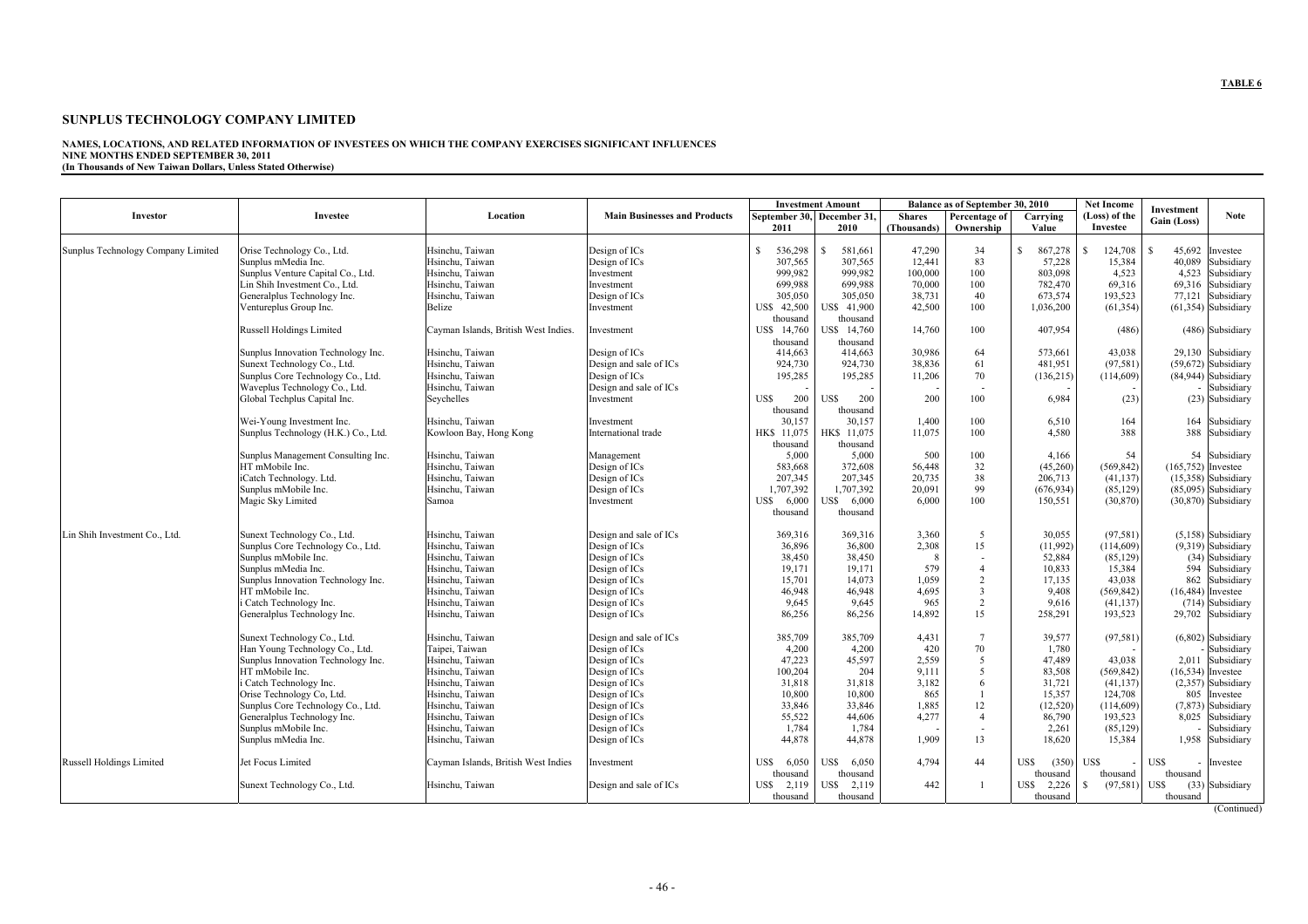|                                        |                                                             |                                     |                                                             | <b>Investment Amount</b>        |                            | Balance as of September 30, 2010 |                            |                           | <b>Net Income</b>         | Investment                             |
|----------------------------------------|-------------------------------------------------------------|-------------------------------------|-------------------------------------------------------------|---------------------------------|----------------------------|----------------------------------|----------------------------|---------------------------|---------------------------|----------------------------------------|
| Investor                               | Investee                                                    | Location                            | <b>Main Businesses and Products</b>                         | September 30, December 31,      |                            | <b>Shares</b>                    | Percentage of<br>Ownership | Carrying<br>Value         | (Loss) of the<br>Investee | <b>Note</b><br>Gain (Loss)             |
|                                        |                                                             |                                     |                                                             | 2011                            | 2010                       | (Thousands)                      |                            |                           |                           |                                        |
| Global Techplus Capital Inc.           | Techplus Capital Samoa Inc.                                 | Samoa                               | Investment                                                  | <b>US\$</b>                     | US\$                       |                                  | 100                        | US\$                      | US\$                      | US\$<br>Subsidiary                     |
|                                        |                                                             |                                     |                                                             | thousand                        | thousand                   |                                  |                            | thousand                  | thousand                  | thousand                               |
| Wei-Young Investment Inc.              | Generalplus Technology Inc.                                 | Hsinchu, Taiwan                     | Design of ICs                                               | 1,800                           | 1,800                      | 108                              | $\overline{\phantom{a}}$   | 1,788                     | 193,523                   | 215 Subsidiary                         |
|                                        | Sunext Technology Co., Ltd.                                 | Hsinchu, Taiwan                     | Design and sale of ICs                                      | 350                             | 350                        | 18                               | $\overline{\phantom{a}}$   | 327                       | (97, 581)                 | (28) Subsidiary                        |
| Ventureplus Group Inc.                 | Ventureplus Mauritius Inc.                                  | Mauritius                           | Investment                                                  | 42,500<br>US\$                  | US\$ 41,900                | 42,500                           | 100                        | US\$ 34,004               | US\$ (2,108)              | US\$ $(2,108)$ Subsidiary              |
|                                        |                                                             |                                     |                                                             | thousand                        | thousand                   |                                  |                            | thousand                  | thousand                  | thousand                               |
| Ventureplus Mauritius Inc.             | Ventureplus Cayman Inc.                                     | Cayman Islands, British West Indies | Investment                                                  | US\$ 42,500                     | US\$ 41,900                | 42,500                           | 100                        | US\$ 34,007               | $US\$ $(2,108)$           | US\$ (2,108) Subsidiary                |
|                                        |                                                             |                                     |                                                             | thousand                        | thousand                   |                                  |                            | thousand                  | thousand                  | thousand                               |
|                                        |                                                             |                                     |                                                             |                                 |                            |                                  |                            |                           |                           |                                        |
| Ventureplus Cayman Inc.                | Sunplus Technology (Shanghai) Co., Ltd.                     | Shanghai, China                     | Manufacture and sale of ICs.                                | US\$ 17,000<br>thousand         | US\$ 17,000<br>thousand    |                                  | 99                         | US\$ 13,905<br>thousand   | USS<br>710<br>thousand    | US\$-<br>702 Subsidiary<br>thousand    |
|                                        | ShenZhen Suntop Technology Co., Ltd.                        | ShenZhen, China                     | Pesign of Software and hardware                             | RMB 2,000                       | <b>RMB</b>                 |                                  | 100                        | 354<br>RMB                | RMB (1,646)               | RMB (1,646) Subsidiary                 |
|                                        | Sunplus Prof-tek Technology (Shenzhen) Co., ShenZhen, China |                                     | Research, development, manufacture                          | thousand<br><b>USS</b><br>4,250 | thousand<br>4.250<br>US\$- |                                  | 100                        | thousand<br>1,465<br>US\$ | thousand<br>US\$ (1,357)  | Thousand<br>US\$ (1,357) Subsidiary    |
|                                        | Ltd                                                         |                                     | and sale of ICs.                                            | thousand                        | thousand                   |                                  |                            | thousand                  | thousand                  | thousand                               |
|                                        | SunMedia Technology Co., Ltd.                               | Chengdu, China                      | Research, development, manufacture                          | US\$ 20,000                     | US\$ 20,000                |                                  | 100                        | 18,010<br>US\$            | US\$ (1,211)              | US\$ (1,211) Subsidiary                |
|                                        | Sunplus App Technology Co., Ltd.                            | Beijing, China                      | and sale of ICs.<br>Research, development, manufacture      | thousand<br><b>USS</b><br>586   | thousand<br>586<br>USS     |                                  | 80                         | thousand<br>US\$<br>293   | thousand<br>16<br>US\$    | thousand<br>US\$<br>13 Subsidiary      |
|                                        |                                                             |                                     | and sale of ICs.                                            | thousand                        | thousand                   |                                  |                            | thousand                  | thousand                  | thousand                               |
|                                        | Ytrip Technology Co., Ltd.                                  | Chengdu, china                      | Research, development, manufacture<br>and sale of ICs.      | US\$<br>600<br>thousand         | US\$<br>thousand           |                                  | 70                         | 274<br>US\$<br>thousand   | (363)<br>US\$             | US\$<br>$(254)$ Subsidiary<br>thousand |
|                                        |                                                             |                                     |                                                             |                                 |                            |                                  |                            |                           | thousand                  |                                        |
|                                        |                                                             |                                     |                                                             |                                 |                            |                                  |                            |                           |                           |                                        |
| Sunext Technology Co., Ltd.            | Great Sun Corp.                                             | Samoa                               | Investment                                                  | US\$<br>750<br>thousand         | 750<br>US\$<br>thousand    | 750                              | 100                        | S<br>13,200               | 2,343<br>- S              | -8<br>2,343 Subsidiary                 |
|                                        | Great Prosperous Corp.                                      | Mauritius                           | Investment                                                  | 1,800<br>US\$                   | 1,500<br>US\$              | 1,800                            | 100                        | 7,647                     | (11,517)                  | $(11,517)$ Subsidiary                  |
|                                        |                                                             |                                     |                                                             | thousand                        | thousand                   |                                  |                            |                           |                           |                                        |
| Great Sun Corp.                        | Sunext (Mauritius) Inc.                                     | Mauritius                           | Investment                                                  | 750<br>US\$                     | 750<br>US\$                | 750                              | 100                        | US\$<br>33                | US\$<br>(76)              | US\$<br>(76) Subsidiary                |
|                                        |                                                             |                                     |                                                             | thousand                        | thousand                   |                                  |                            | thousand                  | thousand                  | thousand                               |
| Sunext (Mauritius) Inc.                | Sunext Technology (Shanghai) Co., Ltd.                      | Shanghai, China                     | Design of software                                          | US\$<br>750                     | US\$<br>750                |                                  | 100                        | US\$<br>33                | US\$<br>(76)              | US\$<br>(76) Subsidiary                |
|                                        |                                                             |                                     |                                                             | thousand                        | thousand                   |                                  |                            | thousand                  | thousand                  | thousand                               |
| Generalplus Technology Inc.            | Generalplus International (Samoa) Inc.                      | Samoa                               | Investment                                                  | US\$<br>7,590                   | 7.590<br>US\$              | 7.590                            | 100                        | 109.846                   | 7.468                     | 7.468 Subsidiary                       |
|                                        |                                                             |                                     |                                                             | thousand                        | thousand                   |                                  |                            |                           |                           |                                        |
| Generalplus International (Samoa) Inc. | Generalplus (Mauritius) Inc.                                | Mauritius                           | Investment                                                  | US\$<br>7,590                   | US\$ 7,590                 | 7,590                            | 100                        | US\$ 3,604                | US\$<br>257               | US\$<br>257 Subsidiary                 |
|                                        |                                                             |                                     |                                                             | thousand                        | Thousand                   |                                  |                            | thousand                  | thousand                  | thousand                               |
|                                        | Generalplus Technology (Shenzhen) Co., Ltd. Shenzhen, China |                                     | After-sales service                                         | US\$ 7,200                      | US\$ 7.200                 | 7.200                            | 100                        | US\$ 3,406                | USS<br>289                | US\$-<br>289 Subsidiary                |
| Generalplus (Mauritius) Inc.           |                                                             |                                     |                                                             | thousand                        | thousand                   |                                  |                            | thousand                  | thousand                  | thousand                               |
|                                        | Genralplus Technology (Hong Kong) Co.,                      | Hong Kong                           | <b>Sales</b>                                                | <b>USS</b><br>390               | US\$<br>390                | 390                              | 100                        | US\$<br>198               | JSS<br>(32)               | JS\$<br>(32) Subsidiary                |
|                                        | Ltd.                                                        |                                     |                                                             | thousand                        | thousand                   |                                  |                            | thousand                  | thousand                  | thousand                               |
| Sunplus mMobile Inc.                   | Sunplus mMobile SAS                                         | France                              | Design of ICs                                               | 237<br><b>EUR</b>               | 237<br>EUR                 | 237                              | 100                        | 37,843                    | 4,357                     | 4,357 Subsidiary                       |
|                                        | Sunplus mMobile Holding Inc.                                | Samoa                               | Investment                                                  | thousand<br>2,580<br>US\$       | thousand<br>2,580<br>US\$- | 2,580                            | 100                        | (3)                       |                           | Subsidiary                             |
|                                        |                                                             |                                     |                                                             | thousand                        | thousand                   |                                  |                            |                           |                           |                                        |
|                                        |                                                             |                                     |                                                             |                                 |                            |                                  |                            |                           |                           |                                        |
| Sunplus mMobile Holding Inc.           | Bright Sunplus mMobile Inc.                                 | Mauritius                           | Research and development of<br>intellectual property rights | US\$<br>2,580<br>thousand       | 2,580<br>US\$<br>thousand  | 2,580                            | 100                        | US\$<br>thousand          | <b>US\$</b><br>thousand   | US\$<br>Subsidiary<br>thousand         |

(Concluded)